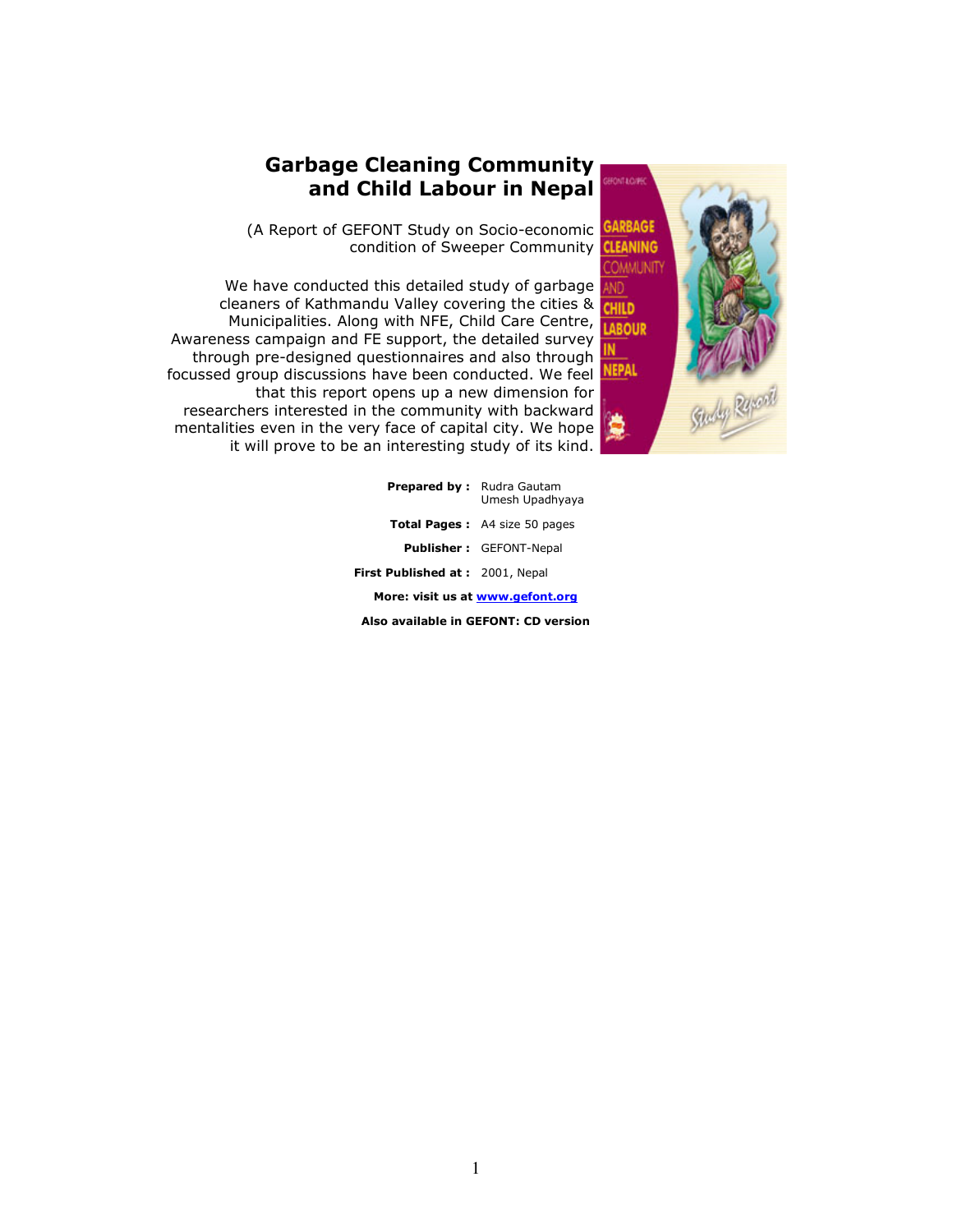## Foreword

The problem of child labour is definitely associated with Socio-economic conditions pf the community in question. The poverty alleviation measures are not the only solution for the problem. Therefore research and having a clear understanding of the community itself in its totality has been our priority in order to move forward against the use of child labour and victimisation of children in the Sweeper & garbage cleaning community.

As a result in the form of package under ILO/IPEC Action Programme, we have conducted this detailed study of garbage cleaners of Kathmandu Valley covering the cities & Municipalities. Along with NFE, Child Care Centre, Awareness campaign and FE support, the detailed survey through pre-designed questionnaires and also through focussed group discussions have been conducted. We feel that this report opens up a new dimension for researchers interested in the community with backward mentalities even in the very face of capital city. We hope it will prove to be an interesting study of its kind.

We are thankful to Y. Amatya– National Programme Manager of ILO/IPEC, Mr. U. Paudyal- National Programme Coordinator-ILO/IPEC, Ms. Leyla Tegmo-Reddy, Director-ILO Kathmandu and Mr. G. L. Rajbhandari of ILO-Kathmandu including all of the ILO and ILO /IPEC family in Kathmandu for their kind co-operation.

We would like to extend our thanks to Mr. Buddhi Acharya, who has played the significant role to conduct this study as the Co-ordinator. Thanks to Mr. Umesh Upadhyaya for his advisory role to conduct this study. We extend our sincere thanks to the Demographer-consultant Mr. Rudra Gautam and Social Anthropologist Mr. Bhanu Timsina for their valuable contribution.

Thanks are due to Mr. Kiran Mali for his outstanding work in Data processing and to Mr. Kabindra S. Rimal for computer tying. Our special thanks are due to Mr. Casper of ILO/IPEC, whose thorough observation of the report helped us to polish this report.

We would also record our sincere thanks to all the friends and comrades of GEFONT and particularly those who are associated with this study on behalf of IGCUN-GEFONT for their valuable co-operation.

Bishnu Rimal Secretary General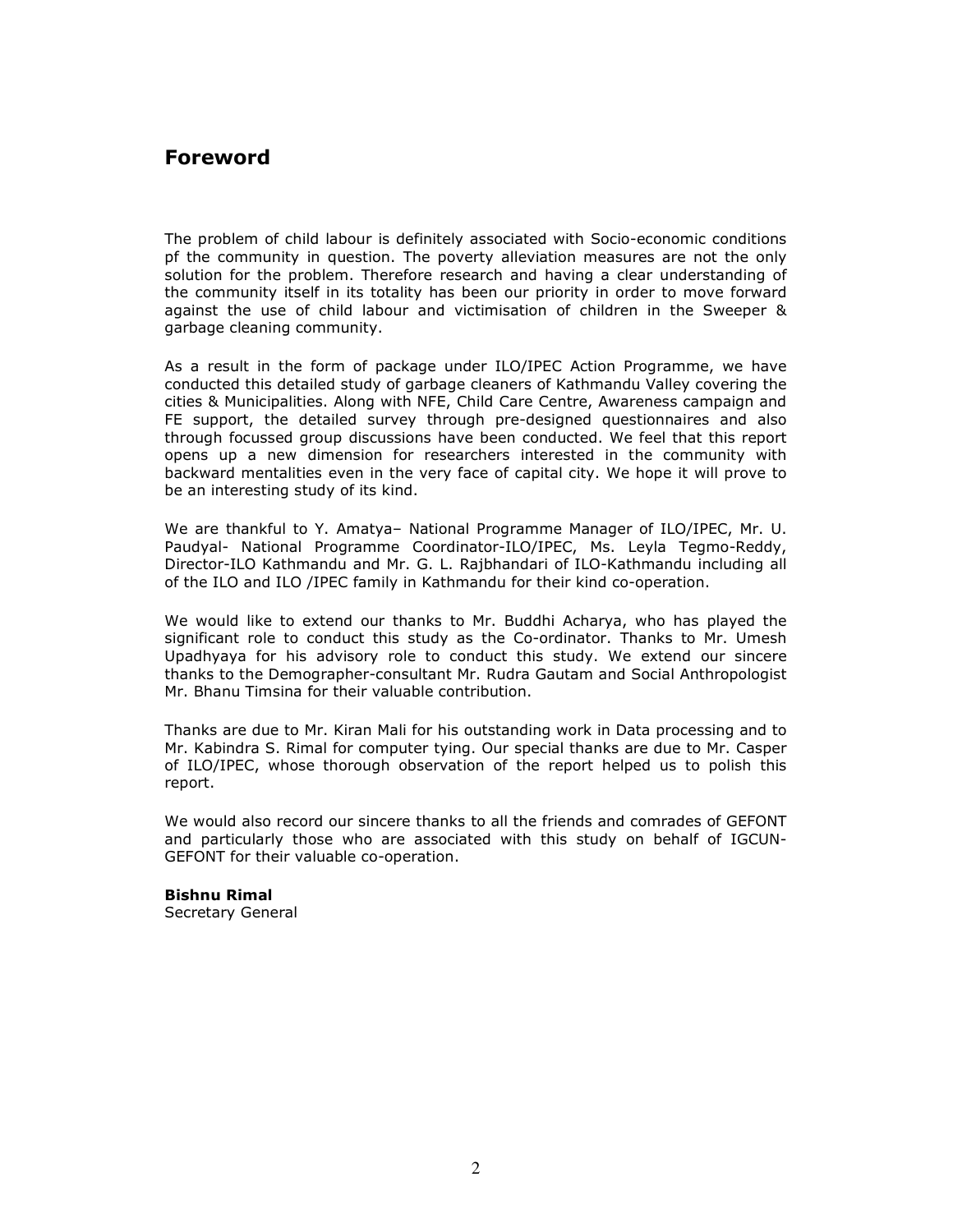### Chapter-I Introduction

### 1.1 General Background

Nepal is one of the poorest countries in the world lying in between the two giants of Asia - China and India. Ecologically the country is divided into three Zones-Mountain, Hill and Terai. The altitude ranges from low land to the highest peak of the world– 8848 m from the sea level. Similarly the country is divided administratively into five development regions and further into 14 zones and 75 districts. Politically there are 205 constituents, 58 municipalities and 3912 village development committees.

Nepal is considered as resource poor economy. However, water resource is the major one with high potentiality for the development of the country, its exploitation is negligible because of poor economic condition. On the contrary, the next major resource- forest is exploited haphazardly.

The volume of human resource of the country is growing rapidly but the quality of manpower is insufficient for the development of the nation. Large part of the national Labour force mainly female is compelled to involve in unproductive work. More than four fifth of this who are employed gainfully are concentrated in the traditional agricultural sector, which is already suffering from disguised and seasonal unemployment.

Nepal is suffering from unemployment problem and large mass of youth population is living the country to search job for their livelihood towards India and overseas countries Gulf countries Saudi Arab, Japan, South Korea etc. On the other, large numbers of Nepalese workers are being displaced by Non-Nepali workers both in formal and informal sector.

GDP (Gross Domestic Product) growth rate is below than the population growth rate. The agricultural sector, where more than 80 percent of the labour force is involved, is contributing slightly more than 40 percent to the national GDP. The productivity of labour is very low. About half of the population are below poverty line and a large part of the children below 14 years of age are forced to work within and outside their home to support their parents/guardians for livelihood.

### 1.2 The Caste System

Caste system is a social division of people based as their occupation, tasks and power access. Caste system in Nepal is strictly based on the Hindu philosophy, which always prescribes social status based on birth. In other words, caste is a matter of birth that cannot be achieved by good work and intellect or any other activities in the society. Hence, the caste system is a social institution, collective social unit and a hierarchical structure.

Caste is strictly based on the Hindu mythology of Varna system into 4 Varnas in Hindu philosophy.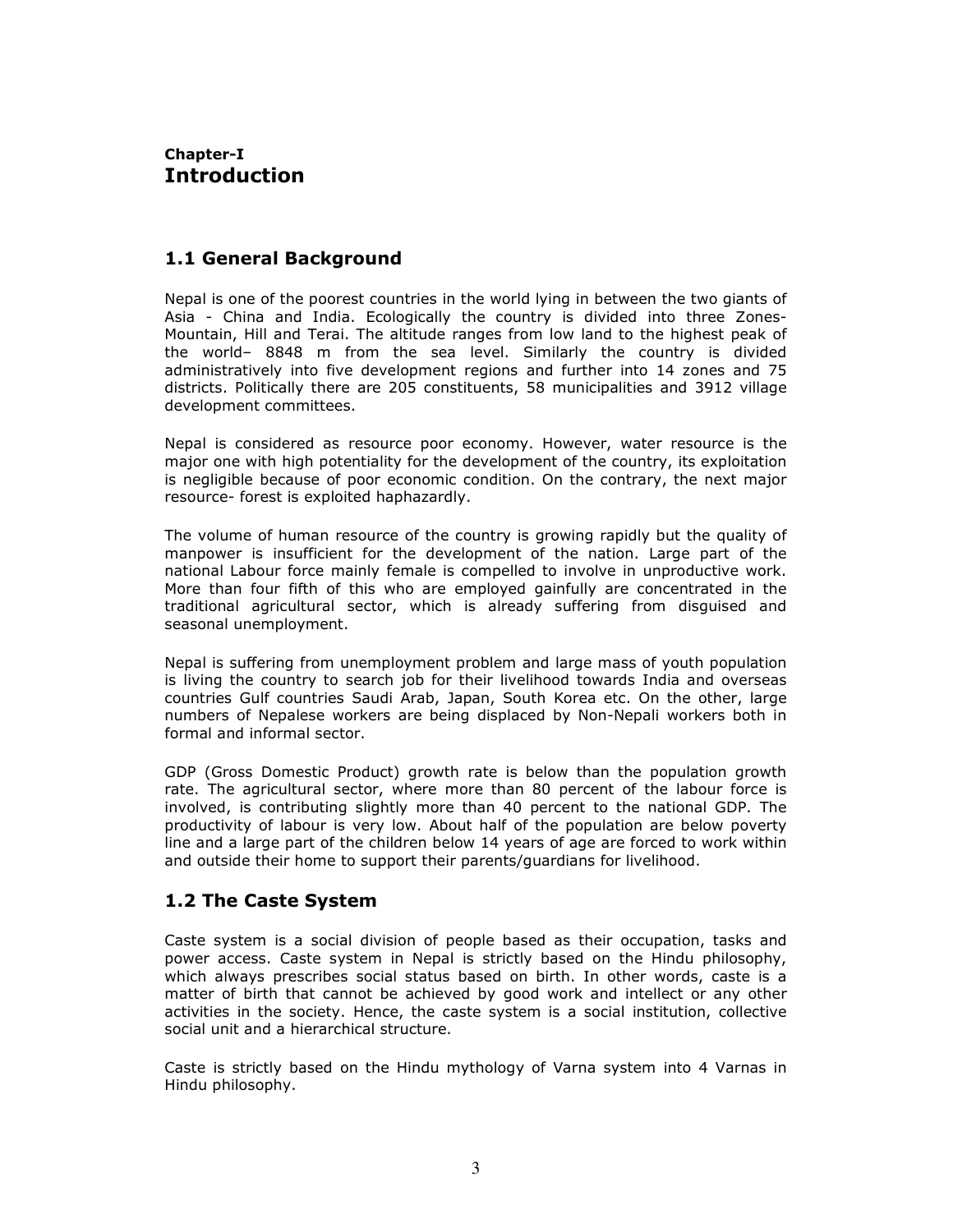Caste is based on the division of labour. The task of each caste group has been distinctly prescribed by the social and religious laws, so all people belonging to a definite caste group feel a sort of integrity and uniqueness. They share common cultural traits and enjoy endogamous social structure. So it is culturally associated social unit, which marks distinctness from the other caste groups.

Caste is a stratified placement of each caste group based on their heredity. The Four-Varna system places people vertically in their society. Thus, there are upper, middle, lower and untouchable or outcaste people within the Hindu social organisation. The Brahmins and Chhetries are placed as upper clean caste. Vaisya as a middle clean caste, Sudra labour caste, but among them there are two groups of Sudras: touchables (house servant class) and untouchables (Damai the tailor, Kami the blacksmiths and Sarki the cobbler in Hill Hindu communities, Pode, Chyame and Hara Huru in Newar community and Halhor, Chamer, Dushad, Dum, Musahar are the untouchable in tarai community). There is no caste mobility by any means and endeavour. It is fixed permanently.

The Caste system is derived from the Spanish word caste, which means seed on breed. The castes can be observed in other societies also in the world based on colour, economic power and the class and race in an undeveloped form of caste system, but is quite different in Hindu society.

#### 1.2.1. The evolution of caste system

The Hindu mythology has its own pattern of caste categorisation based on a literary speculation centred in the creator i.e. the Lord Brahma (the father of all organic creatures). Brahma created all types of organisms including human beings after the evolution (creation of the earth). The human beings were created from the different parts of his body. He created Brahmins from his mouth, Chhetries from his shoulders, Vaishyas from his thighs and Sudras from his feet. So the vertical placement of each caste was made accordingly as they were originated. This is called the Char Varna (4 castes) principle of human origin.

#### 1.2.2. The Varna As a social organisation

The four Varnas are the vertical division of all Hindus. The tasks and occupation of each Varna was determined first by the priests and later it was attenuated by the tribal kings and made legal bindings. The Varnas and their functions are as follows:

a. The Brahmins: The Brahmins were on the highest social status and were assigned to perform religious functions and rituals. They were also devoted to the teaching occupation.

b. The Chhetries: They were ranked next to the Brahmins as rulers, kings, defenders and warriors. Chhetries were also respected as equally as the Brahmins.

c. The Vaishyas: Placed in third rank in the social hierarchy, the main occupation of Vaisyas was to cultivate land and trading activities. They were also artisans and skilled workers. They were also the architects and engineers of the society.

d. The Sudras: The Sudras were placed at the bottom of the social hierarchy as they were assigned to serve all above-mentioned upper caste people. Among them, the main three sub-castes also were identified for 3 basic tasks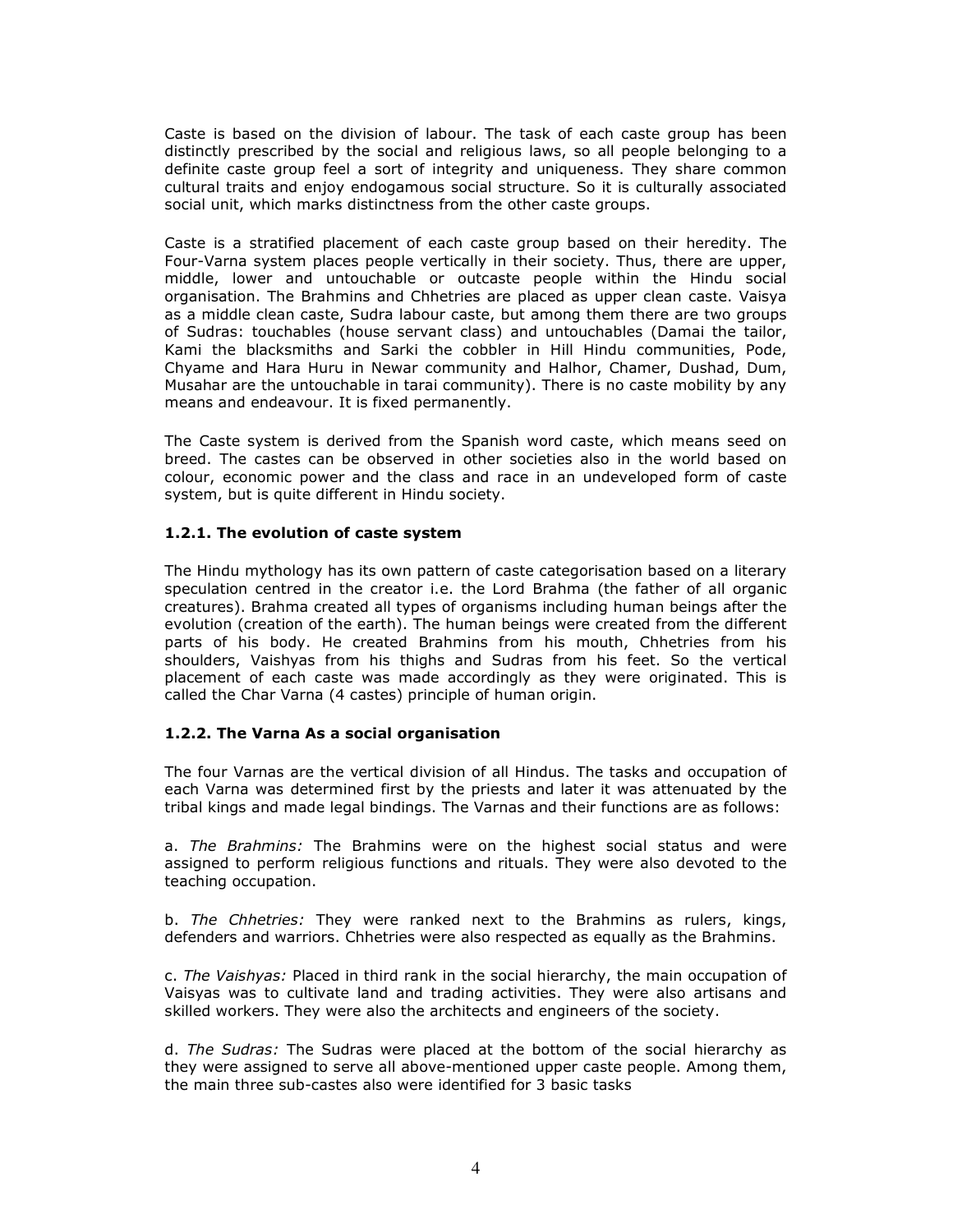The Cobblers: who were assigned the job of removing and to prepare leather goods.

The Smiths: who were assigned for metal work in gold, silver, copper, iron and bronze. They were comparatively in better working condition.

The Tailors: who were responsible for tailoring clothes for all castes.

The above-mentioned three basic Sudra caste groups have been considered as untouchables.

#### 1.2.3. Caste system among the Newars

Newars' society also experiences a vast division of caste hierarchy. The caste division among Newar society is rather complicated than the other hill Hindu people. There are a complete set of division of caste, occupation and professionals group of people within the Newar community. But the untouchables are - Pode, Kullu, Chyame and Hara Huru.

The duty of Podes as assigned in Newar community is to clean dead animals, to sweep streets and to deliver cleaning services to the rulers, government officials and households.

#### 1.2.4. Pode: The sweeper and their socio-economic relations

Podes as the untouchable lower caste group among the Newars in Kathmandu valley were posed to cleaning work for all upper caste people since the Malla period. Such lower caste people were always deprived of the resources for livelihood. It can be seen that each lower caste people have been settled within the vicinity of the upper caste people to obtain their services (Damai, Kami and Sarki). Similarly in urban area also, there are definite cluster of service caste people at a close distance of old palace area, settlement of the noble families and vicinity of the renounced temple area. They used to own a small plot of residential area in the name of land.

Thus it can be said that the Podes (the garbage cleaning caste) of Kathmandu valley also have got the same socio-economic and educational situation. They have been in a long practice of depending on their own to work for all but always deprived economically and have practised to work at others for financial and subsistence issue such as the limited annual or monthly payment in form of charity and they never expected to dream a prosperous economic and social life.

### 1.3 Garbage Cleaners

Those who are directly involving in garbage cleaning/ sweeping the street, office as well as private house and chowk as their main profession is known as garbage cleaner. Garbage cleaning is a profession rather than caste/ethnicity. Realising this fact now-a-days, other caste/ ethnic groups have also started to join this profession whereas the traditional caste people belonging to garbage cleaning occupation have started to change their occupation as much as possible. But unfortunately Pode, Chyame, Deula, Matange, Devman, Pujari and Nepali of Newar community is synonymous to garbage cleaners in Kathmandu valley mainly because of the fact that these caste are continuously involved in this profession traditionally. All of them are known as untouchables. The number of this community is insignificant in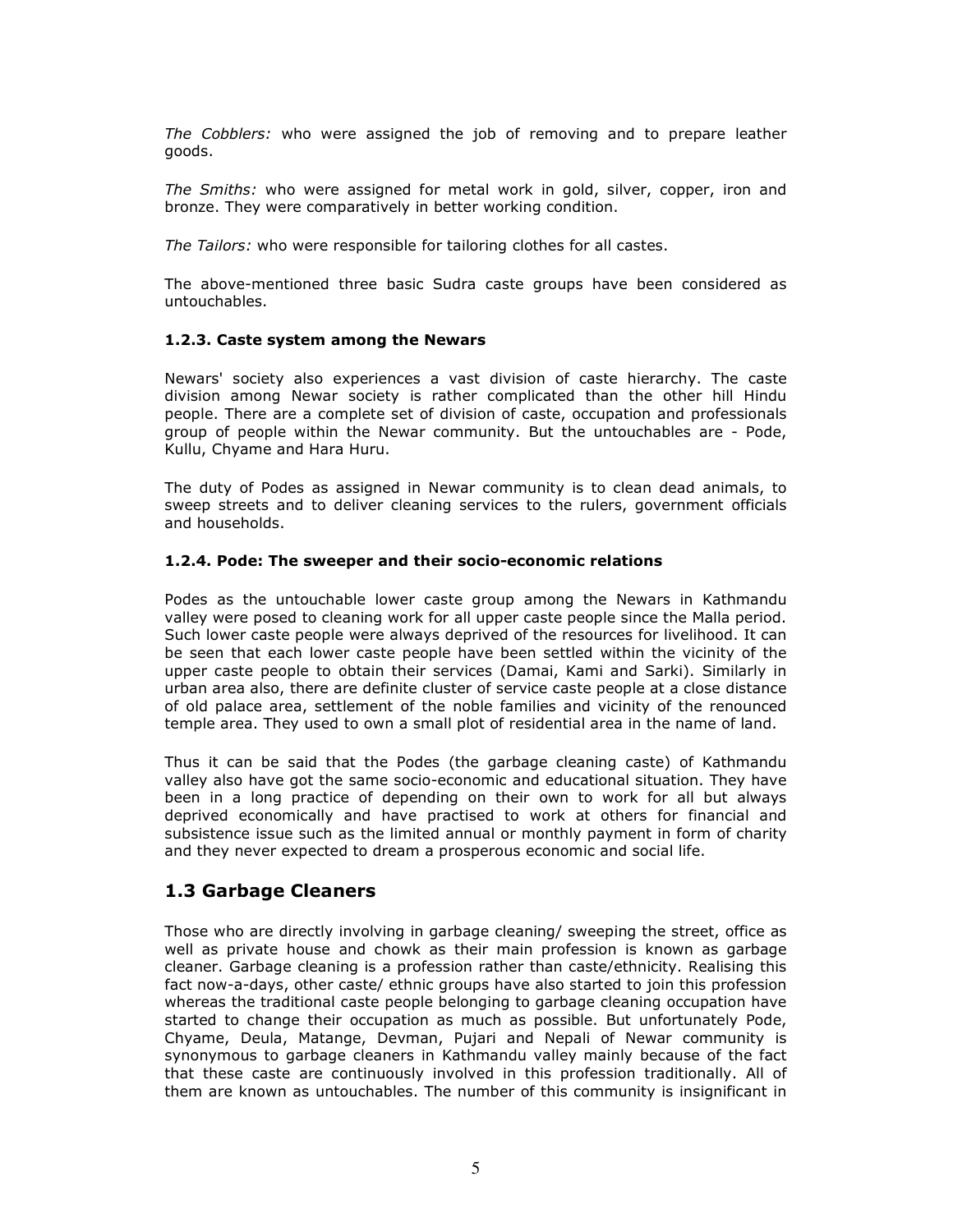the total population and also backward among the untouchable. Socio-economic condition of this community was pitiable in the past. But at present their economic condition is improving due to availability of employment opportunity to whole family with the expansion of cleaning services. On the other, their social condition as well level of consciousness is still very low.

# 1.4 Child Labour

Child labour is a worldwide phenomenon. It has existed in different types of human society at different stages of history and continues to exist in many parts of the world. However, it has emerged as a major social problem in many of the less developed countries where stark poverty and rapid population growth have compelled children to seek employment for the survival of the families to which they belong. From the demand side, use of child labour provides for lowering of cost of production and access to labour that is unresisting, unorganised and almost inexhaustible. A distinction, however, needs to be made between child labour and child work. While child work does occur in almost all societies and is accepted as not being harmful, but child labour occurs in certain specific situations and is considered as undesirable because of its long-term implications on education, health and human development of the children.

Child labour in Nepal is prevalent in traditional agricultural sector, service sector like small hotels, restaurants, transport and tourism, manufacturing sector mainly carpet and garments factories, domestic services, etc. They are working long hours at low wages, poor working environment. But the issue of child labour has attracted considerable attention in recent years. This attention has been sparked off by the findings of some research studies. These studies showed a very high incidence of child labour in the booming carpet factories in the early 1990s.

The constitution of the kingdom of Nepal (1990) protects the interests of the children. Similarly Nepal ratified the ILO conventions, UN Convention, Colombo Resolution, Rawalpindi Resolution, male declaration etc which are related with child right and elimination of child labour. But the volume of the child labour has not declined. The major reason behind the problem of child labour is the poor and depriving economic condition of the country and also lack of dedication of the concerned authorities of the government.

# 1.5 Child Labour Policy

The constitution of Nepal, 1990 lays down that the state shall ensure the prohibition of employment of children in any occupation, which is hazardous to life. It provides that all forms of forced labour and traffic of human beings including children; slaves and serfs are prohibited. Nepal ratified the ILO convention related to child labour, UN convention on the rights of the child making commitment to protect children form economic exploitation and to work for their physical, mental, spiritual, rural and social development. To formulate national policies towards elimination of child labour in a progressive manner and guard the rights of children the government has set up a high level task force on elimination of child labour. The Task Force consisted of representatives from different ministries, industries, NGOs and UN agencies in leadership of National Planning Commission. In 1992 Children Act was enacted to stop the practice of employing child labour and promote the status of children. The Act strictly prohibits the children below 14 years of age to engage in any work as a labour though the engagement of the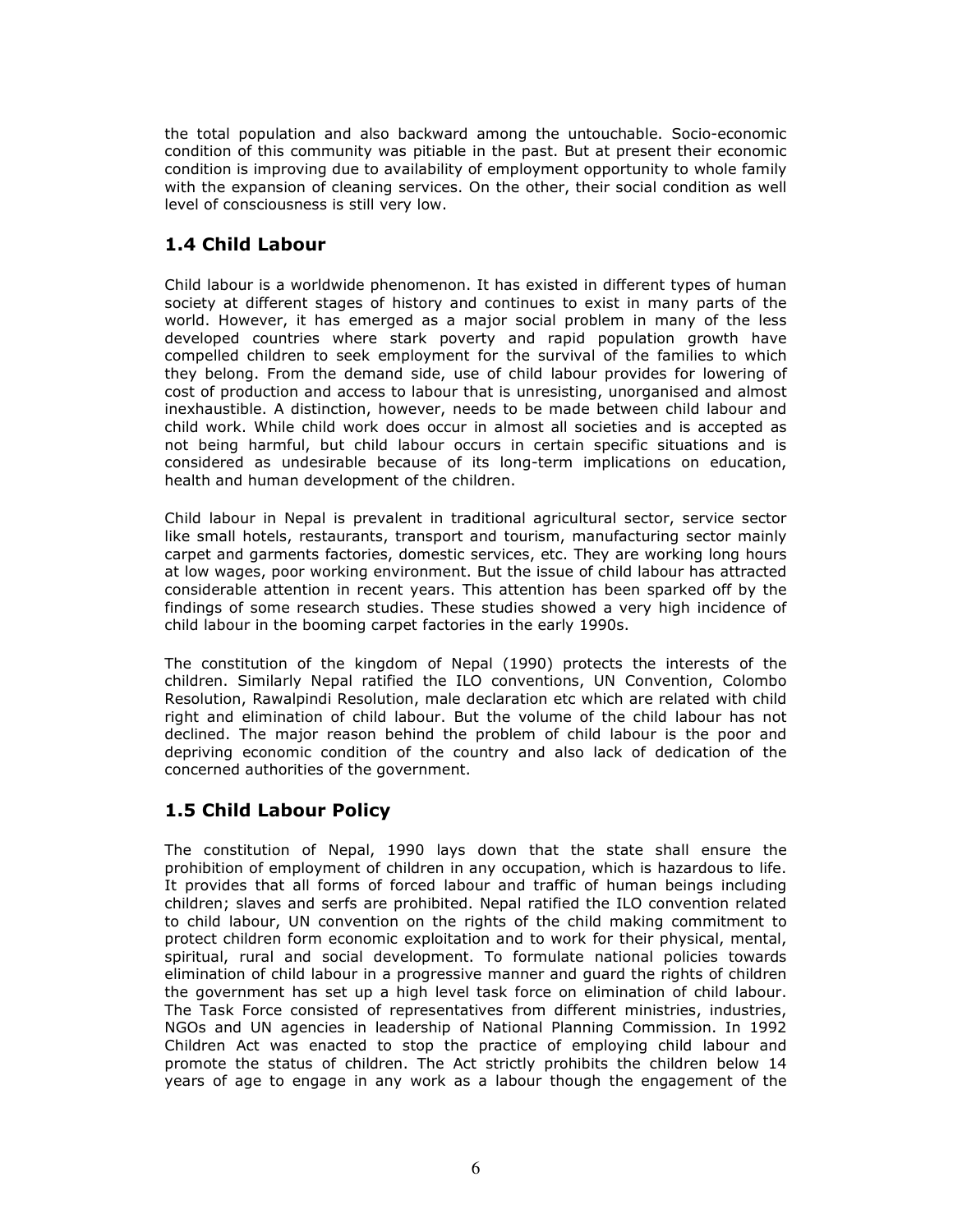children aged 14 to 16 (Which are known as minors) permitted in certain condition. The employment of children below the age of 14 years in a cognisable offence under the Act and liable to punishment by fine and even imprisonment. The present study also considered the children below the age of 14 to the child labour as specified by the Labour Act.

## 1.6 Current Status of Child Labour

There is not a single study covering country as whole. Most of the studies are concentrated only on specific issues and area. The study conducted by central Department of population studies in 1997 is broad among the studies related to child labour covering 73 districts at a time. The study shows that out of the total children aged 5 to 14 about 42 percent were involved in any work within and outside household. The data also depicts that as the age advances the proportion of working children also increases. Most of the children (about 95 %) were in agriculture where 1.6 percent each in service and construction/ transportation/ communication work and rest were working in other fields. About 16 percent children working as wage worker where others were found unpaid. Looking at the working days and hours of work per day, children are working more or less equally comparable to adults - 76.4 percent working all days of the week and 10.4 percent 56 hours or more in a week (CDPS, 1997).

In the formal sector still the carpet industry seems to be a fertile area for absorbing more child labour in its different processes. Various studies related to this sector shows 1.6 percent to 50 percent child labour to the total workers in this industry (CPR, 1999).

# 1.7 Objectives of the study

In general this study tries to analyse the overall aspects of the Garbage cleaner community known as Pode and Chyame in Kathmandu valley. But specific objectives are:

- i. To observe the socio-cultural and demographic situation of the garbage cleaner families
- ii. To assess the types of work in particular and economic condition as a whole of the community
- iii. To find out the situation of children below 14 years of age and
- iv. To find out the means to eliminate child labour through removing social traditionalism of this community

### 1.8 Limitation of the study

The study is based on the garbage cleaner of the five municipalities of the Kathmandu valley – the most developed part of the country. Thus it cannot generalise as a representation of the whole garbage cleaner communities of the country.

Similarly the survey excluded scattered households from the sample frame because of time and financial constraints. So such areas are also may not represent from the sample.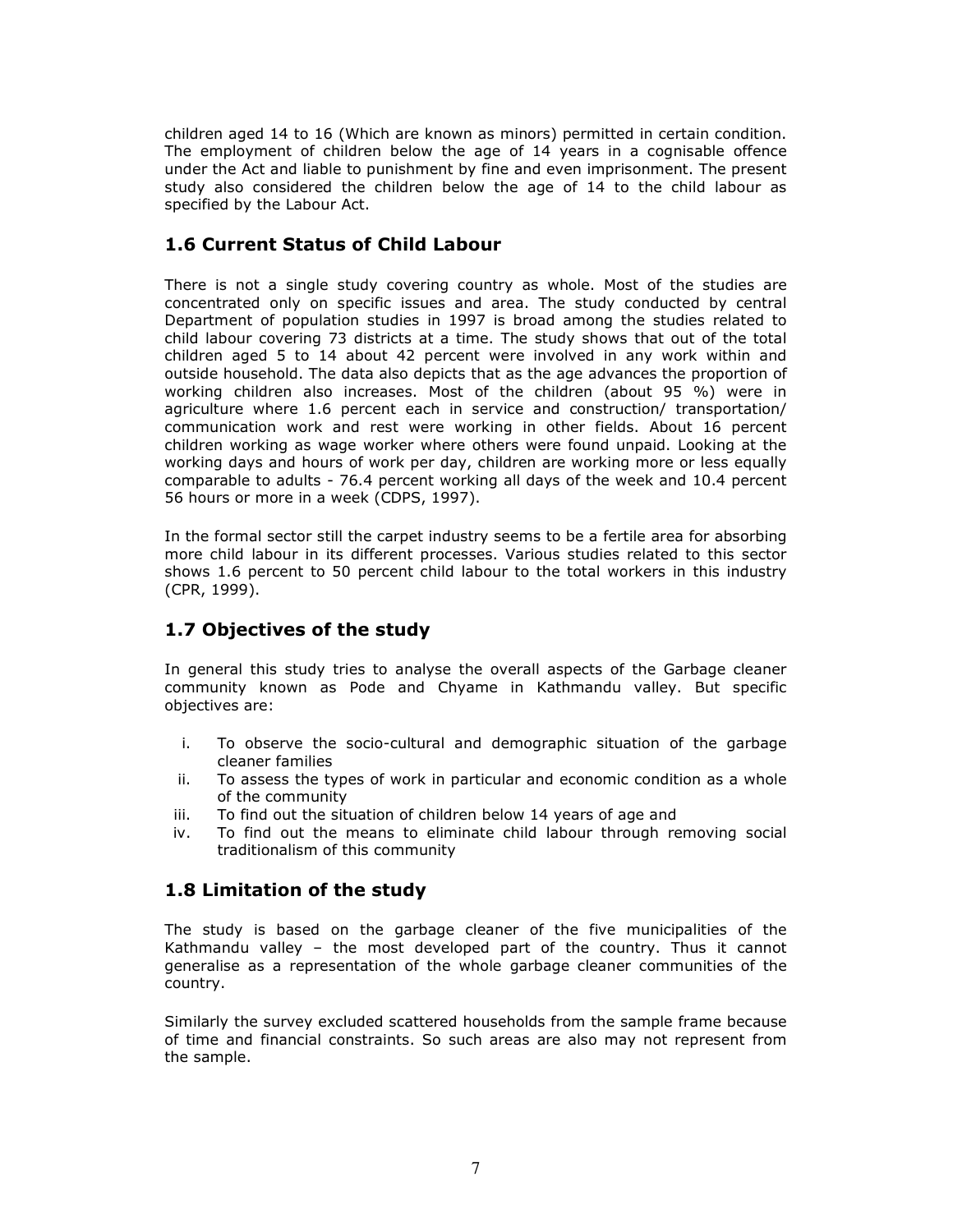Though the information were obtained from the five urban centres of the Kathmandu valley, data were integrated during analysis, because almost all characteristics of the garbage cleaner residing in different parts are more or less the same in percentage terms. Thus the research team feel that there is no need of separate analyses by municipality or district.

# 1.9 Organisation of the study

The present study as the Situational Analysis of Garbage Cleaners community is organised into seven chapters. The first chapter includes general background of the country including objectives of the current study. Research methodology adopted to organise the research study is presented in the second chapter. The third, fourth and fifth chapters are fully based on analysis of data available from the survey whereas sixth chapter presents the analysis obtained from the focussed group discussion. The last chapter sums up the major findings of the study and puts forth recommendations for future action.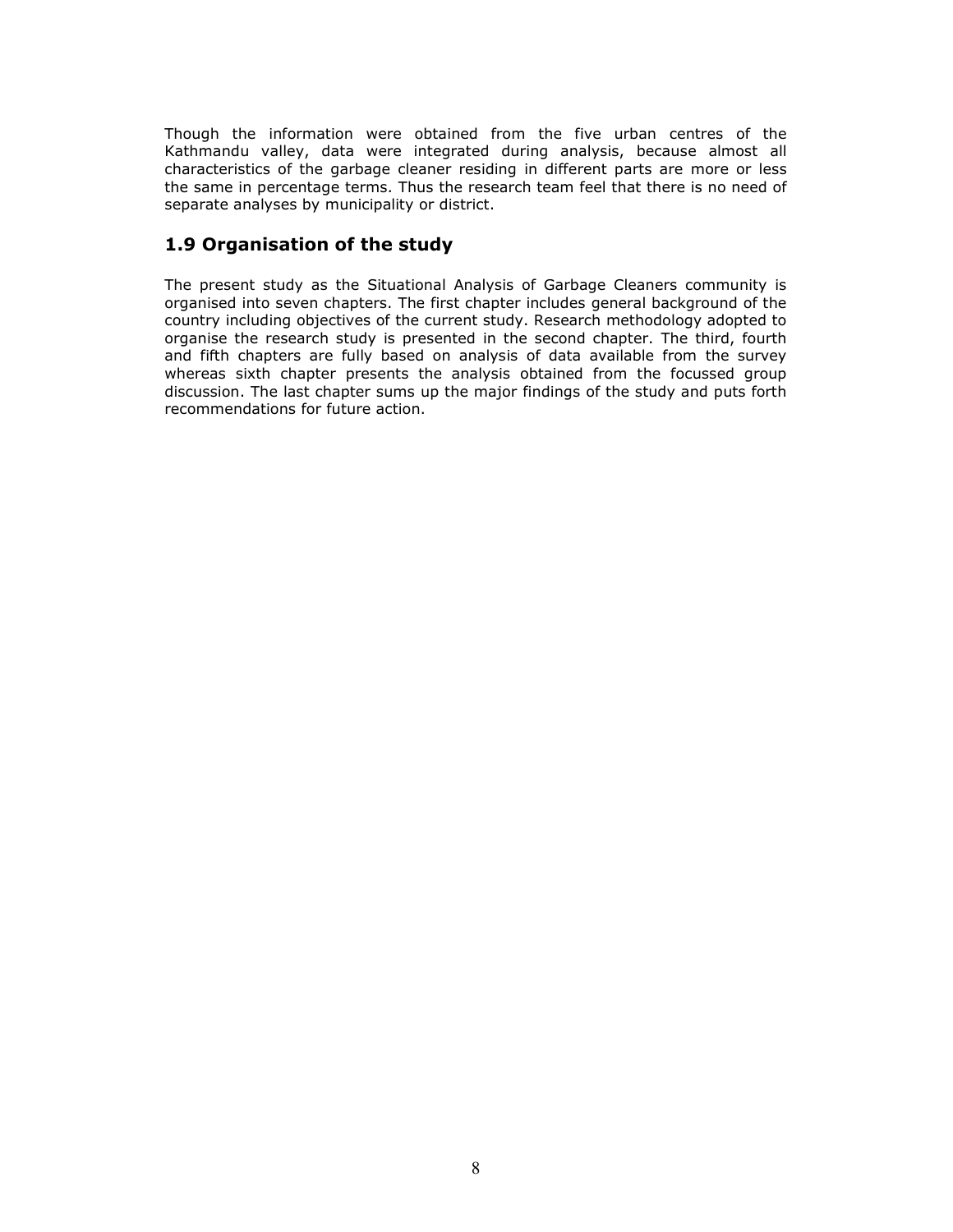## Chapter II Research Methodology

### 2.1 Sources of Data

The study is fully based on primary source. The primary data is collected by undertaking a rapid census of household of garbage cleaners and a survey of representative sample household in the five municipalities of Kathmandu, Lalitpur and Bhaktapur districts.

### 2.2 Study Area

Generally garbage cleaners are concentrated in urban centres. Thus data for the study are collected from different places/Toles of Kathmandu metropolis, Lalitpur sub- metropolis, Bhaktapur, Madhyapur Thimi and Kirtpur municipalities located in the three districts of the Kathmandu valley. The major places or Toles where the garbage cleaners are concentrated are: Dhalko, Sabal Bahal, Kalimati, Swayambhu, Maitidevi, Bijeswori, Samakhushi, Budhanilankatha, Tinthana, Bouddha, Tilganga, Ramghat, Madannagar and Kirtipur in Kathmandu districts while Kumbheswor, Teta, Bungmati, Lagankhel, Pulchowk, Chapagaun in Lalitpur and Thimi, Sanuthimi and Bhelukhel in Bhaktapur district. Among these places major concentration area was covered by the study.

## 2.3 Estimation of Total household

It is difficult to estimate the actual number of household of garbage cleaners in different localities of the Kathmandu valley. To find out the number of household a rapid census for counting of households was conducted with the help of the Nepal Independent Garbage Cleaners Union. The census has recorded 992 households (679, 174, 139 households in Kathmandu, Lalitpur and Bhaktapur respectively). The estimate was used as the sample frame for determining the sample size in different localities of the community under study. Some small localities having few households are excluded with determining the sample households.

### 2.4 Determination of Sample

It is obvious that the larger the sample, the smaller the sampling error. Thus the sample was taken as much as possible but considering the cost and time. The ultimate average sample size has been 40.4 percent (401 household) of the total household, though there is slight variation in different places under study. The Sample was drawn on the basis of simple random sampling with replacement, which was based on the list of the households prepared at the time of rapid census.

| Table 1: Distribution of Households of Garbage cleaners |  |
|---------------------------------------------------------|--|
|---------------------------------------------------------|--|

| <b>Districts</b> | <b>Estimated Total HH</b> | <b>Sampled HH</b> | Sample as % of Total HH |
|------------------|---------------------------|-------------------|-------------------------|
| Kathmandu        | 579                       | 272               | 40.1                    |
| Lalitpur         | 174                       |                   | 40.8                    |
| <b>Bhaktapur</b> | 139                       | 58                | 41.7                    |
| <b>Total</b>     | 997                       | 401               | 40.4                    |

The survey was carried out by using a well-structured questionnaire.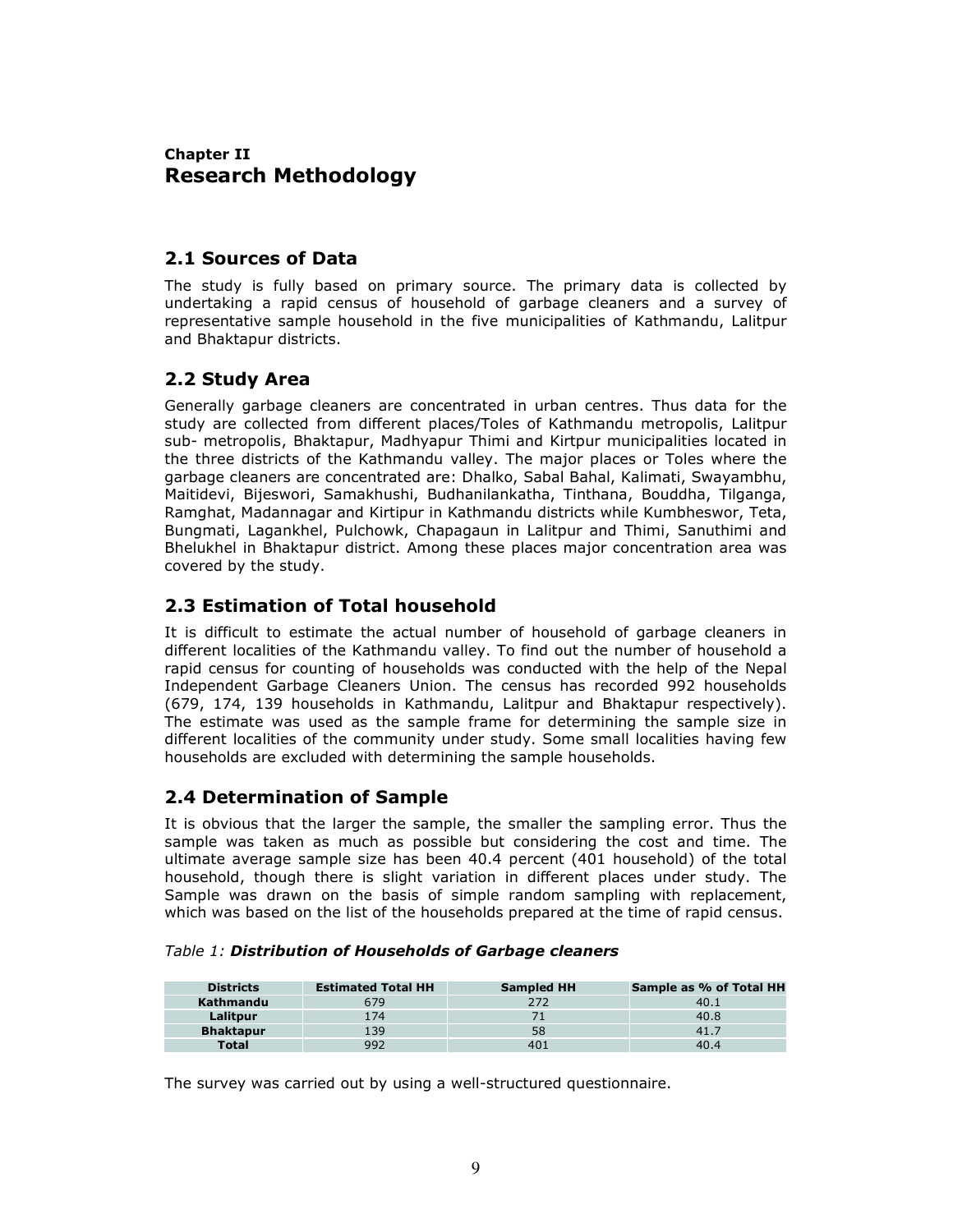The questionnaire tries to cover socio-economic, cultural and demographic status of the family, Child labour in the family and their status, causes and consequences of child labour and the perception of the parents / guardians regarding child labour.

A central research team was formed in order to conduct the study. There were two experts - Demographer and Social Anthropologist outside GEFONT framework. Both of them working in Tribhuvan University at Central Department of Economics and Central Department of Sociology/Anthropology respectively. The experts were responsible to design the survey work - estimation of total household, sampling, questionnaire preparation, pre-testing, final enumeration from the sampled households and also editing and preparation of the report.

In addition to the central team, a survey team was formed to conduct the field work of the study. The team consists of 20 persons including supervisors and enumerators from GEFONT affiliates. They were involved earlier in other studies, too. The field staffs were divided into five groups. Each group consisted of one supervisor and three enumerators. The major responsibility of the supervisors was to build good friendly terms with the household to obtain better information prior to administer the survey questionnaire to them explaining the main purpose of the study.

The survey team was further supervised the research team frequently and helped to resolve the problem of non- responding nature of the community. Data were edited by the supervisor in the field and final editing was done by the central research team prior to enter into processing.

### 2.6. Status of Respondents

Out of the total estimated household of the garbage cleaner families, 401 were successfully interviewed. Among the households surveyed, information was obtained by males, from about 76 percent households and by females from 24 percent households. Considering the age of the respondents, 26 Percent belong to age group below 30 years while majority is above 30 years. From the educational point of view about 82 percent were literate with some educational background and only 18 percent respondents were illiterate.

| <b>Educational Status</b> |      | $<$ 30 Yrs    |              | $>$ 30 Yrs  |               |              | <b>Total</b> |               |              |
|---------------------------|------|---------------|--------------|-------------|---------------|--------------|--------------|---------------|--------------|
|                           | Male | <b>Female</b> | <b>Total</b> | <b>Male</b> | <b>Female</b> | <b>Total</b> | <b>Male</b>  | <b>Female</b> | <b>Total</b> |
| <b>Illiterate</b>         | 2.9  | 26.5          | 10.7         | 21.7        | 17.4          | 20.8         | 17.4         | 20.6          | 18.2         |
| Literate                  | 73.9 | 55.9          | 68.0         | 52.8        | 54.0          | 53.0         | 57.6         | 54.6          | 56.9         |
| Primary                   | 13.0 | 14.7          | 13.6         | 20.9        | 23.8          | 21.5         | 14.1         | 20.6          | 19.5         |
| Secondarv                 | 7.2  | 2.9           | 5.8          | 3.8         | 3.2           | 3.7          | 4.6          | 3.1           | 4.2          |
| S.L.C. and above          | 2.9  | ٠             | 1.9          | 0.9         | 1.6           | 1.0          | 1.3          | 1.0           | 1.2          |
| <b>Total</b>              | 69   | 34            | 103          | 235         | 63            | 298          | 304          | 97            | 401          |

#### Table 2: Status of Respondent

Source: Based on the survey of Garbage Cleaner Families 1999

### 2.7. Focused Group Discussion

Besides the quantitative data obtained from the survey of 401 households, qualitative information on the various issues of garbage cleaners was obtained from focussed group discussion. Six groups were formed for the discussion consisting 5 to 10 people (both male and female) in a group. Out of the six, 4 were from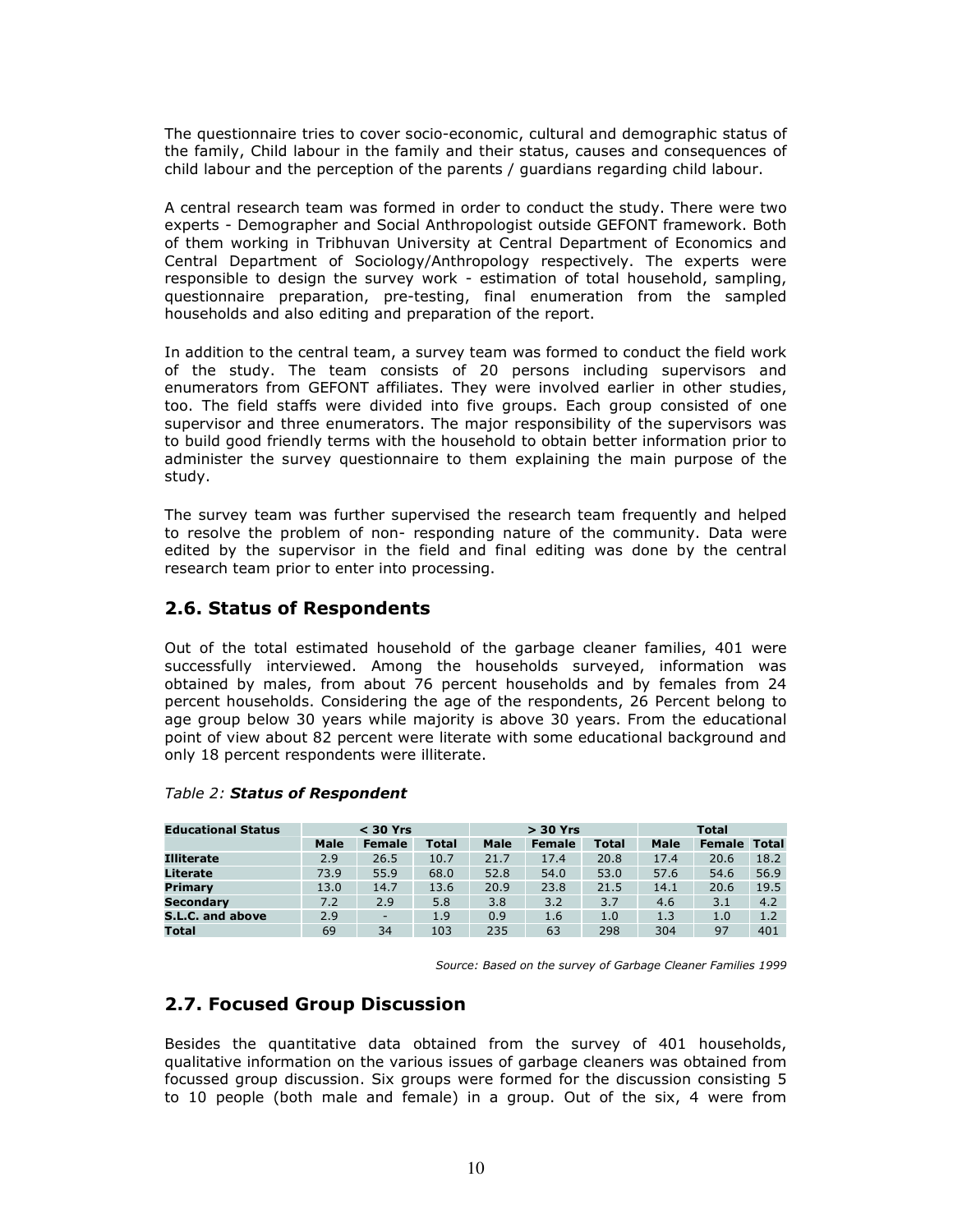Kathmandu district and one each from Lalitpur and Bhaktapur. In total 48 persons were the participants from different sides such as member of the municipality elected from that community, employee in government and non-government sector, school teacher, respected persons of the community, social workers, students etc. Out of the total participants two thirds were male and one third were female. The age of the participants ranged form 17 years to 65 years.

Among them, more than 56 percent were from the age group 30 to 49 years whereas those less than 30 years constitute 31.3 percents and the remaining 12.5 percent belong to 50 years and above.

#### Table 3: Distribution of participants by Age Group

| <b>Age Group</b> | <b>No. of Participants</b> | Percentage |
|------------------|----------------------------|------------|
| < 30             |                            | 31.3       |
| $30 - 49$        |                            | 56.3       |
| 50 and Above     |                            | 12.5       |
| Total            | 48                         | 100.C      |

Highly concentrated areas were selected for the group discussion. They were Sabal Bahal, Dhalko, Tilganga and Kirtipur form Kathmandu, Kumbheswor form Lalitpur and Bhelukhel form Bhaktapur district. The group discussion was conducted by the central research team with the help of research assistants who were also involved in the field survey.

### 2.8. Tools of Analysis

The study is fully descriptive. Some rates and ratios are presented in the tables prepared on the basis of information obtained from the survey. The data were processed using SPSS program where Microsoft Excel Program was used for calculation and Tabulation the data.

### 2.9.1. Problems Associated with Data collection

During the survey the research team has faced various problems. Among them the major problems are as follows.

- i. Generally the respondents didn't answer all the questions incorporated in the questionnaire. They escape one or another question due to lack of awareness.
- ii. Some of the questionnaire basically related to their culture and exact amount of income were not answered carefully.
- iii. Some of the respondents tried to harass the enumerators through irrelevant answer of the question.
- iv. Some even refused to response the questionnaire.
- v. The interview with the help of the questionnaire took time ranging from 45 minutes to 1.5 hours.

The first two problems were adjusted analysing whatever the information available but the third and fourth problems were resolved by substituting another house from the list.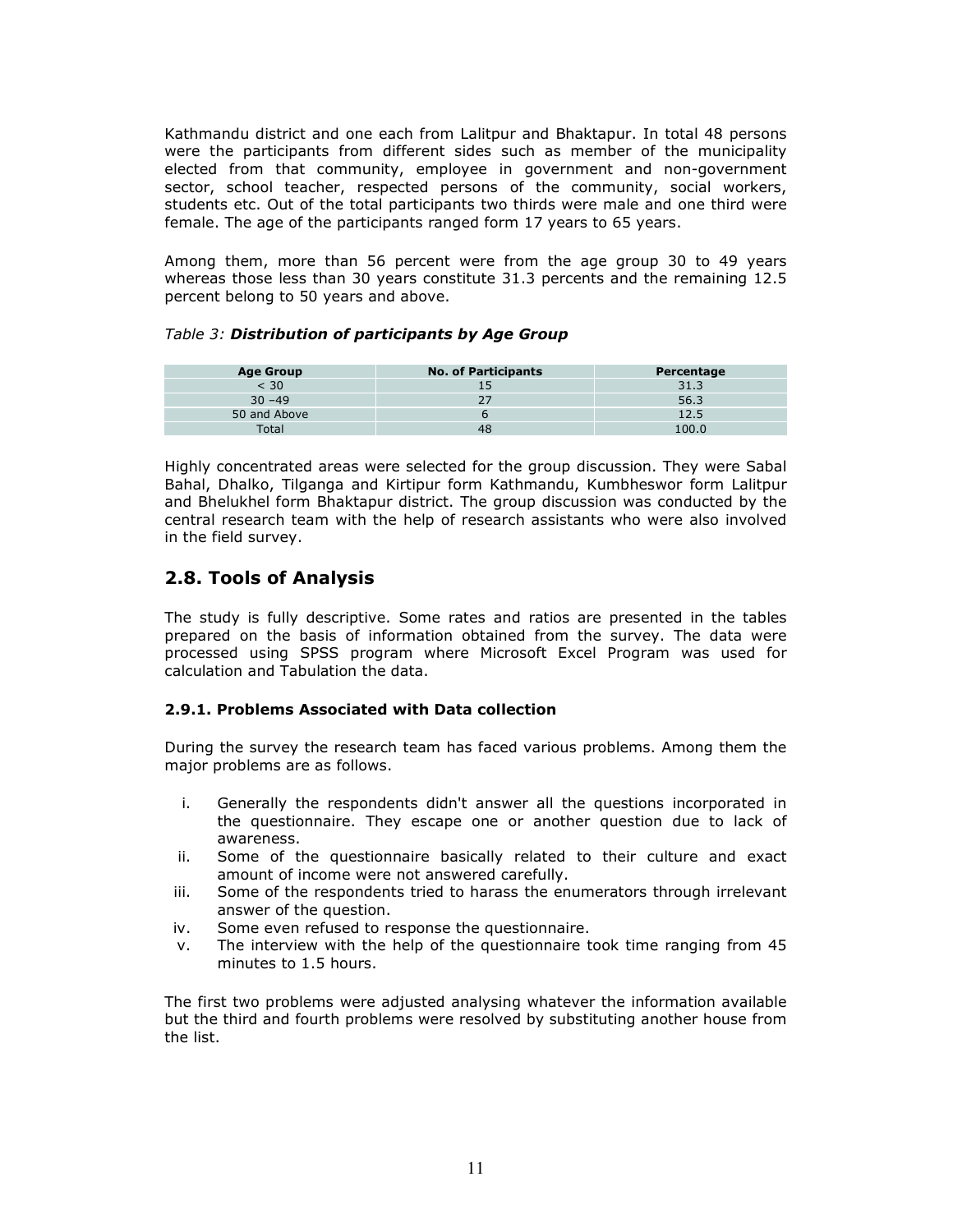### Chapter III Demographic and Socio - Cultural Scenario

### 3.1 Background

The situation and extent of child labour mainly depends upon the Socio-economiccultural as well as demographic condition of their family. Generally, the situation of the children is better off where the family is educated and does not face hand-tomouth problems compared to the illiterate and the poor. The economic condition of the garbage cleaning families, however, is found to be more or less similar because majority of them are land less and depend upon their family earnings.

## 3.2 Age and Sex Distribution of population

The survey of garbage cleaning families covered 401 households. The total population in these households has been recorded to be1863. Among them, 48.5 percent are males and 51.5 percent are females. The overall sex ratio of this community is 94.1, which is below than the national average (99.5) as reported in the population census 1991. On the other hand, the average family size is found to be 4.6, which is also low as compared to the national figure.

| <b>Age Group</b> | <b>Male</b>                                                 |       |     | <b>Female</b> | <b>Total</b>   |       |  |
|------------------|-------------------------------------------------------------|-------|-----|---------------|----------------|-------|--|
|                  | <b>Number</b><br><b>Number</b><br><b>Percent</b><br>Percent |       |     | <b>Number</b> | <b>Percent</b> |       |  |
| $0 - 4$          | 82                                                          | 9.1   | 83  | 8.6           | 165            | 8.9   |  |
| $5 - 9$          | 129                                                         | 14.3  | 124 | 12.9          | 253            | 13.6  |  |
| $10 - 13$        | 106                                                         | 11.7  | 113 | 11.8          | 219            | 11.8  |  |
| $14 - 16$        | 69                                                          | 7.6   | 66  | 6.9           | 135            | 7.2   |  |
| $17 - 19$        | 66                                                          | 7.3   | 83  | 8.6           | 149            | 8.0   |  |
| $20 - 24$        | 87                                                          | 9.6   | 109 | 11.4          | 196            | 10.5  |  |
| $25 - 29$        | 72                                                          | 8.0   | 96  | 10.0          | 168            | 9.0   |  |
| $30 - 34$        | 66                                                          | 7.3   | 66  | 6.9           | 132            | 7.1   |  |
| 35-39            | 76                                                          | 8.4   | 68  | 7.1           | 144            | 7.7   |  |
| $40 - 44$        | 39                                                          | 4.3   | 36  | 3.8           | 75             | 4.0   |  |
| 45-49            | 32                                                          | 3.5   | 49  | 5.1           | 81             | 4.3   |  |
| $50 - 54$        | 28                                                          | 3.1   | 22  | 2.3           | 50             | 2.7   |  |
| 55-59            | 26                                                          | 2.9   | 11  | 1.1           | 37             | 2.0   |  |
| 60 and over      | 27                                                          | 3.0   | 37  | 3.8           | 64             | 3.5   |  |
| Total            | 903                                                         | 100.0 | 960 | 100.0         | 1863           | 100.0 |  |

#### Table 3.1 Distribution of Population by Age and Sex of the Garbage Cleaning Community

Source: Survey of Garbage Cleaning Families, 1999

This is not only due to low fertility rate in this community but also because of high incidence of early marriage and separation from the family. Joint family is found rare in this community though they belong to Newar community where joint family system is common. The proportion of children below 14 years of age is found to be 34.3 percent to the total population where the proportion of old age (60 years and above) is very low (3.5%). About 78 percent population of the garbage cleaning families are in the labour force as defined by the population census 1991(i.e. 10 years and above). While computing the dependency ratio of the garbage cleaning community, it is found that it is far below than the national average, which is about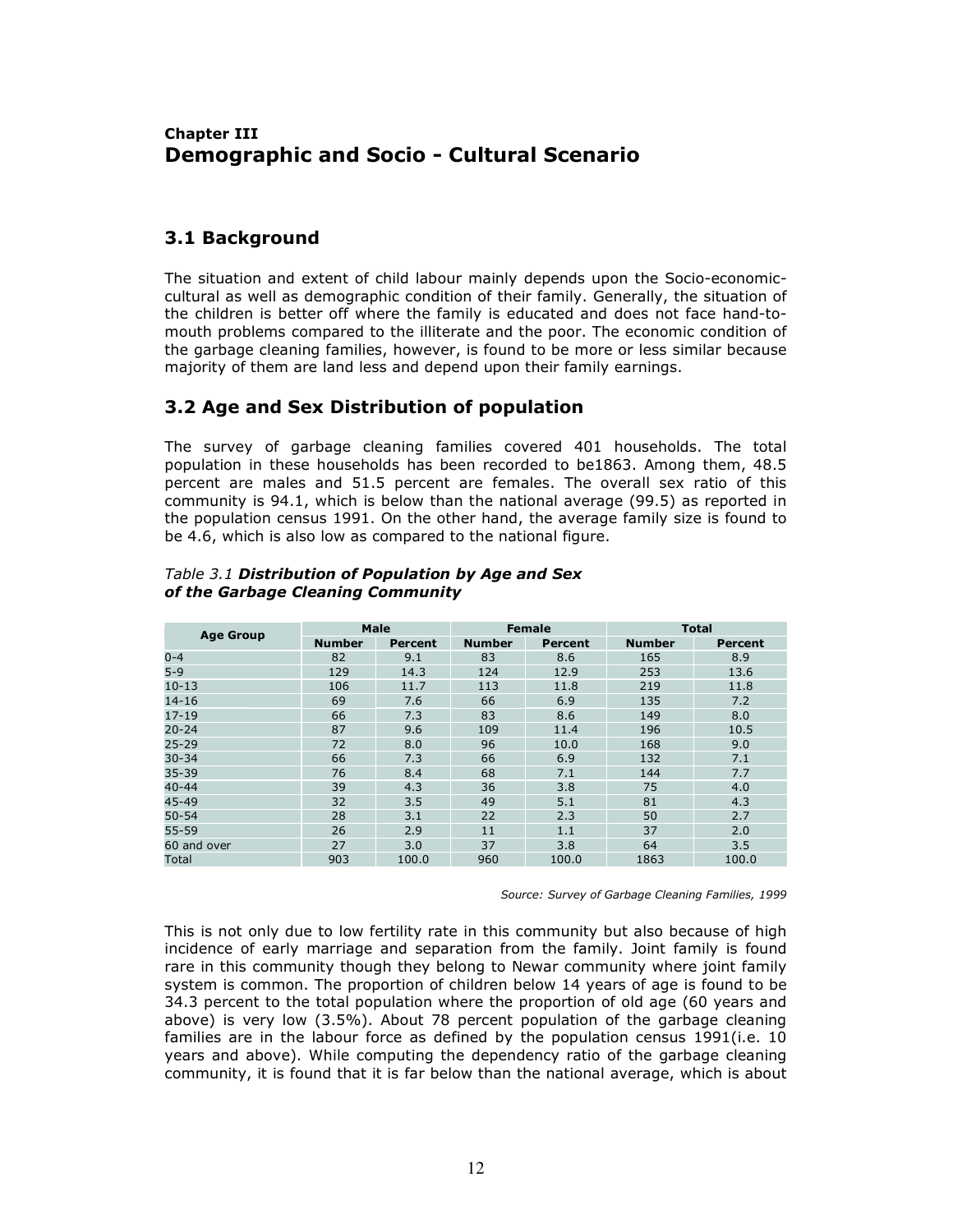35 and 60 considering 10 to 59 years and 15-59 years respectively as productive population (Table 3.1)

### 3.3 Educational Status of the Families

Education is one of the major indicators of social development. Out of the total population of 5 years and above, 63 percent are literate where only 37 percent illiterate. The literacy rate in the garbage cleaner families is found high as compared to national average both for male (76.6%) and female (50.3 %). Looking at the educational attainment of the literate population, it is found that about 26 percent have never been to school but have gained literacy to some extent at home or elsewhere. More than 62 percent have completed primary school, about 10 percent have passed S.L.C. examination and above (Table 3.2). Here it is interesting to note that there is not much variation in the educational attainment among male and female. This shows less discrimination among son and daughter as most of the females also earn equally in this community.

| <b>Literacy Status</b> | Male                                                        |       |     | <b>Female</b> | <b>Total</b> |       |
|------------------------|-------------------------------------------------------------|-------|-----|---------------|--------------|-------|
|                        | <b>Number</b><br><b>Number</b><br><b>Percent</b><br>Percent |       |     | <b>Number</b> | Percent      |       |
| Literate               | 629                                                         | 76.6  | 441 | 50.3          | 1070         | 63.0  |
| Illiterate             | 192                                                         | 23.4  | 436 | 49.7          | 628          | 370   |
| <b>Total</b>           | 821                                                         | 100.0 | 877 | 100.0         | 1698         | 100.0 |
|                        |                                                             |       |     |               |              |       |
| No Schooling           | 170                                                         | 27.0  | 107 | 24.3          | 277          | 25.9  |
| Primary (1-5)          | 398                                                         | 63.3  | 268 | 60.7          | 666          | 62.2  |
| Secondary (6-10)       | 49                                                          | 7.8   | 57  | 12.9          | 106          | 9.9   |
| SLC and Above          | 12                                                          | 1.9   | 9   | 2.0           | 21           | 2.0   |
| Total                  | 629                                                         | 100.0 | 441 | 100.0         | 1070         | 100.0 |

Table 3.2: Literacy Status and Educational Attainment of the Population 5 Years and Above

Source: Survey of Garbage Cleaner Family, 1999

### 3.4 Religion

More than 93 percent garbage cleaners belong to Hindu religion, which is more than the national figure (86.5% in 1991 census), whereas the percentage of Buddhists is one third of the national figure (7.8%).

#### Table 3.3 Distribution of Population of Garbage Cleaner Community by Religion

| <b>Religion</b> | <b>Number</b> | Percent                  |
|-----------------|---------------|--------------------------|
| Hindu           | 1736          | 93.2                     |
| <b>Buddhist</b> | 47            | 2.5                      |
| Christian       | 80            | 4.3                      |
| Others          | -             | $\overline{\phantom{0}}$ |
| Total           | 1863          | 100.0                    |

Source: Survey of Garbage Cleaning Families, 1999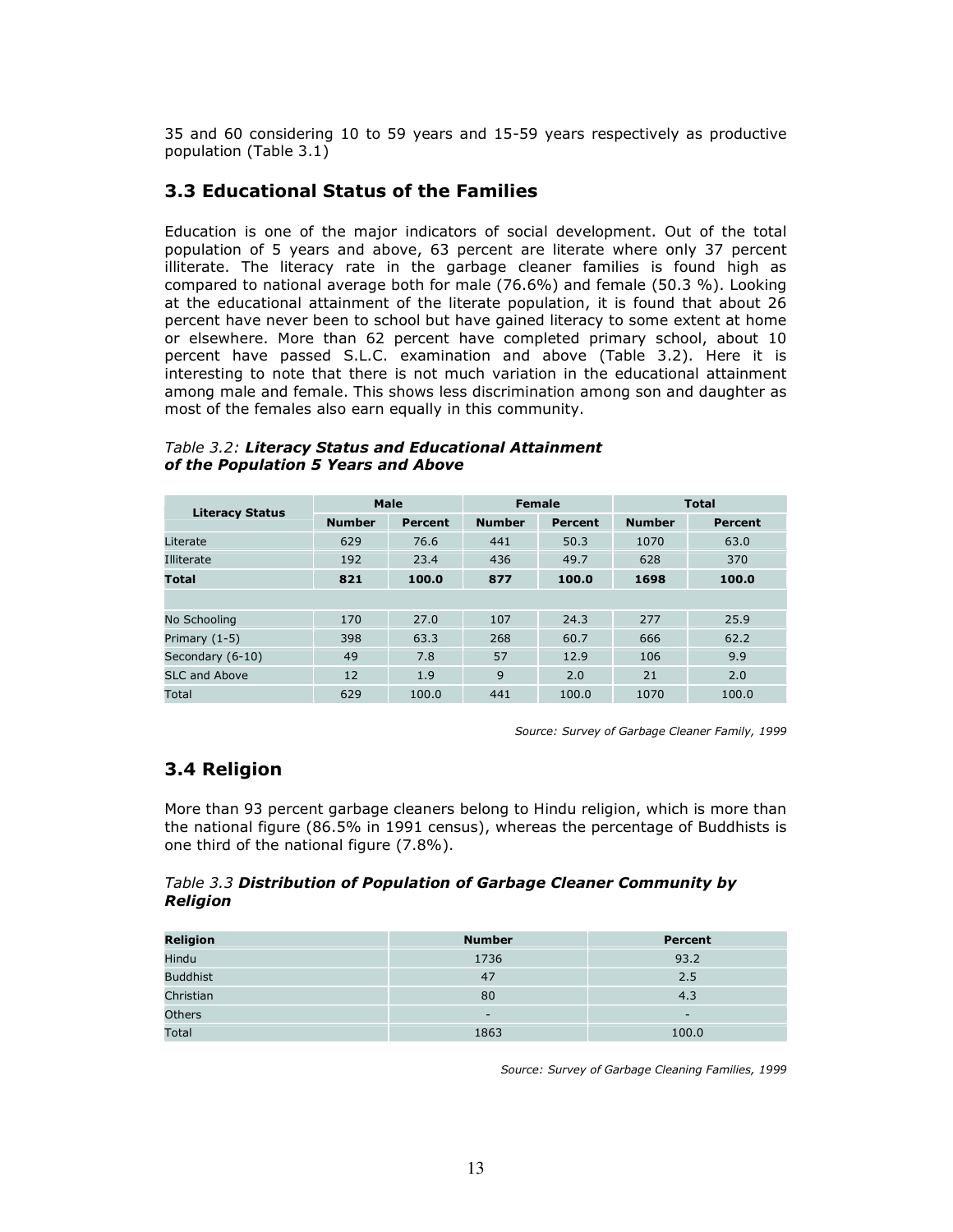More than 4 percent of garbage cleaner population at present are following Christianity though they are not Christian by birth (Table 3.3). Generally Hindus and Buddhists have accepted Christianity due to poverty and to get some opportunities, because Christian organisations are said to provide economic as well as social benefits to those who follow the Christian religion.

### 3.5 Marital Status

The marital status of population aged 10 years and above shows that 55.8 percent are married, 39.3 percent are unmarried and about 5 percent are widowed, divorced and separated. While comparing by sex, the proportion of married and divorced is found high among males where widowed and separated are more in females. (Table 3.4)

#### Table 3.4 Distribution of Population 10 Years and Above by their Marital Status

| <b>Marital Status</b> | Male          |         | <b>Female</b> |         | <b>Total</b>  |                |  |
|-----------------------|---------------|---------|---------------|---------|---------------|----------------|--|
|                       | <b>Number</b> | Percent | <b>Number</b> | Percent | <b>Number</b> | <b>Percent</b> |  |
| Unmarried             | 275           | 39.7    | 293           | 38.9    | 568           | 39.3           |  |
| Married               | 404           | 58.4    | 402           | 53.4    | 806           | 55.8           |  |
| Widowed               | 8             | 1.2     | 48            | 6.4     | 56            | 3.9            |  |
| <b>Divorced</b>       | 5             | 0.7     | 3             | 0.4     | 8             | 0.6            |  |
| Separated             |               |         | 7             | 0.9     | 7             | 0.5            |  |
| Total                 | 692           | 100.0   | 753           | 100.0   | 1445          | 100.0          |  |

Source: Survey of Garbage Cleaning Families, 1999

## 3.6 Place of Birth

While looking at the migratory character, about 78 percent (88% male and 67.8% female) were born at the same Tole where they are residing at the time of survey. Only 7 percent males and more than 20 percent females have been found migrated from other municipality or VDC.

### Table 3.5 Distribution of Population by Birth Place

| <b>Place of Birth</b>                     | <b>Male</b>   |         | Female        |         | Total         |         |
|-------------------------------------------|---------------|---------|---------------|---------|---------------|---------|
|                                           | <b>Number</b> | Percent | <b>Number</b> | Percent | <b>Number</b> | Percent |
| At the same Tole                          | 795           | 88.0    | 651           | 67.8    | 1446          | 77.6    |
| Another Tole within the same municipality | 46            | 5.1     | 115           | 12.0    | 161           | 8.6     |
| Other municipality or VDC                 | 62            | 6.9     | 194           | 20.2    | 256           | 13.7    |
| Total                                     | 903           | 100.0   | 960           | 100.0   | 1863          | 100.0   |

Source: Survey of Garbage Cleaning Families, 1999

Similarly the proportion of female whose birthplace is other Tole within the same municipality where they are residing now is more than double in comparison to the males (Table 3.5).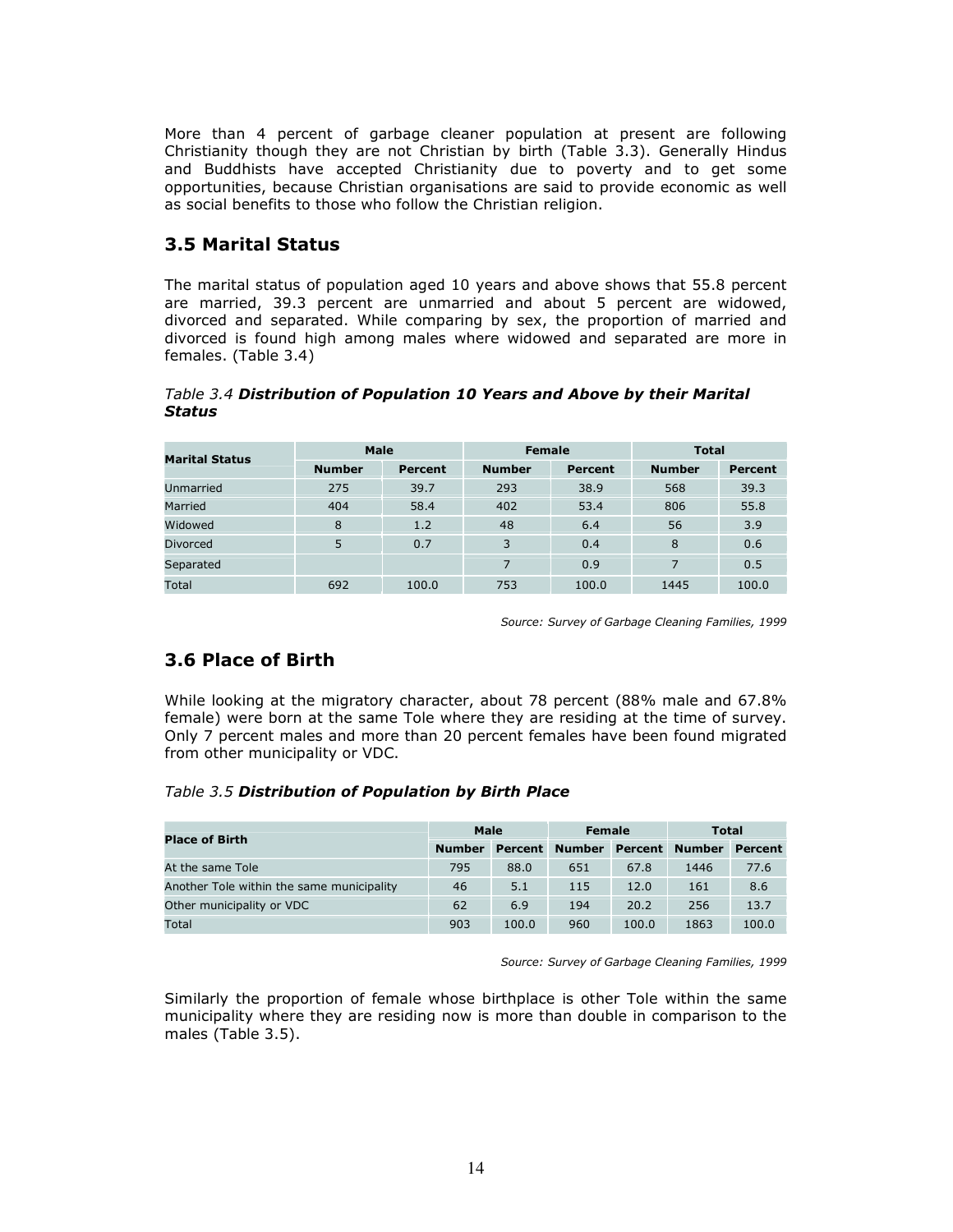## 3.7 Reasons Behind Migration from the Birth Place

As the survey reveals, 12 percent males and more than 32 percent females have left their place of birth due to various reasons. The majority (72.2%) have left their birthplace because of marriage whereas 21.6 percent due to location of service and 6.2 percent due to other miscellaneous reasons. Among the male population, about 64 percent have migrated from their birthplace due to location of service, whereas 22.2 percent and 13.9 percent respectively because of marriage and other reasons. On the other hand, among the females almost 90 percent have been found moved from their birthplace because of marriage (Table 3.6).

#### Table 3.6 Reasons for migration from the Birthplace

| Reasons             | <b>Male</b> | <b>Female</b> | <b>Total</b> |
|---------------------|-------------|---------------|--------------|
| Marriage            | 22.2        | 89.6          | 72.2         |
| Service/Job         | 63.9        | 6.8           | 21.6         |
| <b>Others</b>       | 13.9        | 3.6           | 6.2          |
| <b>Total Number</b> | 108         | 309           | 417          |

Source: Survey of Garbage Cleaning Families 1999

### 3.8 Health condition

Health condition of a country also reflects its stage of development. Generally in developing countries, people suffer more from communicable diseases than in developed countries.

The survey data show that large number of people (both children and adult) of garbage cleaner community usually suffered from diarrhoea, cold & cough and fever. Similarly children especially suffer of sore and fainting whereas the adults generally suffer from Tuberculosis, Fever, Asthma and Gastric (Table 3.7).

| Fever          | 216 | Fever         | 222 |
|----------------|-----|---------------|-----|
| Cold and cough | 194 | Asthma        | 121 |
| Sore           | 142 | Gastric       | 172 |
| Fainting       |     | <b>Others</b> |     |
| <b>Others</b>  |     |               |     |

Source: Survey of the Garbage Cleaning Families, 1999

Information about the way of treatment indicates that this community still believes on traditional treatment of Gubhaju and Jharphuk, which consists of 28.2 percent households'. It is found that 21.4 percent visit first Baidya (homeopathic as well as

Ayurvedic medicine) and 42 percent believe on modern medicine and visit at private clinic of the doctors, hospital and medical shops for the treatment (Table 3.8). This indicates that still half of the population believes on traditional type of treatment though they are residing in well-advanced capital city of the country.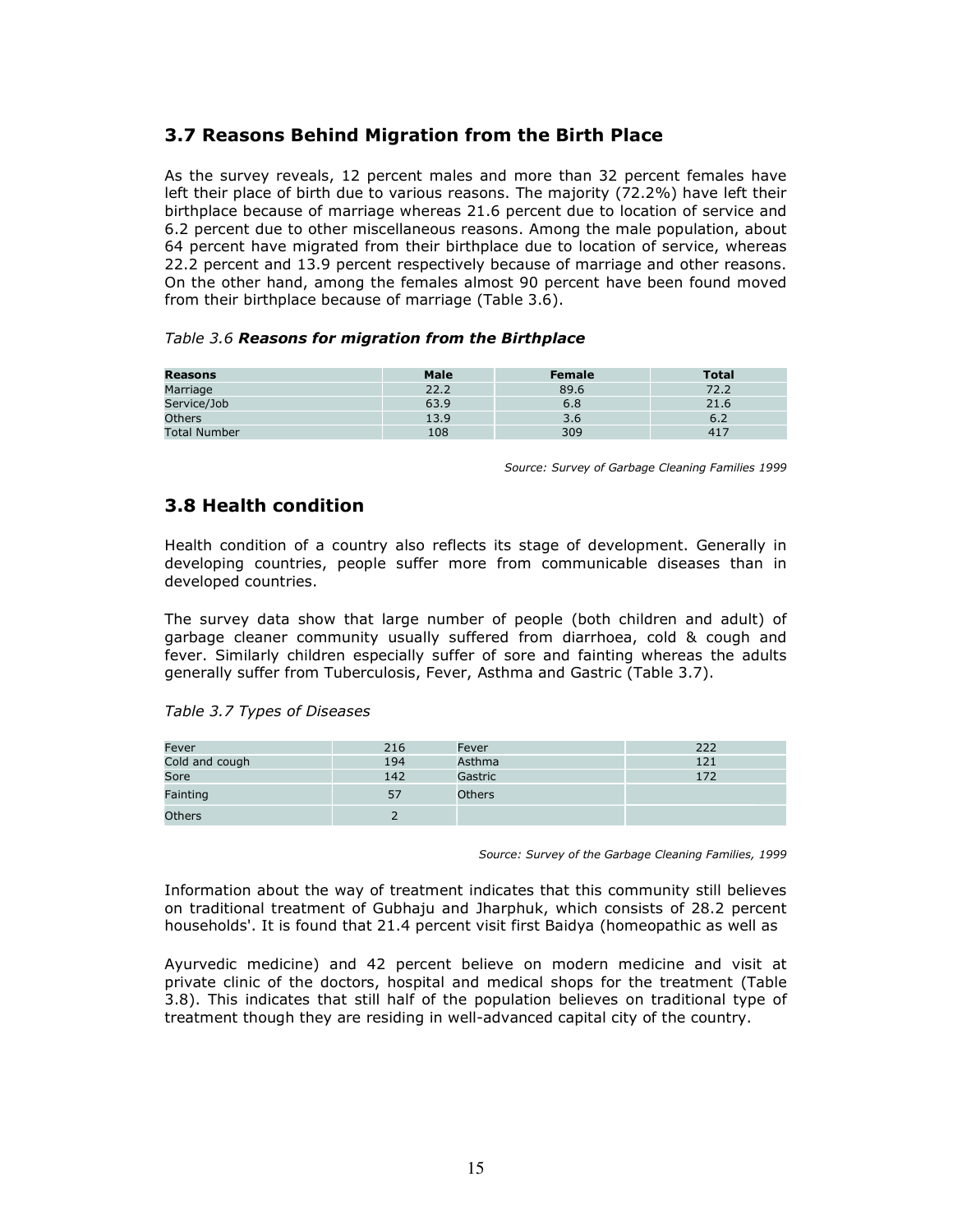#### Table 3.8 Distribution of Families by Way of Treatment

| <b>Place of Treatment</b> | No. | <b>Percent</b> |
|---------------------------|-----|----------------|
| Dhami/Jhankri             | 79  | 19.7           |
| Gubhaju                   | 16  | 4.0            |
| <b>Baidya</b>             | 86  | 21.4           |
| Hospital                  | 42  | 10.5           |
| Jharphuk                  | 18  | 4.5            |
| <b>Medical Shop</b>       | 36  | 9.0            |
| <b>Private Clinic</b>     | 90  | 22.4           |
| <b>Others</b>             |     | 0.2            |
| N/A                       | 33  | 8.2            |
| <b>Total</b>              | 401 | 100            |

Source: Survey of the Garbage Cleaner families, 1999

# 3.9 Conditions of Toilet

Of the total households of the garbage cleaners, only 12 percent do not have their own toilet. About 2 percent have Khalde (pit) toilet while 86 percent have modern toilet using pan (85%) and camot (1.2%). Among the households without toilet, 73 percent didn't construct because they have no space for it, whereas 19 percent and 8 percent respectively did not construct due to lack of money and fear of bad smell in the house.

Almost half of them used to dispose in public place, 16.7 percent on the bank of river, 6.3 percent on the road and 10.4 percent use their own kitchen garden while remaining 14.6 percent use other places. Almost all of the users of open field for disposal know that it not only makes the public place dirty, but also creates and expands diseases in the community. Some of them say in satire that they are always playing with such garbage from morning to evening so how the diseases generating form such garbage can attack them.

#### Table 3.9 Types of Toilet of the Garbage Cleaner families

| <b>Types of Toilet</b> | Percent |
|------------------------|---------|
| No Toilet              | 12.0    |
| Commot                 | 1.2     |
| Pan                    | 85.0    |
| Khalde (pit)           | 1.7     |
| Total (N)              | 401     |

Source: Survey of the Garbage Cleaner families, 1999

### 3.10 Sources of Drinking Water

Quality of drinking water is directly related to health of the people. It is also a source of communicable diseases. Thus the government is responsible to provide safe drinking water to its people. But the people of the capital city of Nepal are suffering from the lack of drinking water whatever is the quality.

About 15 percent residents of this community still depend on traditional source of water like well, Tube-well, Roar Pump, Dhunge Dhara, Kuwa, etc. On the other hand, among the families depending on public source for drinking water, altogether 73.3 percent rely on Dhungedhara and Kuwa whereas 3.3 percent fetch drinking water from well, Tubewell and roar pumps. Among those who have private source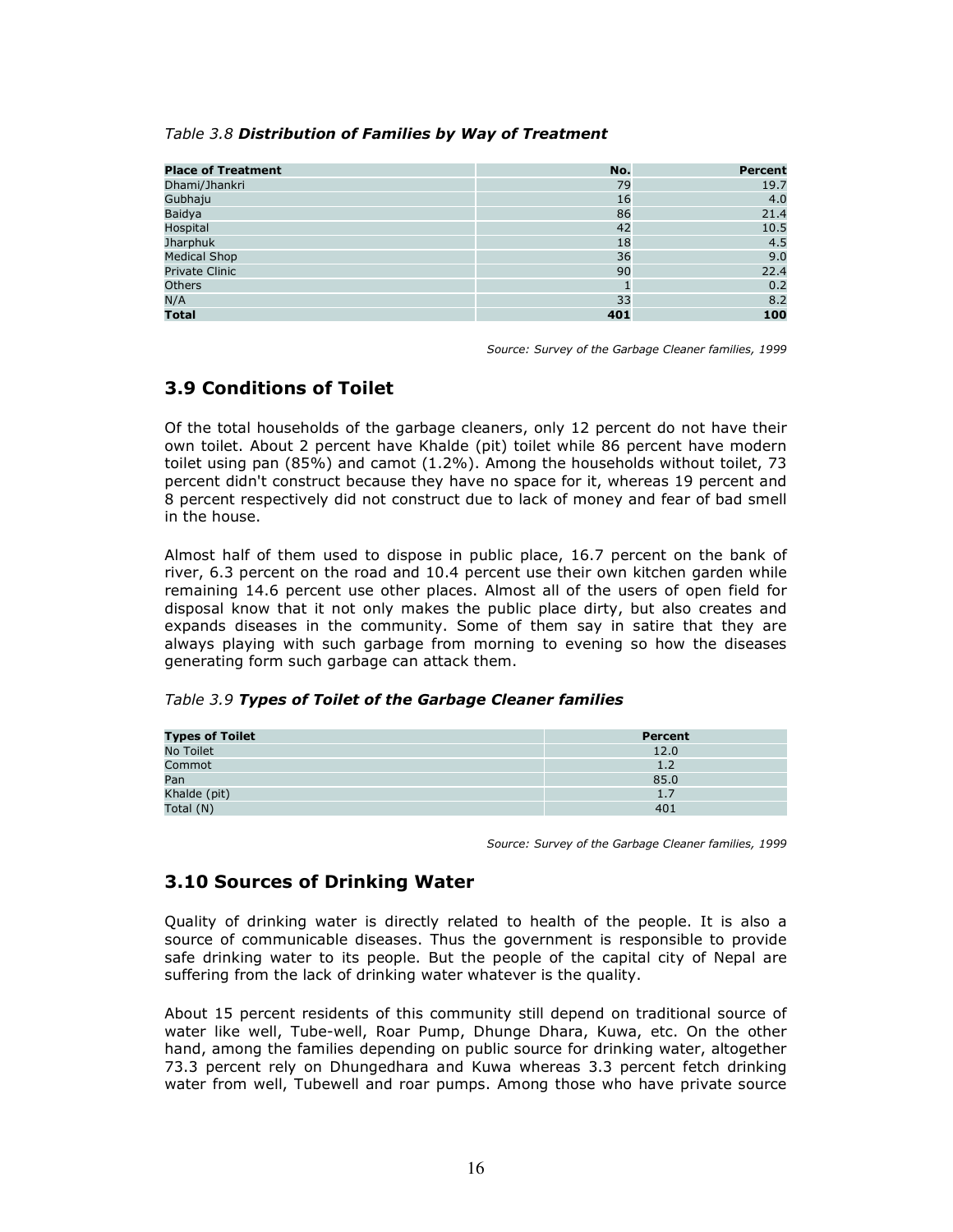(55.1%), only 5 percent are dependant on well, Tubewell or Roar-pumps and the overwhelming majority of 95 percent have safe pipe water. Still 45 percent households of the Garbage cleaner community depend on public source of water, which may or may not be safe (Table 3.10).

| Source      | <b>Public</b> | Private | Total |
|-------------|---------------|---------|-------|
| Piped Water | ר רד<br>      | 95.0    | 85.5  |

Well, Tubewell, Roar-pump 3.3 5.0 4.2 Dhungedhara, Kuwa 23.3 - 10.5 Total  $44.9$  55.1 100.0  $100.0$ Total (N) 180 221 401

Table 3.10 Distribution of Families by Sources of Drinking Water They Use

Source: Survey of the Garbage Cleaner families, 1999

### 3.11 Culturalism

The garbage cleaners (Pode and Chyame) fall under lower untouchable caste of the Newar community. They are the deprived section in the community.

Newar community is rich in their cultural traditions. The then Malla ruler of the Kathmandu, Lalitpur and Bhaktapur had started various festivals and Jatras on different occasions. They have their own particular Guthi and festivals. They also celebrate all Hindu as well as Buddhist festivals.

On the basis of the information from the household survey, we find that they used to spend up to Nrs. 30,000 in an average in a festival or Jatra based on their economic condition, family size and relatives. Each festival and Jatra is celebrated by organising Bhoj(feast) where they prepare various types of foods and beverages to serve the guests as well as family members. Most of the food items will be prepared in the house and some will be brought from the market. This community is much more conscious while celebrating such festivals and Jatras and organising feast (Bhoj) because they consider it a part of their prestige in the community. In other words, they feel that their prestige is associated with such feasts. So now, there is a feeling of competition among them to influence the community by spending and organising feast.

There is a social obligation of this society under their tradition of collective way of living. The guthiyar, relatives and neighbour should help in cash or kind as well as extend other necessary cooperation in each function or ceremony.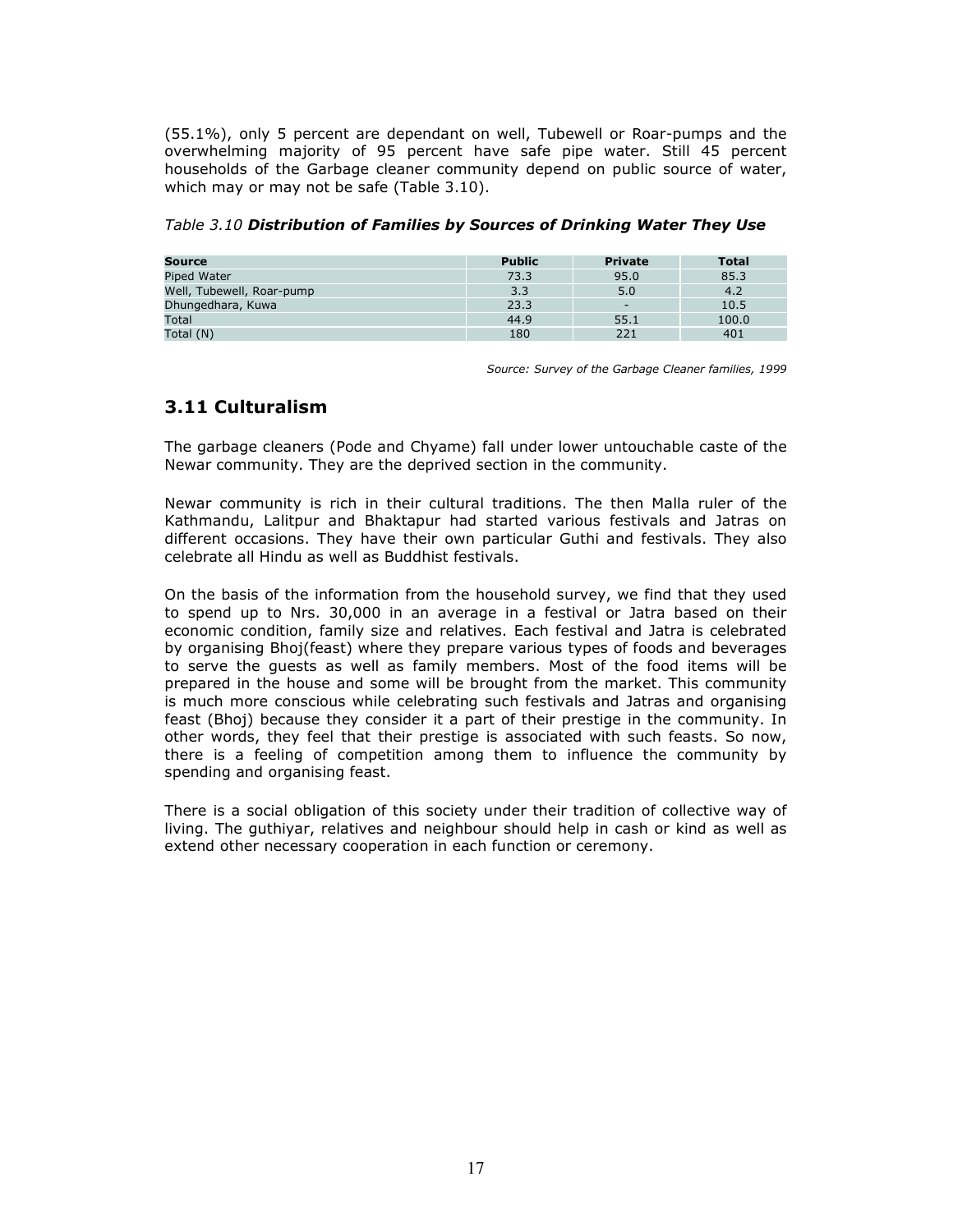# Chapter IV Economic Condition of the Garbage Cleaning Families

### 4.1 Current Activity of the Population

Data on current activity of the population aged 5 years and above were collected by the survey. More than 55 percent males and about 51 percent females are found gainfully employed. Generally as the age advances; proportion of gainfully employed also increases up to 59 years and than starts to decline. More than three fourth of the population of productive age is employed. The proportion of female in household work is five times greater in comparison to males. Similarly, proportion of students has been found amounted to 36 percent in males and 30 percent in females. Among the children aged 5-13 years of age, about 95 percent are students while this proportion starts to decline after 14 years of age. Proportion of job seekers and living idle without doing anything is 4 percent in the male population and 2.6 percent in the females (Table 4.1)

| <b>Activities</b> | All years |               | <b>Below 14</b>          |                          | $14 - 16$   |               | $17 - 59$ |               | $60+$                    |               |
|-------------------|-----------|---------------|--------------------------|--------------------------|-------------|---------------|-----------|---------------|--------------------------|---------------|
|                   | Male      | <b>Female</b> | Male                     | Female                   | <b>Male</b> | <b>Female</b> | Male      | <b>Female</b> | <b>Male</b>              | <b>Female</b> |
| Employed          | 55.4      | 50.7          | 0.9                      | 3.8                      | 37.7        | 42.4          | 83.3      | 72.2          | 68.0                     | 52.9          |
| Household Work    | 3.4       | 15.6          | 0.9                      | 2.1                      | 8.7         | 12.1          | 3.3       | 20.9          | 16.0                     | 32.4          |
| Job Seekers       | 2.2       | 1.0           | 0.9                      | $\overline{\phantom{a}}$ | 2.9         | 1.5           | 2.4       | 1.5           | 8.0                      |               |
| Idlers            | 1.8       | 1.6           | $\overline{\phantom{0}}$ | 0.8                      | 4.3         | 3.0           | 2.4       | 1.5           | $\overline{\phantom{0}}$ | 5.9           |
| <b>Students</b>   | 35.9      | 30.4          | 97.4                     | 93.2                     | 44.9        | 40.9          | 7.1       | 3.5           |                          |               |
| <b>Others</b>     | 1.2       | 0.6           | $\overline{\phantom{a}}$ | ٠                        | 1.4         | ٠             | 1.4       | 0.4           | 8.0                      | 8.8           |
| Total (N)         | 821       | 877           | 235                      | 237                      | 69          | 66            | 492       | 540           | 25                       | 34            |

#### Table 4.1 Percentage Distribution of Population

### 4.2 Occupation

Generally most of the Nepali people are found involved in more than one work within and outside their household. Considering the fact, question was asked to identify both the occupations (Primary and secondary ones), but the information about secondary occupation was provided by an insignificant number only, so it is excluded from the analysis and only major occupation is analysed.

Most of the gainfully employed population both male and female from the garbage cleaning families are found involved in their traditional garbage cleaning occupation. About 2 percent are in trade and commerce and less than one percent in other services besides garbage cleaner (Table 4.2). This indicates that still this community is fully dependent on traditional work and shift in other works is negligible. Looking at the age-wise involvement, it is clear that almost all productive age population are in garbage cleaning whereas old age ones above 60 and those in the age group 14 to 16 are more in small retail businesses as compared to other age groups. The children below 14 years of age are very few in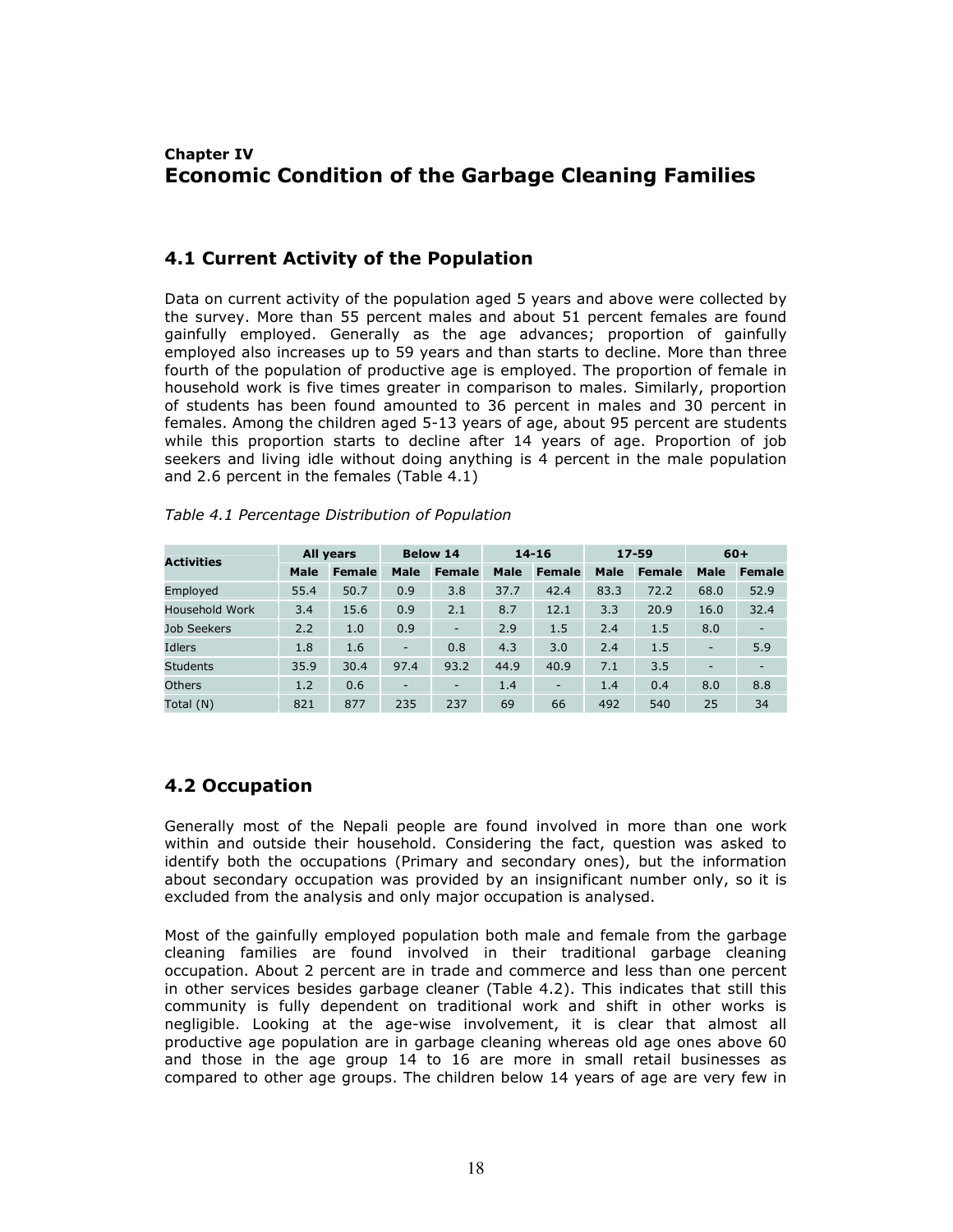gainful activities and all of them are working as garbage cleaners with their parents.

| <b>Occupation of</b>          | Total       |      |                          | $5 - 13$                 | $14 - 16$ |      |      | $17 - 59$ |                          | $60 +$ |
|-------------------------------|-------------|------|--------------------------|--------------------------|-----------|------|------|-----------|--------------------------|--------|
| employed<br><b>Population</b> | <b>Male</b> |      | M                        |                          | м         |      | M    |           | M                        |        |
| Garbage Cleaner               | 96.3        | 97.5 | 100.0                    | 100.0                    | 88.5      | 92.9 | 97.6 | 99.0      | 76.5                     | 72.2   |
| Service                       | 1.3         | 0.4  | $\overline{\phantom{a}}$ | $\overline{\phantom{a}}$ |           |      | 1.5  | 0.5       | $\overline{\phantom{0}}$ |        |
| Trade /Commerce               | 2.4         | 2.0  | $\overline{\phantom{0}}$ | $\sim$                   | 11.5      | 7.1  | 1.0  | 0.5       | 23.5                     | 27.8   |
| Total (N)                     | 455         | 445  |                          |                          | 26        | 28   | 410  | 390       | 17                       | 18     |

Table 4.2 Occupational Distribution by Age and Sex (in %)

Source: Survey of Garbage Cleaning Families 1999

# 4.3 Formal Workplace or Enterprise

The employed population is also categorised on the basis of their work place or the enterprise where they work. Almost two-third (64.8 percent) are working in government offices and more than 14 percent in semi-government jobs as in public enterprises, banks and municipalities. About 5 percent have been found working in non-government sectors including NGOs and INGOs whereas 12 percent are in private sector and only 2 percent work in their own private business as self employed. The variation in the proportion involved in various sectors by sex is insignificant (Table 4.3). This is because of the fact that there is equal opportunity of employment in garbage cleaning both for males and females.

Table 4.3 Employed Populations by Their Enterprise or Workplace and Sex (in %)

| <b>Enterprise or workplace</b> | Male | <b>Female</b> | Total |
|--------------------------------|------|---------------|-------|
| Government Office              | 65.7 | 63.8          | 64.8  |
| Semi-Government                | 13.6 | 15.3          | 14.4  |
| NGO/INGO                       | 4.8  | 4.9           | 4.9   |
| Private Self employed          | 2.4  | 2.0           | 2.2   |
| <b>Private Enterprises</b>     | 11.6 | 12.4          | 12.0  |
| <b>Others</b>                  | 1.8  | 1.6           | 1.7   |
| Total (N)                      | 455  | 445           | 900   |

Source: Survey of the Garbage Cleaner families, 1999

### 4.4 Hours of Work

Generally more than 40 percent workers reported that they used to work for seven hours per day while 18 percent work for eight or more hours per day. Among the remaining, 42 percent workers work one hour (3.6%) to 6 hours (7%) per day.

Female workers work less hours as compared to males in outside work but they are involved more in household works (Table 4.4), which is not accounted.

#### Table 4.4 Distribution of Employed Population by Working Hours Per Day and Sex (in %)

| Hours of Work | Male | Tale | oldi |
|---------------|------|------|------|
| One           |      |      |      |
| Two           |      |      |      |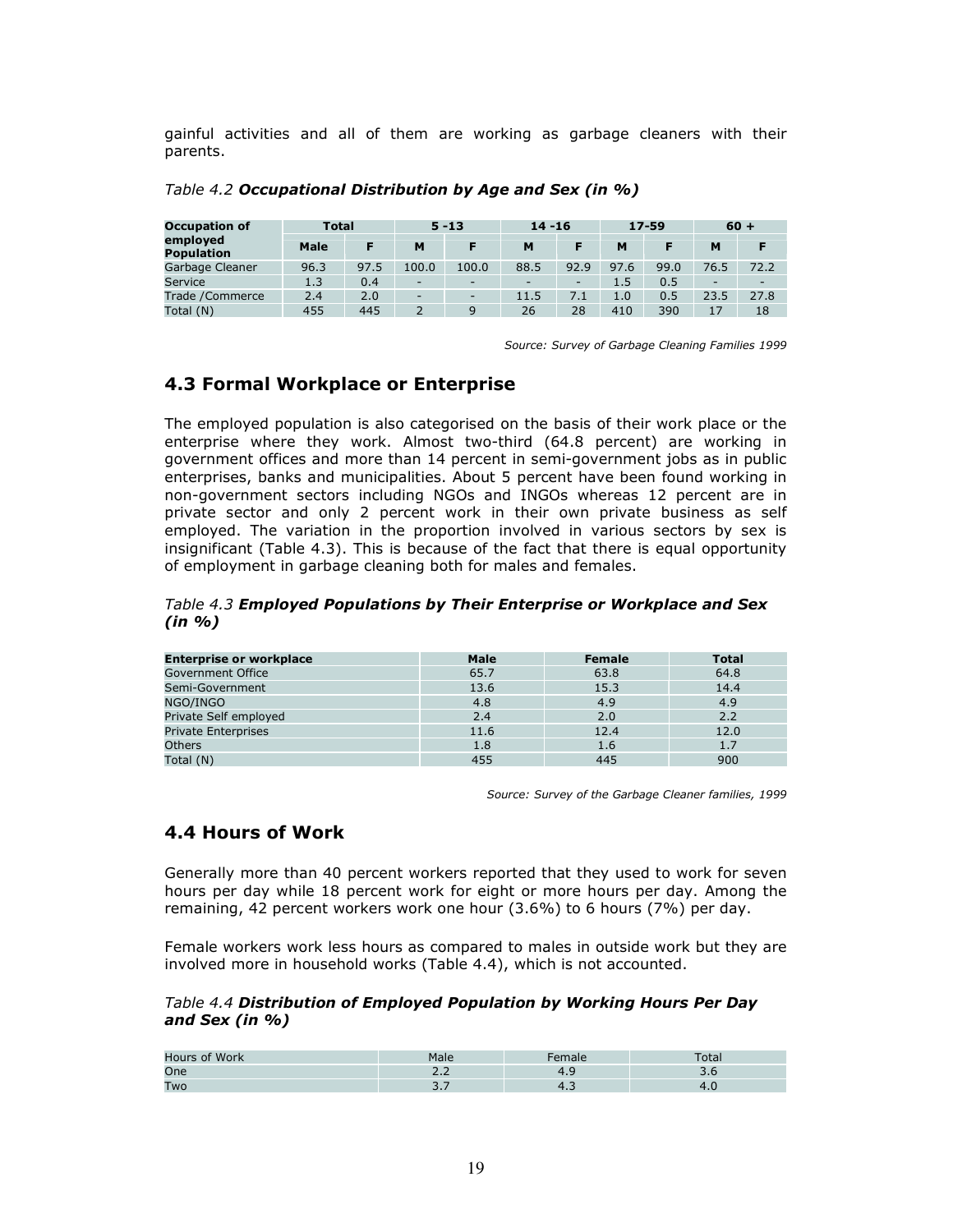| Three          | 3.5  | 5.6  |               |
|----------------|------|------|---------------|
| Four           | 3.3  | 3.6  | 3.4           |
| Five           | 14.7 | 24.0 | 19.3          |
| <b>Six</b>     | b.4  | 7.6  | $7.0^{\circ}$ |
| Seven          | 46.6 | 34.2 | 40.4          |
| Eight and more | 19.6 | 15.7 | 17.7          |

Source: Survey of Garbage cleaner families, 1999.

### 4.5 Earnings of the Garbage Cleaners

Wage and salary is the major income of the garbage cleaning families. Majority of the population employed in any sector of this community earns rupees 50 to 75 per day, whereas 7.5 percent have better earning (i.e. Rs. 150 and more). More than 30 percent employees are getting Rs. 75 to Rs 149 as their daily earning.

The daily earnings of females are comparatively lower than those of males (Table 4.5).

#### Table 4.5 Percentage of Employed population by Age, Sex and Average Daily Earnings

| <b>Average Earning (in NRS)</b> | <b>Male</b> | Female | <b>Total</b> |
|---------------------------------|-------------|--------|--------------|
| Less than 50                    | 2.4         | 4.9    | 3.7          |
| $50 - 74$                       | 51.7        | 67.0   | 59.5         |
| 75-99                           | 15.5        | 13.4   | 14.4         |
| 100-149                         | 18.4        | 11.6   | 14.9         |
| 150-199                         | 6.9         | 2.3    | 4.6          |
| 200 and Above                   | 5.1         | 0.8    | 2.9          |
| Total (N)                       | 375         | 388    | 763          |

Source: Survey of the Garbage Cleaner families, 1999

### 4.6 Sources of Income

As mentioned above, the major source of income of the garbage cleaner families is their wage and salary they earn each month. Besides, some families have rented their houses or rooms from which they earn additional income, which supplements their family budget.

Table 4.6 shows that the monthly income per employed person is low for those who work as garbage cleaners (Average Rs. 2812 per month) whereas the salary of the service holders in other sectors is greater by more than 650 rupees per month. Similarly, the earnings from trading and other businesses are more than the service holders.

The families of the garbage cleaner community have rented 313 rooms from which they earn Rs. 163386 per month and Rs. 1960632 per annum on an average, which is 6 percent of the total income of this community. On the other hand, 3.3 percent of their income is from private trading and businesses of self-employment and most of their income that is 90 percent comes from wages and salaries of the employed population. Among the employees, the share of Garbage cleaners is 89.5 percent of the total income of this community.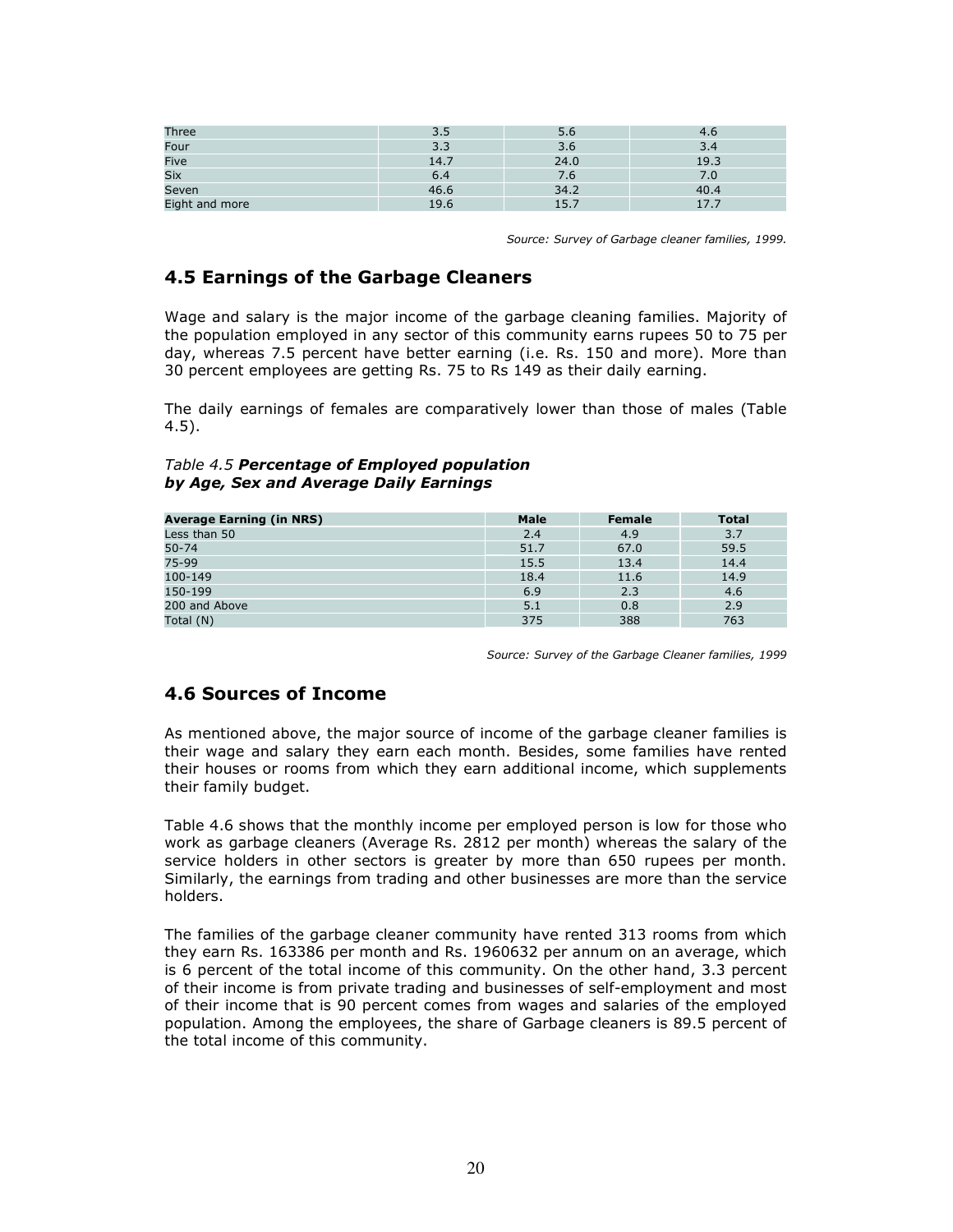#### Table 4.6 Average Family Income by Sources

|                          | <b>No. of Person</b>     |                                     | Income (RS.)        |            |
|--------------------------|--------------------------|-------------------------------------|---------------------|------------|
| <b>Sources of Income</b> | <b>Engaged</b>           | <b>Monthly</b><br><b>Per Person</b> | <b>Annual Total</b> | Percentage |
| Garbage Cleaning         | 851                      | 2812                                | 28716144            | 89.5       |
| <b>Other Services</b>    | 8                        | 3480                                | 334080              | 1.0        |
| Trading                  | 20                       | 4431                                | 1063440             | 3.3        |
| House Rent               | $\overline{\phantom{0}}$ |                                     | 1960632             | 6.1        |
| Total                    |                          |                                     | 32074296            | 100.0      |

Source: Survey of Garbage Cleaning Families, 1999

While analysing the total annual income it is found that per capita average annual income will be NRs. 17,216 (equivalent to US \$ 251.00 at current buying rate). This reflects that the per capita income of this community is higher than the national average of US\$ 210. This reflects that this community is economically in a satisfactory condition at present though there are still few families below poverty line.

#### 4.6.1 Expenditure Pattern

In resemblance with the national practice, this community is also spending major part of their earnings on food items. Out of their total expenditure, they spend more than 55 percent on food, 14 percent on festivals and feast, 9.6 percent on clothing, approximately 6 percent on schooling of children and 4 percent on health and medicine.

| <b>Major Items of Expenditure</b>              | <b>Percentage Share of the Total</b><br><b>Expenditure</b> |
|------------------------------------------------|------------------------------------------------------------|
| Food                                           | 55.2                                                       |
| Clothing                                       | 9.6                                                        |
| Medicine/Health                                | 4.3                                                        |
| Festivals & feast (Bhoj)                       | 14.0                                                       |
| Schooling of Children                          | 5.8                                                        |
| Building construction & Maintenance            | 3.1                                                        |
| Payments on Electricity, Water, telephone etc. | 5.5                                                        |

Others 2.5

#### Table 4.7 Annual Expenditure Patterns of the Families

Source: Survey of Garbage Cleaning Families, 1999

Rest of the expenditures go on other activities such as building construction and maintenance, paying bills of electricity-water-telephone, entertainment, debt repayment and so on (Table 4.7). Spending on festivals and feasts is considerably higher in this community in comparison to expenses on major items like schooling of children, health and building construction as well as maintenance.

### 4.7 Use of Savings

Out of the total surveyed household, 76.6 percent (307 household) have been able to save some amount from their earnings. They have been using their savings in different ways. Majority have used it to buy means of transportation and luxury goods (38.5% and 27.4% respectively), while 7.5 percent have deposited their savings in the bank. Mobilization of saving for productive purpose is insignificant. (Table 4.8)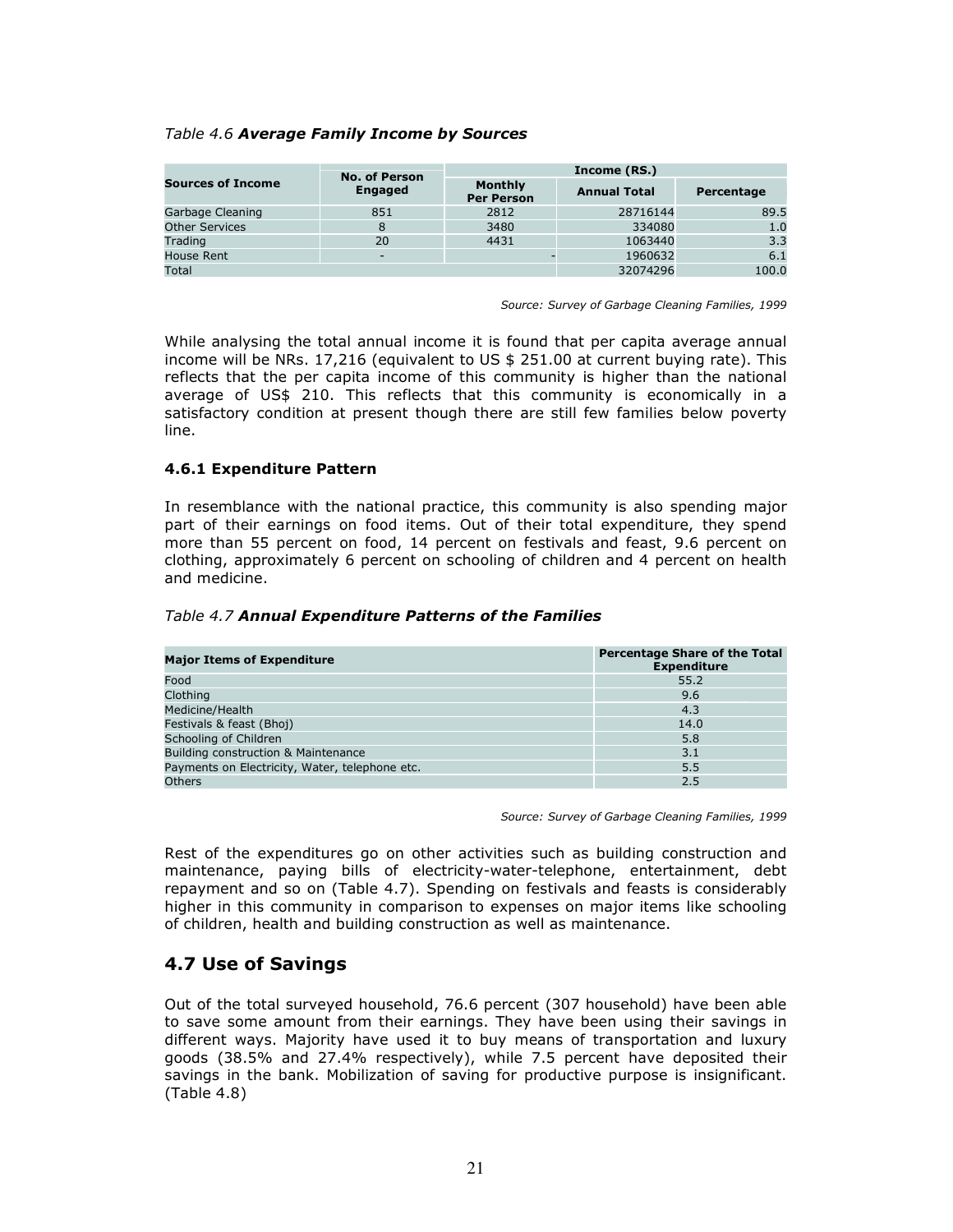#### Table 4.8: Use of Savings

| <b>Use of Savings</b>         | <b>Number of Families</b> | Percentage |
|-------------------------------|---------------------------|------------|
| No Saving                     | 94                        | 23.4       |
| <b>Bank Deposit</b>           | 30                        | 7.5        |
| Buy Land                      | 4                         | 1.0        |
| <b>Investment in Business</b> | 4                         | 1.0        |
| Buy means of Transportation   | 154                       | 38.5       |
| <b>Buy Luxury Goods</b>       | 110                       | 27.4       |
| Lending for interest          | 5                         | 1.2        |
| Total                         | 401                       | 100        |

Source: Survey of Garbage Cleaning Families, 1999

### 4.8 Loans and Indebtedness

Slightly less than one fifth of the surveyed households have taken loans from different institutions or persons. More then two thirds have taken loans from relatives and friends and 15 percent from local moneylenders whereas only 13 percent have taken institutional loans from banks or financial sector (Table 4.9). This indicates that this community is still unaware of the services of banks or financial institutions and depends on individual loans where rate of interest is higher than in the bank loans.

#### Table: 4.9 Sources of Loans and Families Indebted

| <b>Sources of Loans</b>                | <b>Percentage of Families indebted</b> |
|----------------------------------------|----------------------------------------|
| <b>Bank and Financial Institutions</b> | 12.7                                   |
| Local Moneylenders                     | 15.2                                   |
| Relatives                              | 35.4                                   |
| Friends                                | 32.9                                   |
| <b>Others</b>                          | 3.8                                    |
| Total (N)                              | 79                                     |

Source: Survey of Garbage Cleaning Families, 1999

Considering the use of loans, the percentage of families using loans on house construction and maintenance (34.2%) comes first followed by medical expenses (17.7%), marriage, Bratabandha and Bhoj (16.5), Land purchase and daily consumption (5.1%), whereas 6.3 percent households have used loan to invest on trade and commerce (Table 4.10).

### 4.9 Ownership Pattern

The survey also tries to collect information of houses, land, livestock etc. under the ownership of the garbage cleaner families. Data obtained from the 401 household show that 86.5 percent have their own house and only 13.5 percent is in rented houses.

Table: 4:10 Use of Loan by the Garbage Cleaner Families

| <b>Use of Loan</b>                 | <b>Percentage of Families</b> |
|------------------------------------|-------------------------------|
| House construction and maintenance | 34.2                          |
| Land purchase                      | 5.1                           |
| Medical                            | 17.7                          |
| Marriage, Feast etc.               | 16.5                          |
| Trading                            | 6.3                           |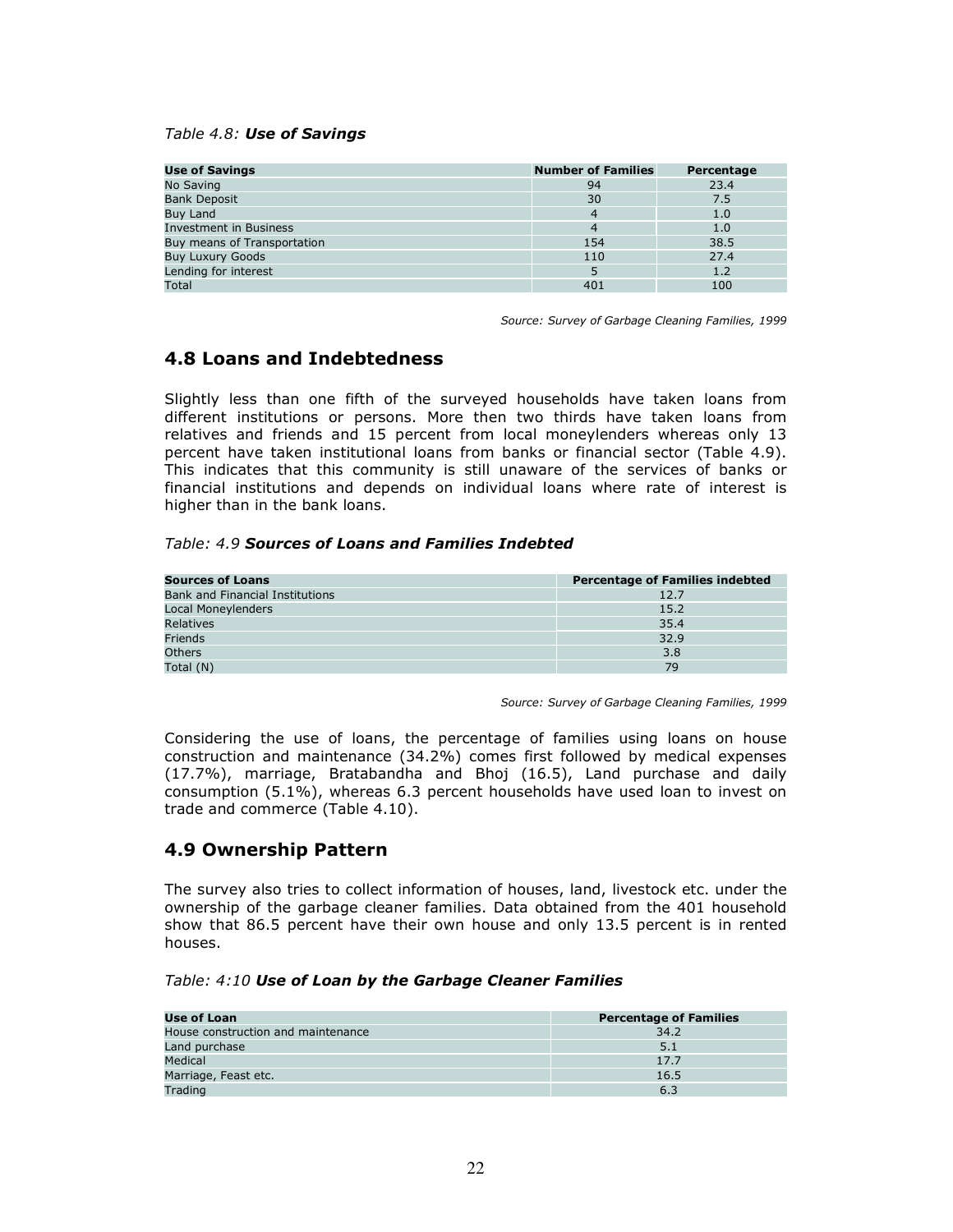| Daily Household consumption |  |
|-----------------------------|--|
| <b>Others</b>               |  |
| Total (N)                   |  |

Similarly out of the 347 private houses, only one third have the land in their own name where they have constructed their house and the two thirds are still residing or constructed their houses on barren land (ailani Jagga)

It is surprising that only one respondent has responded that he has land for kitchen garden.

Generally sheep, goat, pig, duck, chicken are the domestic animals being kept by this community but only for their domestic purpose.

Not a single family has used such domestic animals for the business purpose (Table 4.11).

| <b>Particular</b>        | <b>Number of households</b> |
|--------------------------|-----------------------------|
| Total surveyed ouseholds | 401                         |
| Private House owners     | 347                         |
| <b>Rented House</b>      | 54                          |
| Land ownership           | 117                         |
| Land for Kitchen Garden  |                             |
| Sheep                    | 4                           |
| Goat                     | 3                           |
| Pig                      | 176                         |
| <b>Duck</b>              | 210                         |
| Chicken                  | 75                          |
| <b>Others</b>            | 10                          |

Table 4.11 Ownership position of the surveyed household

Source: Survey of Garbage Cleaning Families, 1999

It has also been found that this community is rich on holding luxurious electronic goods such as Radio, Television, Deck, VDC, Refrigerator and in Vehicles - two wheelers, three wheelers as well as four wheelers (Table 4.12). Most of them have television of different sizes.

Table 4.12 Luxurious Electronic & Other Durables in Use by the Households

| <b>Types</b>                            | Quantity |
|-----------------------------------------|----------|
| Radio/Telephone/Camera                  | 425      |
| TV/Deck/VCD/CD                          | 480      |
| Clock/Watch                             | 942      |
| Refrigerator/Fan/Rice Cooker/ Gas Stove | 250      |
| Washing Machine/Solar/Guise             | 16       |
| Cycle                                   | 180      |
| Motorcycle/Scooter                      | 34       |
| Motor/Jeep/Car/minibus/Tractor/Tempo    |          |

Source: Survey of the Garbage Cleaning Family, 1999

Females of the garbage cleaning community possess one or more set of gold ornaments and some have silver ornaments (Table 4.13). By wearing such ornaments, they feel that their status will increase in the society. Similarly it is also a traditional way of saving which can be used in difficult times and emergencies.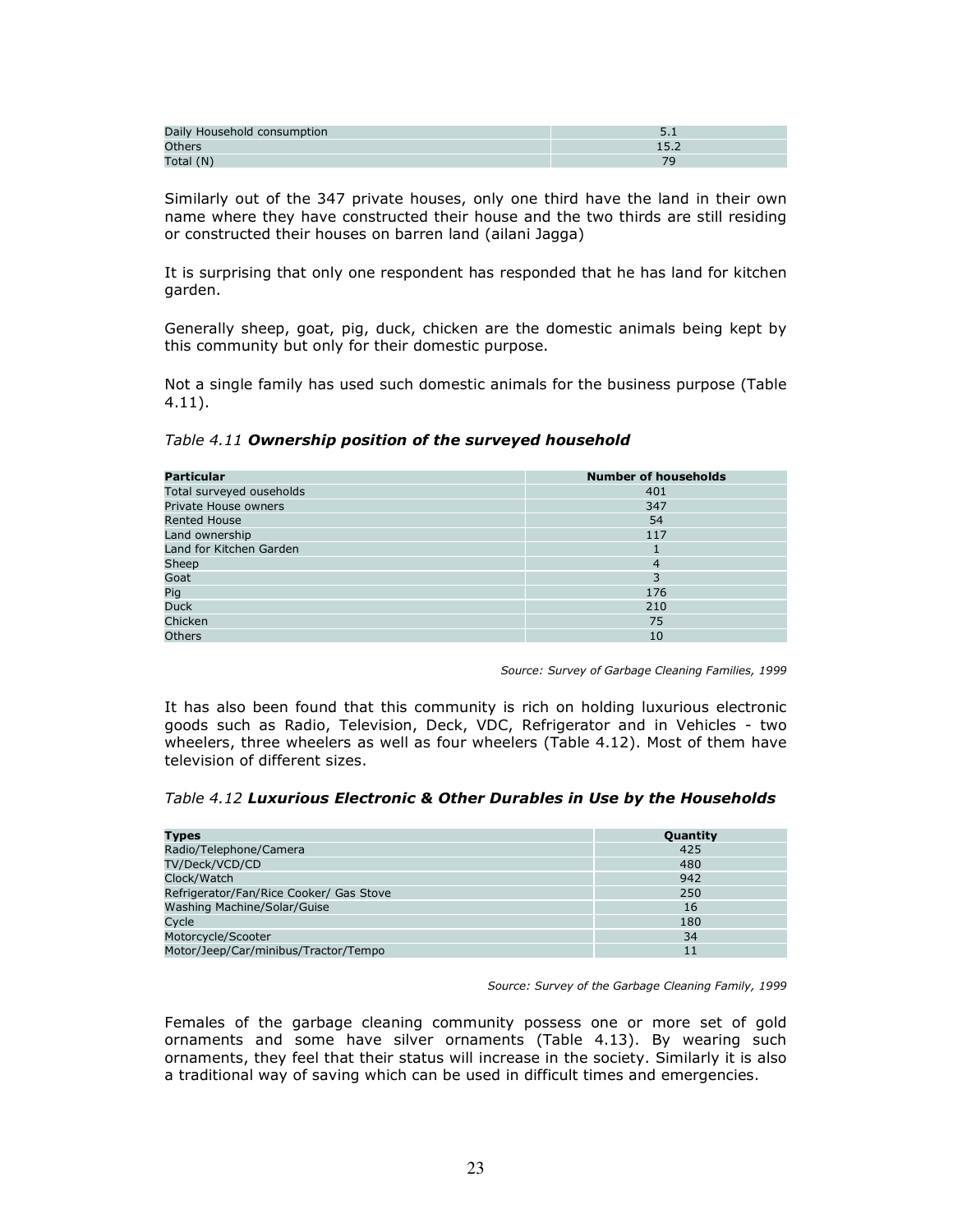#### Table 4.13: Type of Ornaments Under Family Ownership

| <b>Name</b>           | <b>Total Quantity</b>    |                          |  |
|-----------------------|--------------------------|--------------------------|--|
|                       | Gold                     | <b>Silver</b>            |  |
| Ear Rings             | 160                      | -                        |  |
| Jhumka                | 178                      | ٠                        |  |
| Sikri                 | 289                      |                          |  |
| Mundri                | 127                      |                          |  |
| Had Mala              | 38                       | $\overline{\phantom{a}}$ |  |
| <b>Gold Bracelets</b> | 153                      | $\overline{\phantom{a}}$ |  |
| <b>Gold Rings</b>     | 273                      | $\overline{2}$           |  |
| Bengal                | 17                       | $\overline{\phantom{a}}$ |  |
| Pauju                 | $\overline{\phantom{0}}$ | 10                       |  |
| Other                 | 36                       |                          |  |

Source: Survey of the Garbage Cleaning Family, 1999

### 4.10 Use of Leisure Time

Most of the adult family members of the community are employed in one or more places and have no more leisure. When they get some leisure, they enjoy it differently. Table 4.14 highlights that leisure time of the people in this community is being spent unproductively and also in harmful activities like gambling, drinking alcohol, etc. though it is low in percentage.

#### Table 4.14 Distribution of Respondents by Use of Leisure

| <b>Types</b>                                     | Percent |
|--------------------------------------------------|---------|
| Relaxing with family members                     | 29.9    |
| Meeting and gossiping with friends and relatives | 30.2    |
| Involvement in Social work                       | 3.0     |
| Smoking & chewing tobacco at home                | 4.2     |
| <b>Watching Television</b>                       | 23.9    |
| Playing cards/ Gambling                          | 2.0     |
| Drinking alcohol                                 | 3.5     |
| <b>Others</b>                                    | 3.2     |

### 4.11 Perception on Development

A large amount of money is being spent each year for the socio-economic development of the country by the government as well as by the INGOs through various social organisations active in the community. Less than half of the respondents are aware of the existence and activities of the social organisations.

Regarding the perception on development or observed changes in various infrastructures in comparison to past, most of the respondent observe that there is improvement in all types of urban infrastructures like road, electricity, drinking water, school, hospitals and so on.

### 4.12 Level of satisfaction From Current Job

There is a mixed version on the issue of satisfaction from the current traditional job. Majority of them (61.3%) has been found satisfied and less than 40 percent dissatisfied and willing to change their profession. Mainly modern youth males fall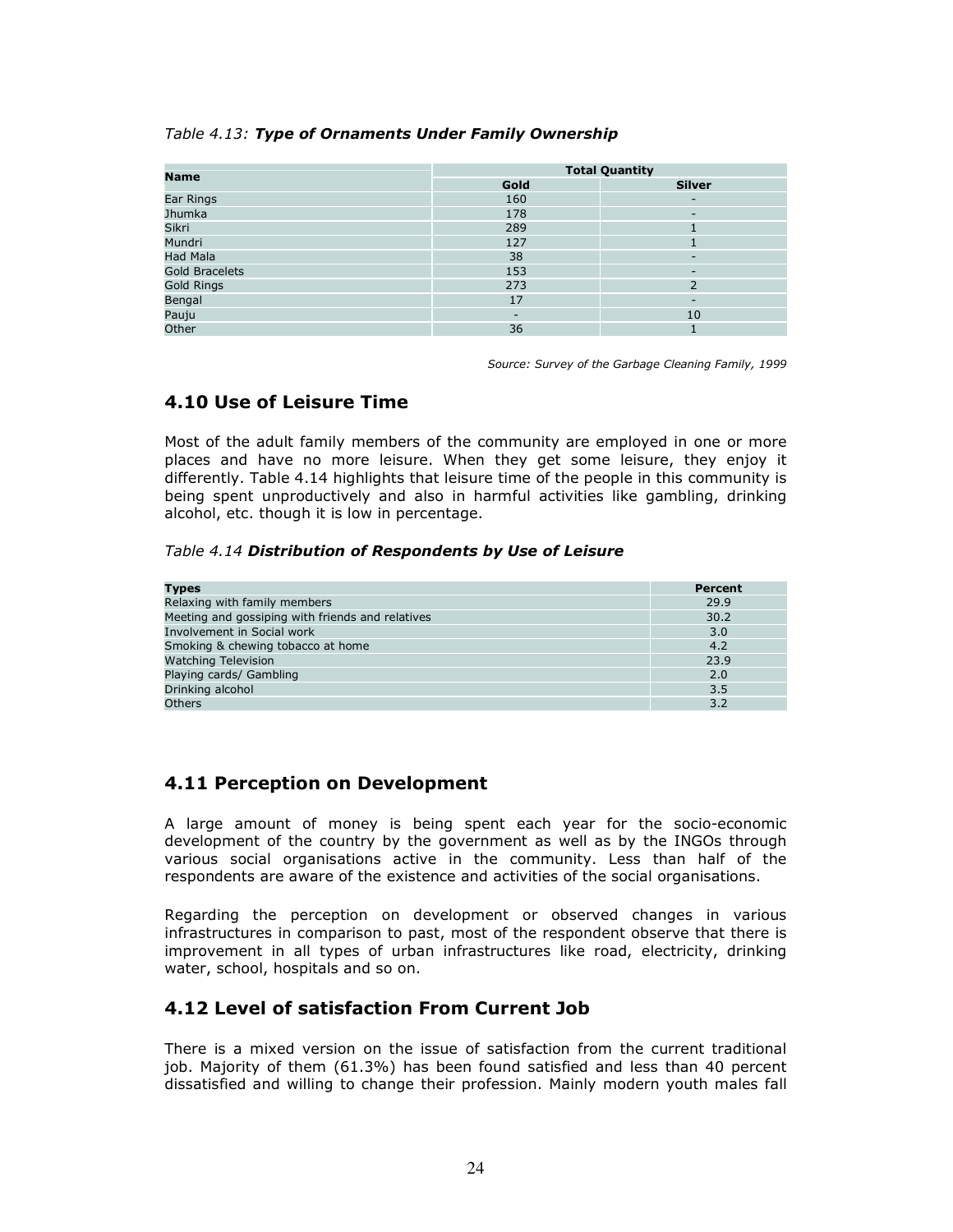in the second group. The respondents have given some reasons in favour of their satisfaction and dissatisfaction as shown by the chart below:

### Reason for Satisfaction and Dissatisfaction

| Satisfaction                      | <b>Dissatisfaction</b>     |
|-----------------------------------|----------------------------|
| Easy to find                      | No prestige in the Society |
| All member of the family involved | Humiliation by others      |
| High earnings                     | Tedious job                |
| Less working hours                | Unhealthy job              |

However in general, it is observed that the respondent themselves are confused to answer the question on job satisfaction or dissatisfaction.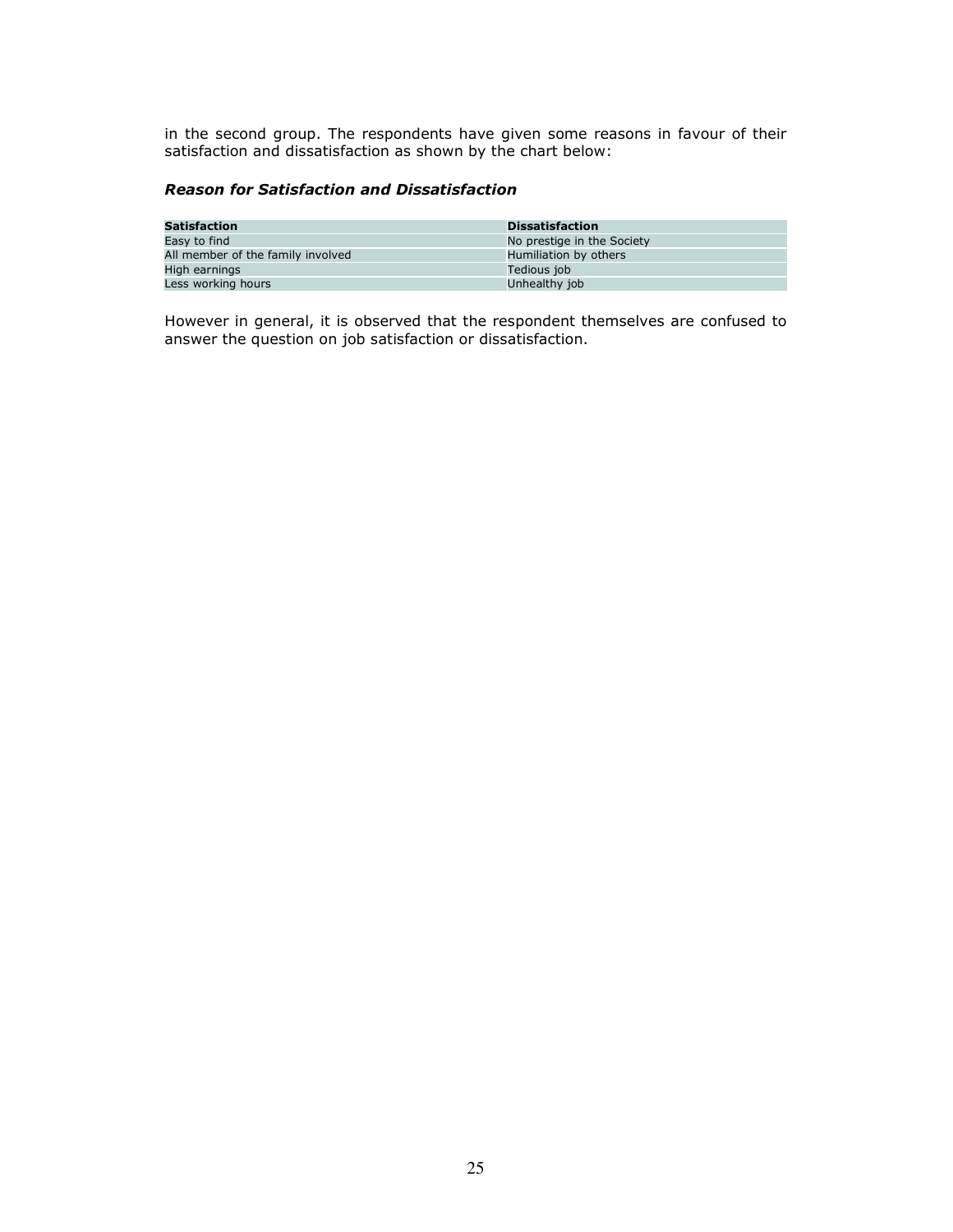## Chapter V Children in the Families

### 5.1 Background

Children are known as the future of the society. But they need proper education and guidance in their childhood, because at this age they can be compared with wet clay, which can be given shapes as we like. In developing countries like Nepal, large part of such children is deprived of their rights of education and the rights of childhood. The reasons are economic as well as lack of awareness of their parents. They are compelled to work within and outside their household for livelihood, which causes them to fall into misery for the whole life.

The rapidly expanding urbanisation and modernisation of the country have also caused widespread uses of child labour in formal as well as informal sector. The government, trade unions, NGOs, INGOs, UN Agencies like UNICEF and ILO have made efforts to root out child labour but the impact of their activities has been limited due mainly to acute poverty and the exploitative socio- economic relations and conditions of the society. The concept of child rights and that 'children should not be compelled to work' has not been able to take effect in societies like ours.

Mentionable here is the new initiative in the form of ILO Convention No. 182 concerning elimination of worst forms of child labour. According to ILO estimates, the number of working children in the age group of 5-14 has been 250 millions, of which 120 millions work full time every day. As many as 70%, toil in dangerous environments. Among the 250 working children, some 50-60 millions are below the age of 11 years. This Convention defines the worst forms of child labour and asks all governments to ban ensure that everyone would know about the forms, pass new laws if needed, monitor and enforce the laws and launch creative efforts to wipe out the root causes.

The worst forms of child labour comprise:

- All forms of slavery or practices similar to slavery trafficking, bondage, forced or compulsory labour
- Children for prostitution and pornography
- Children in Drug trafficking
- Works harmful for health, safety or morals of children

With regard to the context of garbage cleaning and sweeping, whether children below 14 years of age work or the young below 4 years of age carried on the back of the mother, it is harmful for the health and safety of children. So garbage cleaning work is not only hazardous and worst to the working children, but also equally or more harmful to the infants and babies on the back of the working mother.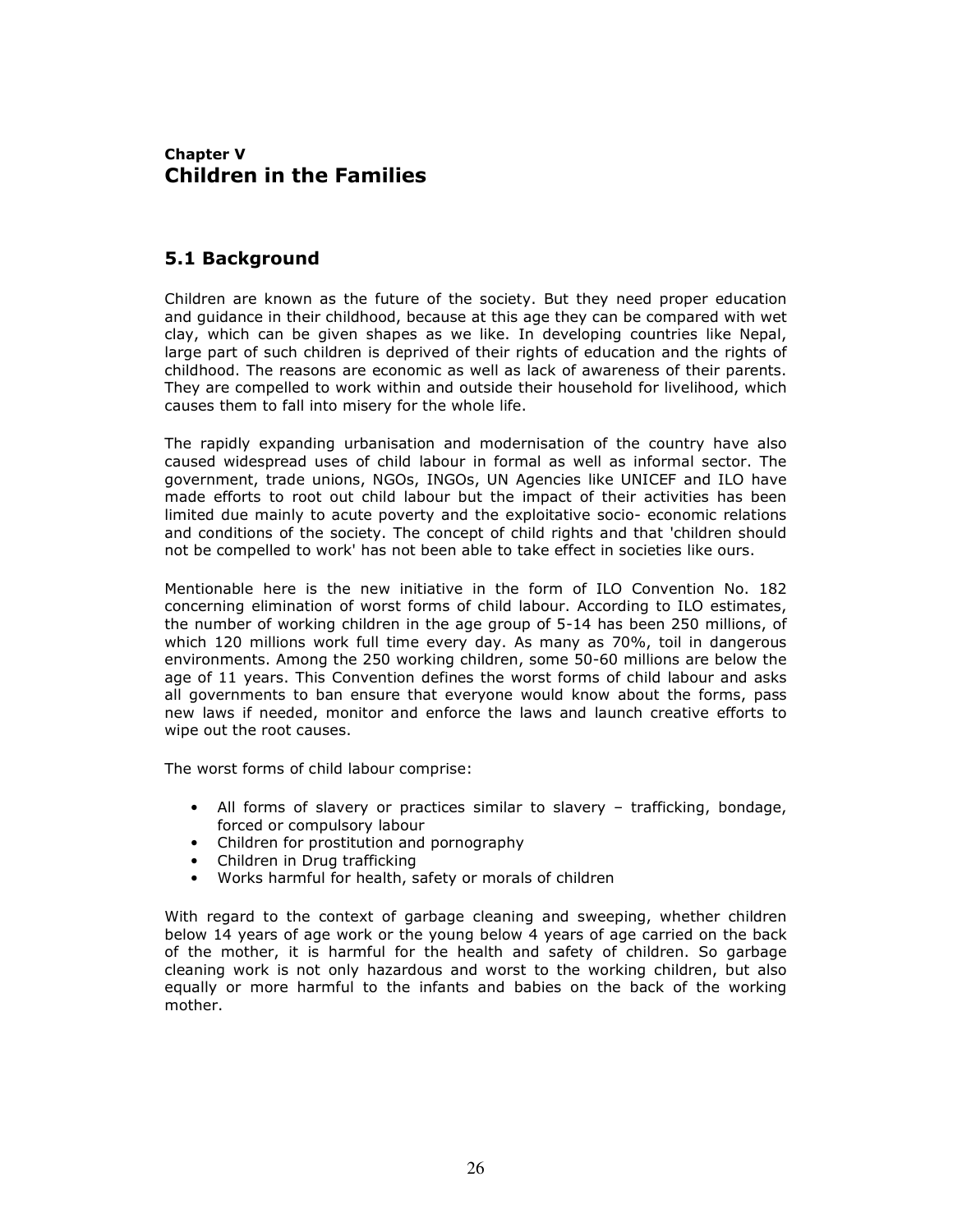### 5.2 Proportion of Children in the Families

The survey shows that 25.3 percent of the total population are children belonging to the age group 5 to 13 years. The proportion of boys and girls is almost equal (49.8% boys and 50.2% girls). Among the boys, 54.9 percent belong to the age group 5 to 9 whereas the percentage of girls in this age group is 52.3% - slightly less than the boys. In total, around 54 percent are concentrated in this age group (Table 5.1).

#### Table 5.1 Total Children Aged 5-13 years by sex

| <b>Age Group</b> | <b>Boys</b> | Girls        | <b>Both</b> |
|------------------|-------------|--------------|-------------|
| $5-9$            | 54.9        | ר ה<br>د. ےر | 53.6        |
| $10 - 13$        | 45.1        | 4/7.7        | 46.4        |
| Total (N)        |             | ، بے         |             |

Source: Survey of Garbage cleaning families, 1999

### 5.3 Children Attending School

The information on enrolment of children at schools shows a better position of this community in education.

Out of the total children under the age group 5-13 years, almost 87 percent are enrolled in schools at present.

The proportion of boys is slightly higher (89.6%) than that of girls (84%). Among the boys, 88.3 percent and 90.5 percent are enrolled from the age group 5-9 and 10-13 respectively. On the other hand, 84.7 percent and 83.2 percent girls from the same age groups respectively are enrolled at schools (Table 5.2). The figure shows that the proportion of girls enrolled at schools declines as the age advances which is indicative of high dropouts among girls in comparison to boys because of various reasons.

#### Table 5.2 Percentage of Children Attending School by Age and Sex

| Age group                   | <b>Boys</b> | Girls | <b>Total</b> |
|-----------------------------|-------------|-------|--------------|
| $5 - 9$                     | 88.3        | 84.7  | 86.6         |
| $10 - 13$                   | 90.5        | 83.2  | 86.8         |
| Total %                     | 89.6        | 84.0  | 86.7         |
| Enrolled Children Total (N) | 210         | 199   | 409          |

Source: Survey of garbage cleaning Families, 1999

Just the enrolment at schools, does not contribute to increase the educational attainment. Regularity and seriousness for education are important factors for the improvement of the academic qualification.

But on the basis of observation and discussion with parents during the survey as well as discussion with the focussed groups, it can be easily concluded that both regularity and seriousness are lacking in the community with regard to education. This is mainly because of the fact that the parents are uneducated and cannot guide their children properly. They send their children to schools but they have no time to monitor whether they have been regular to school or not and also their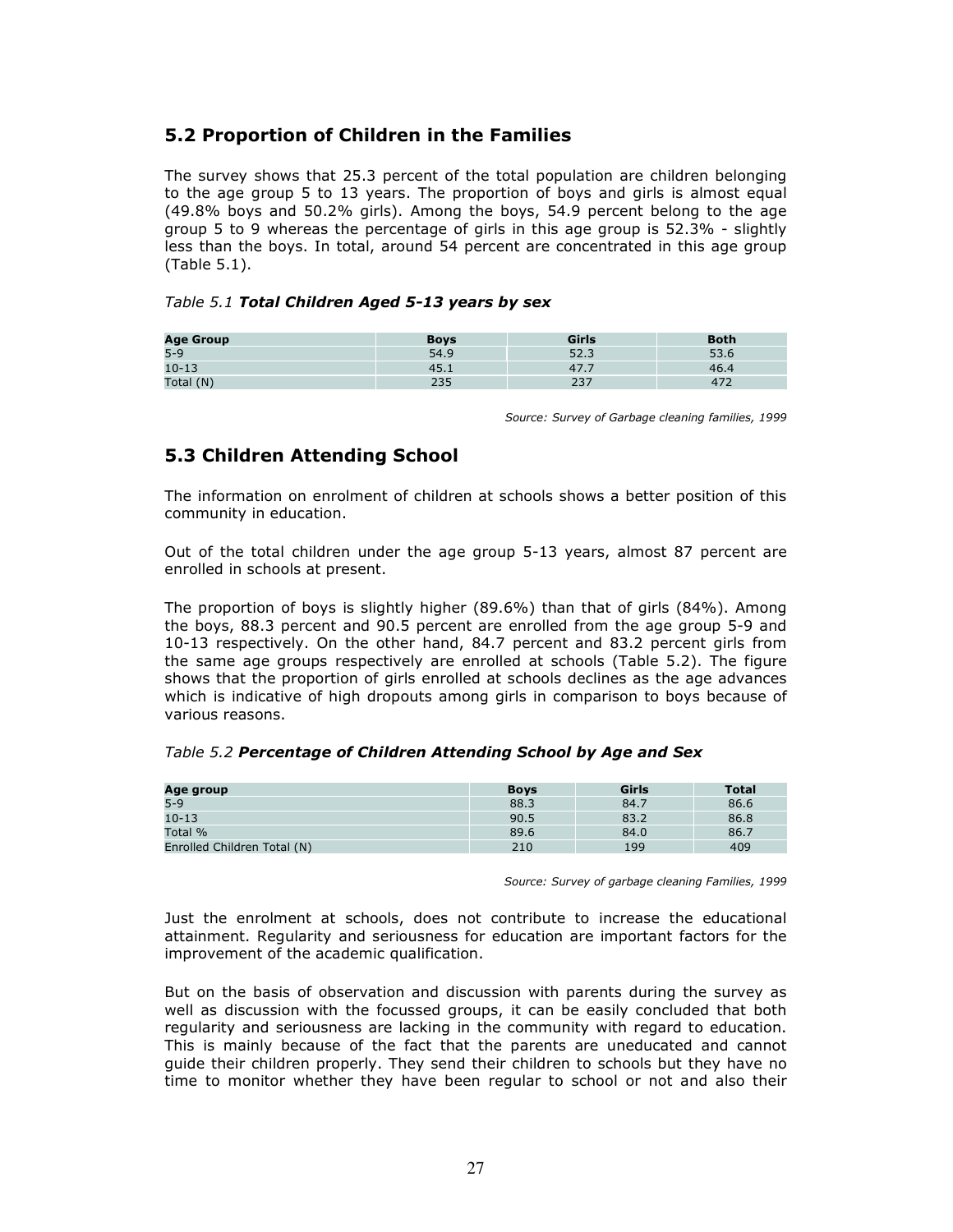performance in the school. This is one of the major causes of dropouts of the children.

#### 5.3.1 Classes and the Children

The children of the age group 5-13 have been found attending nursery to class seven. In every succeeding class, the proportion of student decreases as a common practice in this community (Table 5.3).

| <b>Classes</b>               | <b>Boys</b>              | Girls | <b>Both</b> |
|------------------------------|--------------------------|-------|-------------|
| Nursery & Pre-Primary lasses | 30.1                     | 30.2  | 30.1        |
| Class One                    | 28.1                     | 27.1  | 27.1        |
| Class Two                    | 19.0                     | 23.6  | 21.3        |
| <b>Class Three</b>           | 12.4                     | 10.6  | 11.5        |
| <b>Class Four</b>            | 5.2                      | 5.0   | 5.1         |
| <b>Class Five</b>            | 3.8                      | 2.0   | 2.9         |
| Class Six                    | 1.4                      | 1.5   | 1.5         |
| <b>Class Seven</b>           | $\overline{\phantom{0}}$ | 1.0   | 0.5         |
| Total (N)                    | 210                      | 199   | 409         |

Source: Survey of Garbage Cleaning Families, 1999

Table 5.3 highlights that there is a sharp decline in the proportion of students in upper classes. Nearly 80 percent children are attending only from nursery to class two whereas it is slightly higher than 20 percent in other grades. The proportion is more or less equal in the boys and girls. The last grade is seven where only onepercent female children are attending.

No single boy is reported in this grade. From the data presented in table 5.3, high drop out is clearly visible among the students of this community.

# 5.4 Type of Schools

Now, there are two types of schools - government financed and private. The government owned schools provide free education with regard to the tuition fee up to grade ten and also free text books up to primary level, whereas private schools fix tuition fees as well as other dues themselves. As a result private schools are highly expensive as compared to government schools. On the contrary, it is believed that the quality of education in government schools is low as compared to private schools. Thus, there is a fashion and/or competition increasing to enrol their children at private schools paying a considerable sum of money with a hope of quality and competitiveness.

| Table 5.4 Distribution of Children by Sex and type of School |  |
|--------------------------------------------------------------|--|
|--------------------------------------------------------------|--|

| <b>Type of School</b> | <b>Boys</b> | Girls   | <b>Total</b> |
|-----------------------|-------------|---------|--------------|
| Government            | 41.0        | 56.3    | 48.4         |
| Private               | 59.0        | $-43.7$ | 51.6         |
| Total (N)             | 210         | 199     | 409          |

Source: Survey of Garbage Cleaning Families, 1999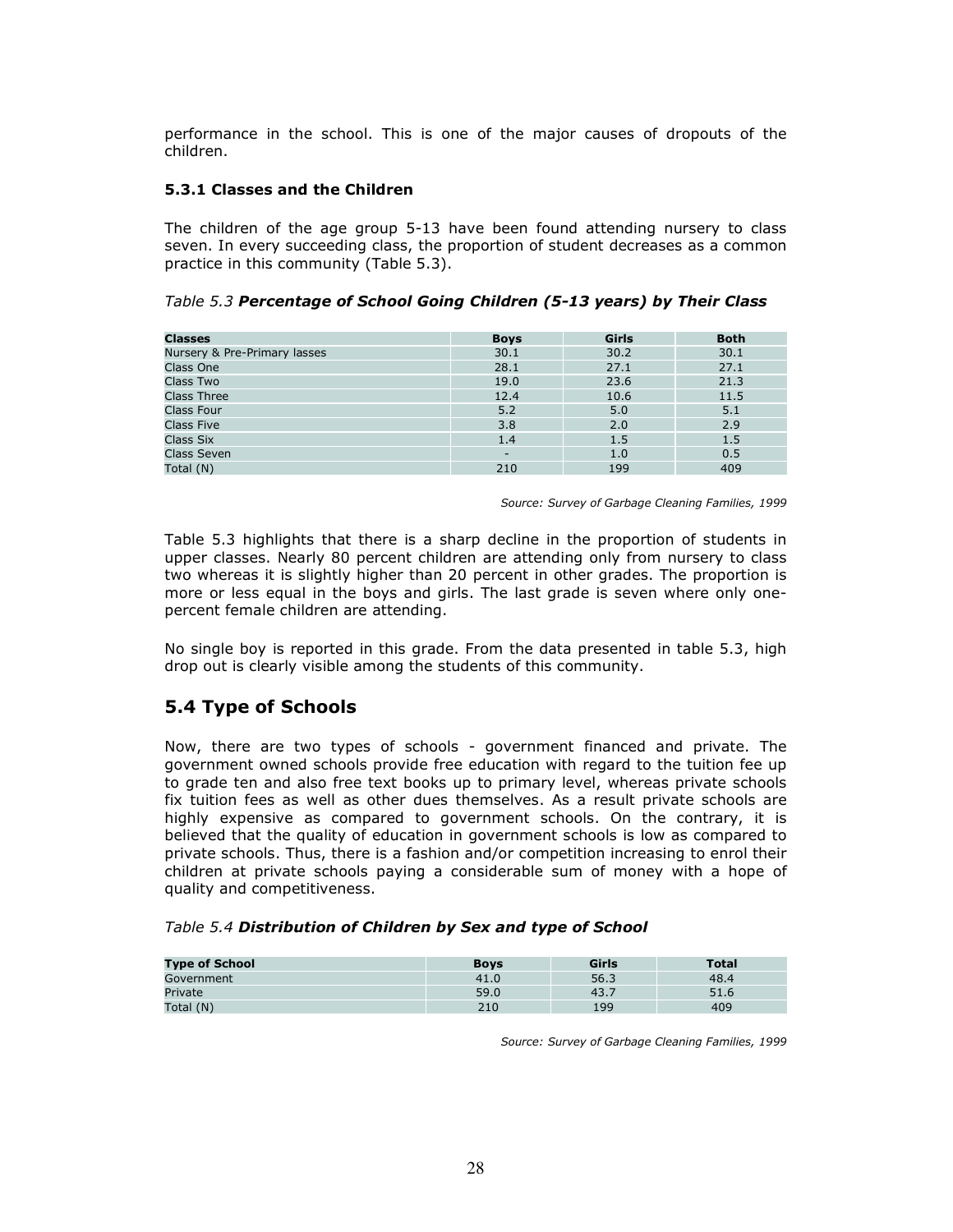Table 5.4 depicts that a slightly higher proportion of children of this community are enrolled at private schools (51.6%) as compared to in government schools (48.4%).

The proportion of boys enrolled at private school is remarkably high as compared to girls. Generally, this community does not seem to practice discrimination between male and female, but data on type of school clearly indicates that there is discrimination within the family with respect to education as a large proportion of boys are admitted in private schools and opposite is the case of the girls.

Of the total respondents under the survey, only few have responded on the reasons to send their children in the government school or private school. In total, 3.7 percent of the respondents have pointed towards the economic reasons to send their children at government schools. On the other hand, 3.5 percent send their children at private school with the hope that their children will be able to get good iob in future.

### 5.5 Reasons for Low Enrolment of Girls

While interacting with those who have admitted their son at school, and not the daughters, response was made by 21 families. Among them, 43 percent said that the age of their daughter is not appropriate to join school (even though they have reached 5 years) and 14 percent did not enrol their daughter because of their economic condition too poor to afford school expenses for all children and they have given priority to their sons rather than daughters. This is also a clear example of gender discrimination.

|  |  |  |  |  | Table 5.5 Reasons for not Sending Daughter to School |
|--|--|--|--|--|------------------------------------------------------|
|--|--|--|--|--|------------------------------------------------------|

| Reasons                 | Percentage |
|-------------------------|------------|
| Under age               | 42.9       |
| Not wanted to go School | 28.6       |
| Taking care of Home     | 9.6        |
| Cannot afford for all   | 14.3       |
| <b>Others</b>           | 4.8        |

Source: Survey of Garbage Cleaning Families, 1999

Similarly, 9.6 percent of the parents have not allowed their daughters to go to school, because they have to take care of household work while elders go to work outside. But a considerable percentage tried to avoid the question by saying that daughters did not like to go to school.

### 5.6 Status of Children not Attending School

Of the total children in the age group 5-13 years, only 13.3 percent are found not enrolled at school during the survey period. Among them girls exceed boys. Among the children not enrolled at school, some are working within and outside home whereas others are passing the days by playing marbles and as idlers.

As revealed by Table 5.7, out of the total children not attending school, more than half were idlers whereas 27 percent were engaged in household work and 17 percent employed outside. The proportion of girls employed within and outside home is higher than that of boys. Idle boys consist of more than three fourth of the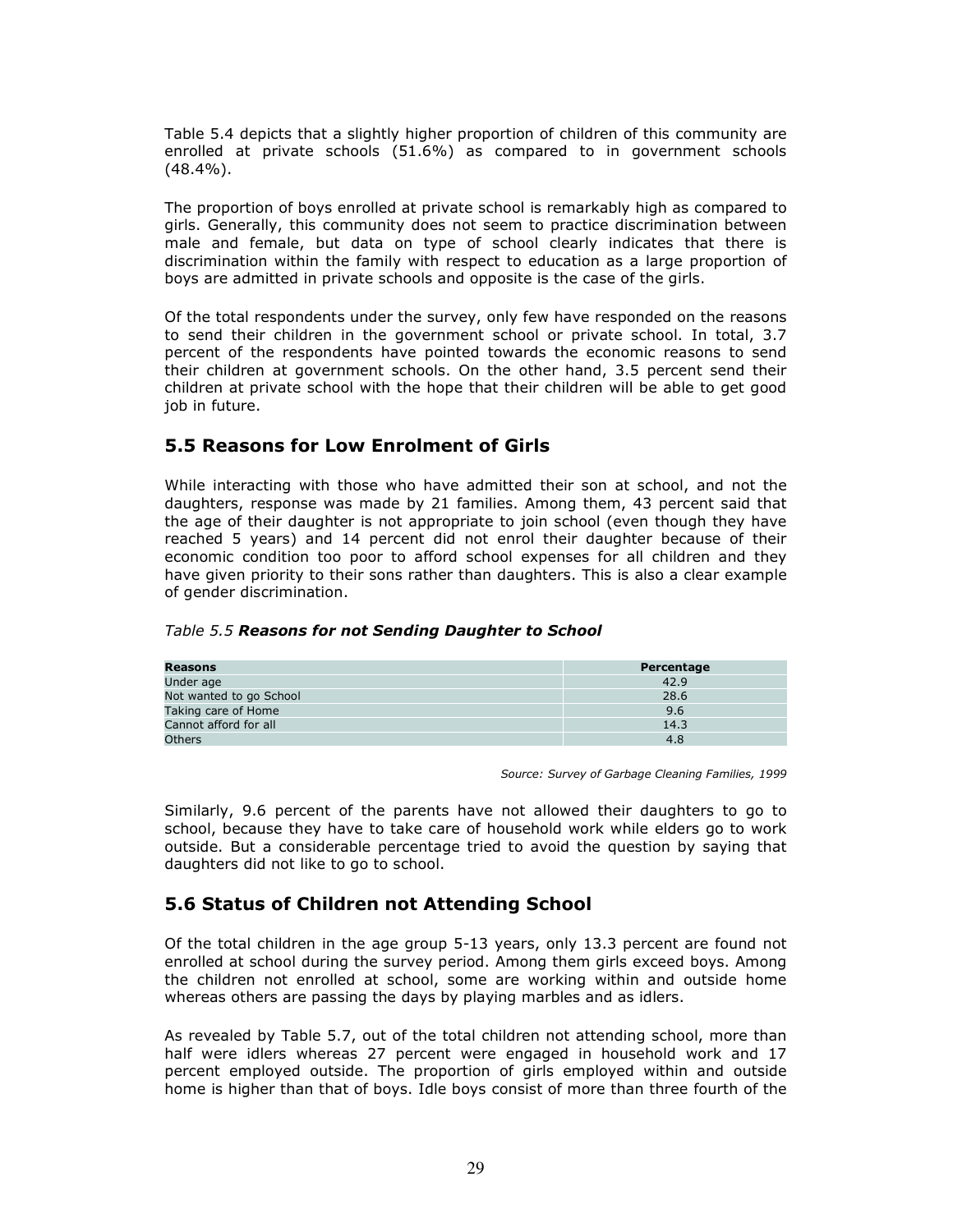total boys not attending school whereas the proportion of girls in the same category is slightly higher than one third.

| Table 5.6 Percentage of Children (5-13) not Enrolled at School |  |
|----------------------------------------------------------------|--|
|----------------------------------------------------------------|--|

| Sex         | <b>Percent of the Total</b> |
|-------------|-----------------------------|
| <b>Boys</b> | 10.6                        |
| Girls       | 16.0                        |
| Total       | 13.3                        |
| Total (N)   | 63                          |

Source: Survey of Garbage Cleaning Families, 1999

In an enquiry to know the reason behind engaging the children of school going age at work, 28 respondents have responded. Among them, more than 64 percent engage their children at work when they (Children) refuse to go to school and about 11 percent engage them to earn their livelihood. It is to be noted that 7.1 percent feel social discrimination in the school and do not send their children (Table 5.8). Some of them engage their children in order to train them which makes easier to get job in future.

#### Table 5.7 Current Activities of Children not Attending School

| <b>Activities</b> | <b>Boys</b> | Girls                    | <b>Total</b> |
|-------------------|-------------|--------------------------|--------------|
| Employed          | 8.0         | 23.7                     | 17.4         |
| Household work    | 8.0         | 39.5                     | 27.0         |
| Job seekers       | 8.0         | $\overline{\phantom{a}}$ | 3.2          |
| Idlers            | 76.0        | 36.8                     | 52.4         |
| Total (N)         | 25          | 38                       | 63           |

Source: Survey of Garbage Cleaning Families, 1999

Regarding the enquiry related to the willingness of parents to send their children to school, the overwhelming majority of 97.2 percent have shown their willingness if they do not have to face above-mentioned problems. But a small proportion suffering form negative attitude ignore the importance of education and opine that their children cannot compete in other job except garbage cleaning where there is no need of education.

More than 80 percent of the respondents realise that it is injustice to the children to engage them at work instead of sending school. On the other hand, about 19 percent express negative views that if they have to join the job where education is not needed, why do they waste time and money on education.

#### Table 5.8: Reasons to Engage the School-Going Children at Work

| Reasons                          | Percent |
|----------------------------------|---------|
| Lack of Food                     | 10.7    |
| Reluctant to go school           | 64.3    |
| Looking after siblings           | 7.1     |
| Social Discrimination in schools | 7.1     |
| <b>Others</b>                    | 10.7    |
| Total (N)                        | 28      |

Source: Survey of the Garbage Cleaner families, 1999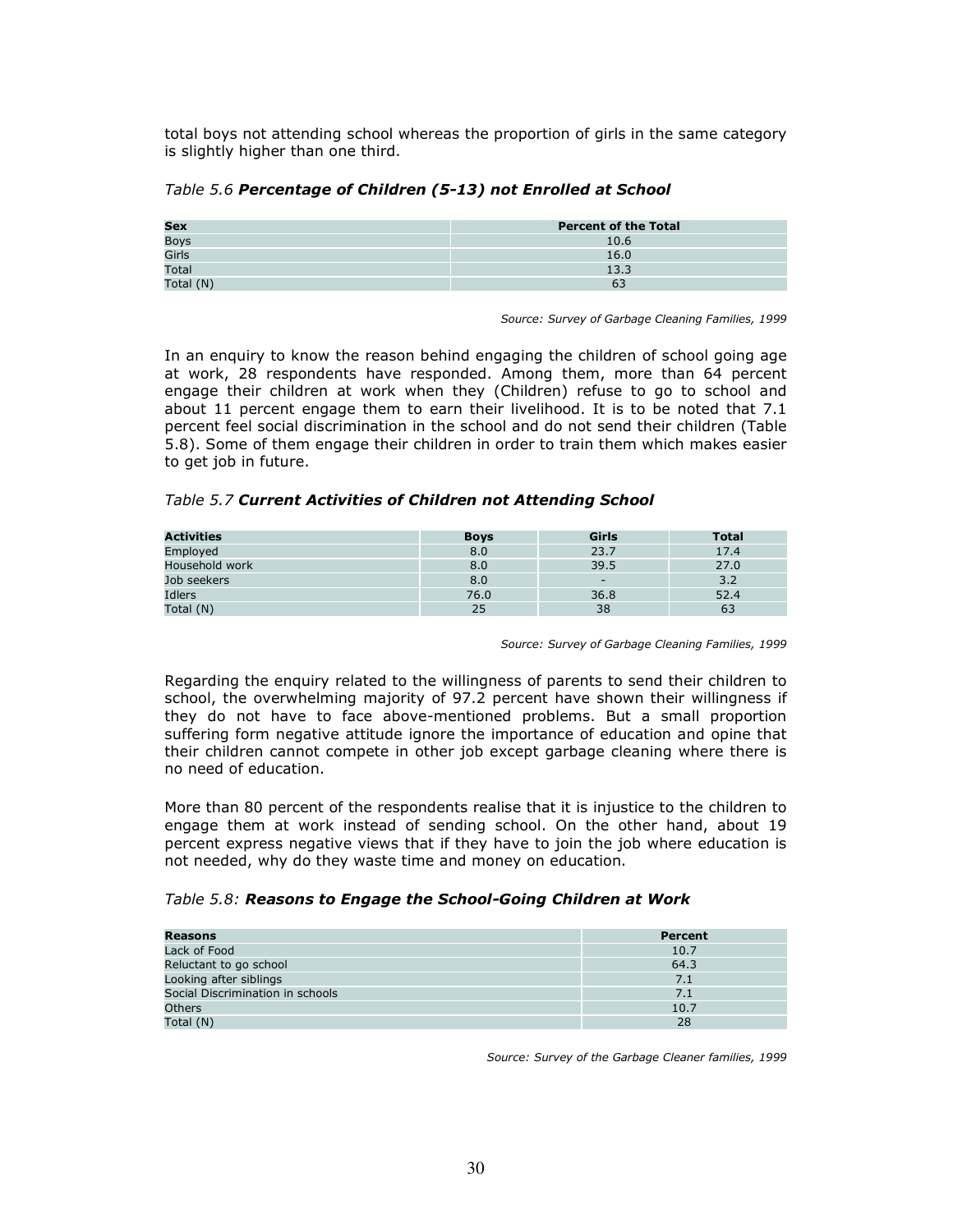Similarly, with regard to the earnings of the child workers, they say that it is difficult to estimate the amount earned as all of them are helping their parents and non-of them working independently. But it is true that their contribution to their family budget is significant.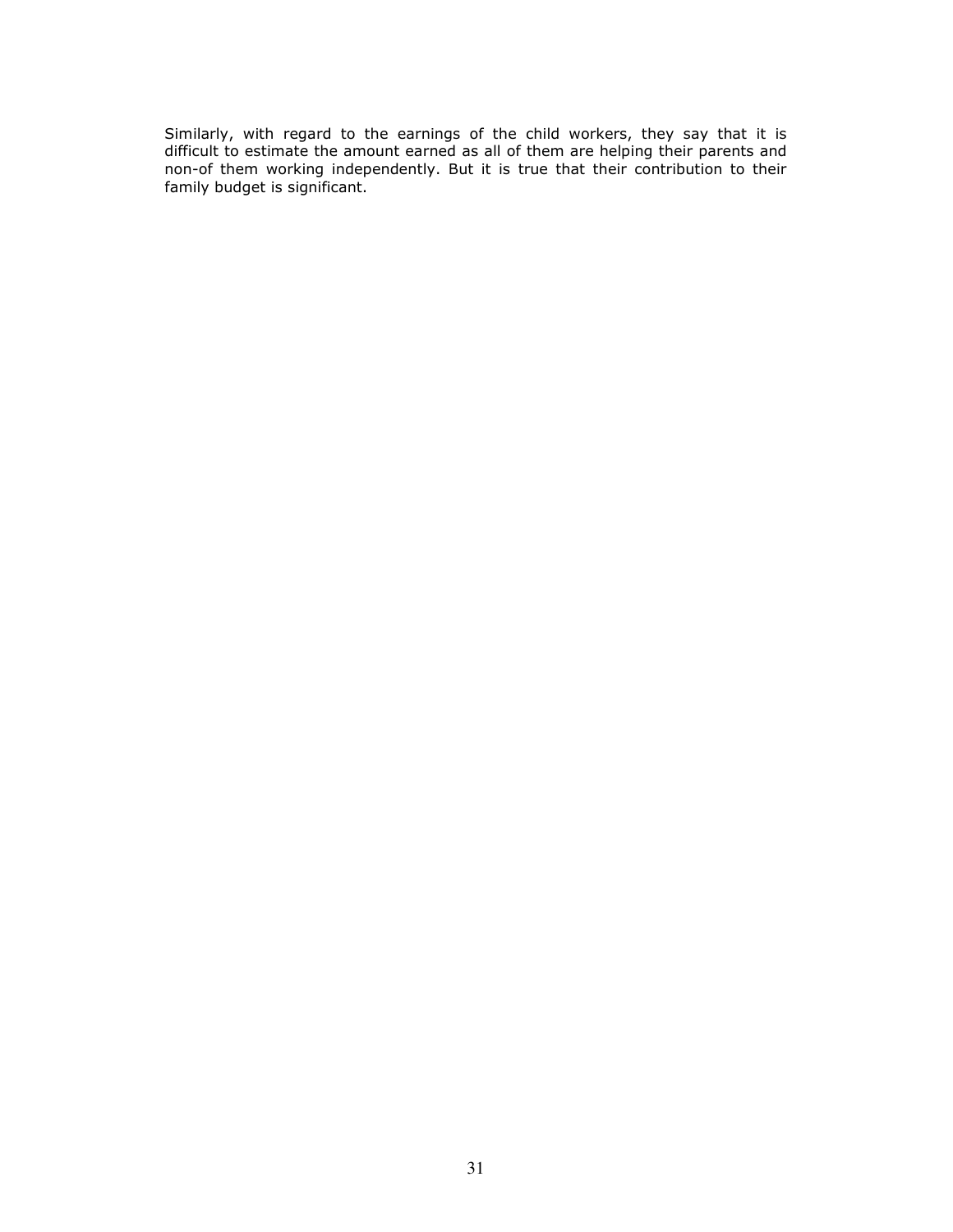## Chapter VI Findings of Focussed Group Discussion

## 6.1 Type of Groups

In addition to the quantitative data obtained form direct interviews with the heads of the households on various issues of garbage cleaners including the status of child worker in this community, a focussed group discussion was conducted to obtain qualitative information with regard to the socio-economic condition, cultural realities, status of children below the age of 14, level of awareness and so on.

Altogether six groups were formed for the discussion comprising 5 to 10 persons in each group representing different status, age and sex. Four groups were organised from different localities of Kathmandu district namely – Sabal Bahal, Dhalko, Tilganga and Kirtipur. Similarly two groups in Kumbheswor and Bhelukhel were formed for the purpose in Lalitpur and Bhaktapur districts respectively. Research team felt that there is no need to organise separate group of males and females as males and females are found equally vocal. In this community, women express their views without any hesitation in the presence of their elder male members which is generally not seen in other communities.

### 6.2 Major Issues Discussed

In order to fill the gaps in the collection of quantitative information and also to dig out more information, the discussion was mainly based on nine major issues covering a number of sub-issues related:

- a. General information about the community
- b. Social status
- c. Economic situation
- d. Cultural backwardness
- e. Level of awareness
- f. Status of children
- g. Attitude towards previous programs launched
- h. Perception on development, and
- i. Knowledge and perception about the union of Garbage cleaner

### 6.2.1 General Information

Garbage cleaning is a profession adopted by various castes and ethnic groups in the country, but generally within Kathmandu valley, the 'untouchable caste' Pode and Chyame are known as synonymous to Garbage cleaners. Most of the participants are of the opinion that Pode and Chyame are among the different castes of Newar community but not a caste for garbage cleaning. From a long historical period, they have adopted this profession because of poor economic condition, backwardness in education, humiliation and no knowledge and opportunity to involve in other types of jobs or profession.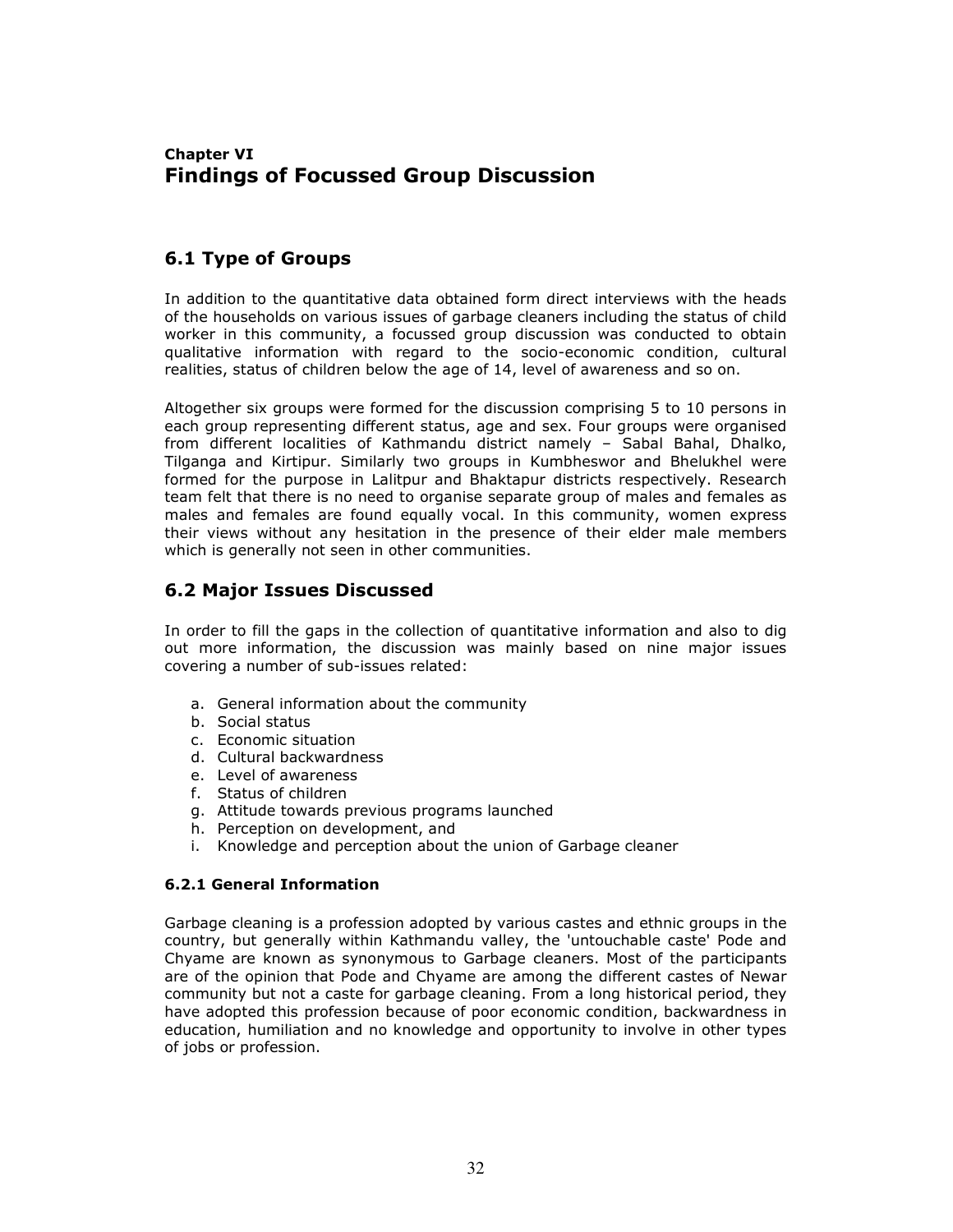To these days, all caste/ethnic groups, especially the poor, are adopting this profession mainly due to competitiveness and difficulty to find other jobs. Consequently traditional garbage cleaners are slowly and slowly being displaced from the new comers. This process is taking momentum with the introduction of subcontracting system in this field like other areas of work. Now the traditional garbage cleaners have started to feel insecurity of their job and think that if they do not become capable to compete with others they cannot improve their status and may remain idle or unemployed.

On the contrary, a few participants analysing the traditions argue that from ancient times garbage cleaning has been the profession of Pode and Chyame, but, now, other ethnic-caste groups are entering in this profession, which is an interruption over the occupational rights of this community and it should be controlled immediately.

Regarding the self-humiliation, it is found that in early period this community was neglected badly by so called upper caste groups. Consequently, they themselves were humiliated. But at present there is no such strong humiliation in youths though old people still do have the psychology of fear to mix up with the upper caste people because of superstitions prevalent in the society.

Some of the participants remark that Pode and Chyame are not the lower caste. They are the guard of the god in the temple known as 'Deopala'. Each and every devotee of god including king used to take 'Prasad' given by Deopala. Thus, there is no reason to feel humiliation. They are aware of it, but still the social psychology is dominated by the fear of humiliation and of untouchability. Fortunately, the degree of it is declining every year. As a result, this caste has also started to open grocery shop, meat shop, hotels and restaurants where upper caste people also come, buy and consume.

The process of humiliation to the lower caste is prevalent in all communities including garbage cleaner community. In this connection some of the youth participants express their views that first they themselves have to improve their thinking.

#### 6.2.2 Social Status

This caste is socially depressed. Generally, the status of other untouchable castes like Kami, Damain, Sarki etc is far above than this caste on the issue of social prestige, education and level of awareness. They are representing the Dalits even in the parliament. But Pode and Chyame are not in such position. They can send their representatives only as ward members only in those localities where they are in majority.

The level of education in this community is very low. Those who have crossed S.L.C. Examination and above examination can be counted in finger. The major reasons responsible are:

- They are suffering from strong feeling that their children cannot get other jobs except garbage cleaning. Even though with academic qualification equal to other community people, they have to face discrimination in the job market.
- Economic condition of this community in general was highly miserable in the past. After 1980, the economic situation of the community especially in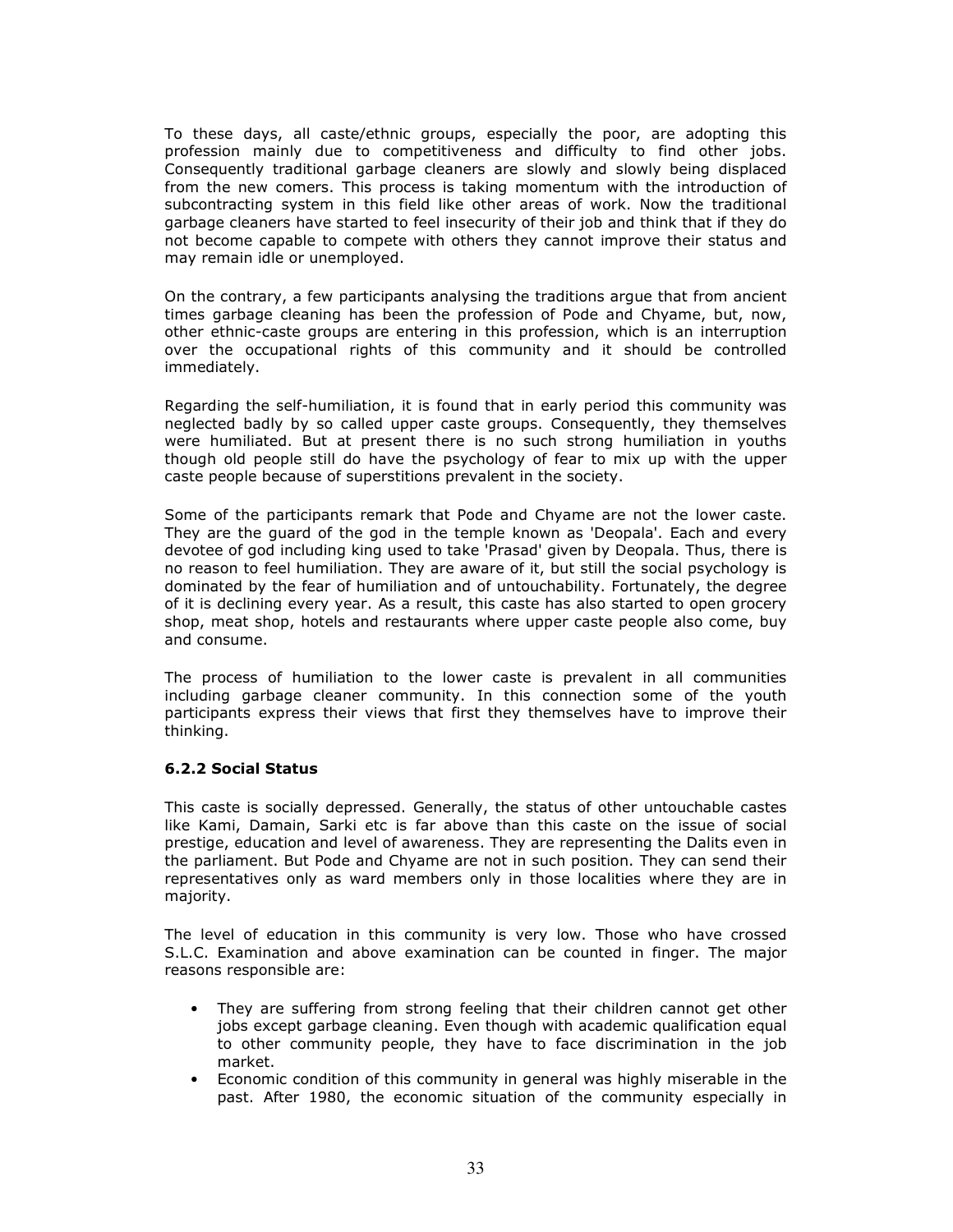Kathmandu valley has improved remarkably as compared to their neighbouring communities. Due to poor economic condition they became unable to send their children to school previously.

• Garbage cleaners have given less importance to education because of easy availability of garbage cleaning job to this community, which does not need any educational qualification.

In order to increase the social status of the community, it is necessary to improve their level of education. Improved educational status is essential to get other quality jobs.

#### 6.2.3. Economic situation

Traditionally, the community was backward both socially as well as economically. They used to suffer from hand to mouth problem even though they had the responsibility of very important work in the society. But they were compelled by the societal system to earn their livelihood by begging and collecting rejected or fallen grain, vegetables, etc from the field in addition to the hard and hazardous work for the society. Here it is relevant to quote a saying "Sadeko, Padeko Ra Kholale Bagayako Podeko". This is still true in the rural areas but in the major urban centres including Kathmandu, the economic condition of the garbage cleaner families has improved considerably with the fast developing service sector. Generally all adult family members of either sex are employed. Besides, some of them are also involved elsewhere in part-time jobs as well as overtime. Mainly the economic condition of the garbage cleaner community has improved with the introduction of Garbage Management Committee under the financial and technical assistance of Germany.

This community feels that the reason of their backwardness is the poor economic condition. So they pay emphasis to earn money by compelling their children to join work (Garbage Cleaning) with their parents/ guardians or even independently rather than sending them to school. Recently few young and energetic people of the community has started to shift in other sectors like driving, teaching mainly within their community schools, financial and government services, trade and commerce, construction etc.

Most of the members of this community spend their leisure time on unproductive works:

Adult and old males - playing cards, gambling, watching television- especially film, and gossiping with neighbours and relatives.

Male children - Playing marble (Guchha), Pool, watching television, etc

Adult Female - Watching television films, gossiping with neighbours and relatives

At present most of the families of this community in Kathmandu valley can save from their earnings. Some of them spend their saving on gambling and playing cards, drinking alcohol, most of them compete in buying luxury items like colour television with more channels, Deck, Cassette player etc, house construction, gold ornaments by the females and so on. Few of them have developed banking habit and have bank balances. Investment in productive sectors is also started by some family members of the garbage cleaner community.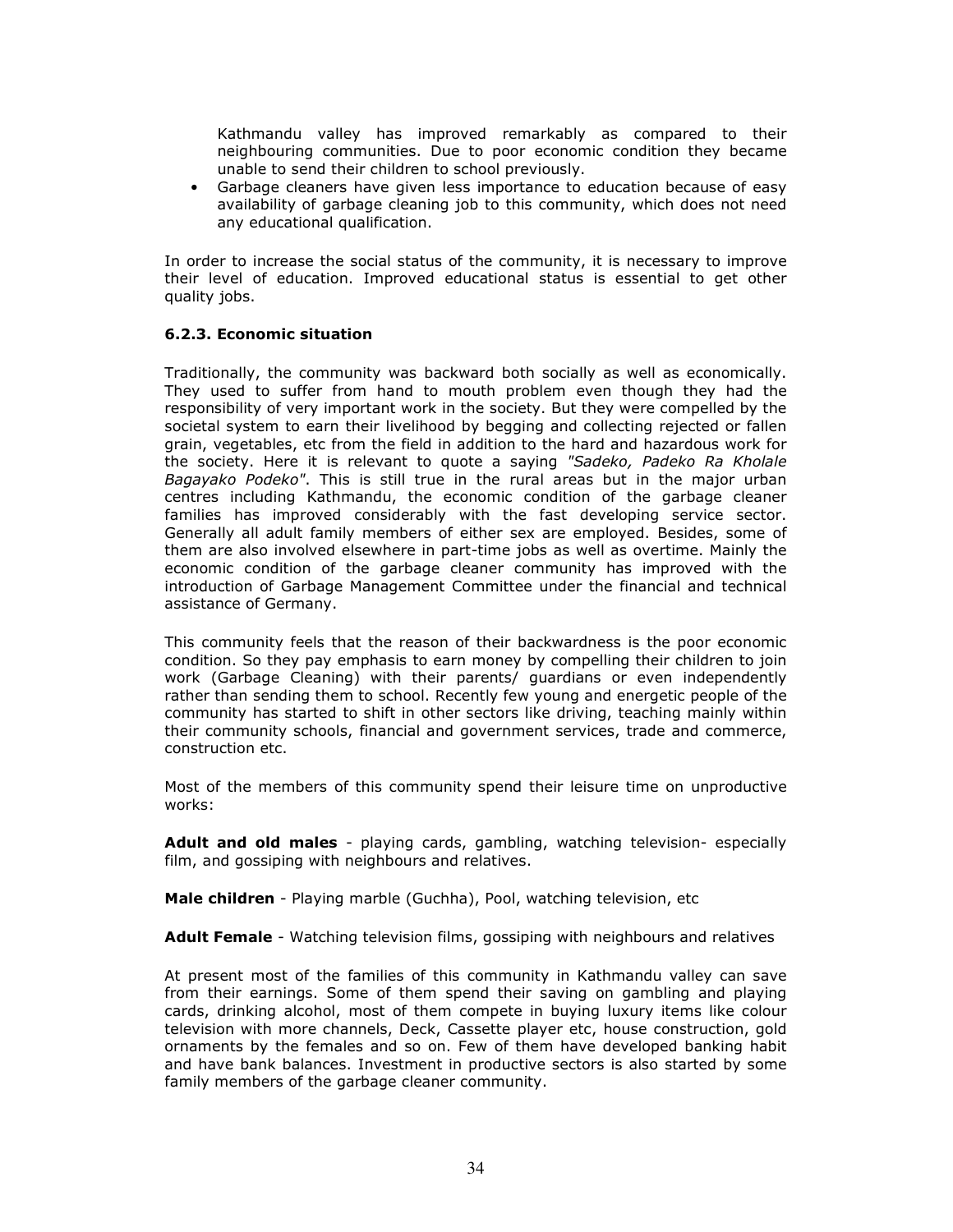Most of the participants express their dissatisfaction with their traditional job because of neglected position and humiliation in the society by other castes/ethnic groups. On the other hand, some of them express that this occupation is easy in getting job and also generates more earnings. One can find much time to work for more than one place and can earn more in this occupation, which is not possible while adopting other occupation. They express that they should be satisfied with their traditional work.

In general number of children in this community is found high. In other words total fertility rate is high in this community. On the other hand, most of the family members eligible for work (with the age of 10 years and more) go to work. Small kids and siblings of the family are taken care in the following manner:

- Mother goes to work by carrying her baby on her back.
- Elder sister or brother looks after the siblings being absent in their school.
- Sending school or childcare centre (only a small number).

All the participants realise the need of childcare centre but at the same time they also express their bitter experience in the past. The childcare centres were closed in most of the places and some are in a position to be closed mainly due to non-cooperative nature of the community influenced by traditional superstitions.

All participants of each group unanimously accepted that their unity has broken into pieces after the introduction of party politics. The members of this community because of the low level of awareness blindly connect each programme of community welfare with politics and show non- co-operative nature to feel it against their interest. The urgent need is to improve the level of awareness.

### 6.2.4. Cultural Backwardness

Cultural backwardness is heavily observed in the community. This community is suffering from strong religious superstitions. However, the trend is declining slowly among the youth.

The major share of their earnings after regular food and clothing goes on feast or social gathering rather than on education, health and other productive or useful items, which could improve their social condition. Feasting is their traditional custom, which is usually organised in every event from birth to death like Guthi, Jatra, Bratman (Secret thread wearing ceremony), marriage, funeral etc. They incur heavy expenses in such feasts mainly because of

- Traditional culture which cannot be broken easily even if they dislike
- The feeling of social prestige and competitiveness among the families
- Fear of humiliation in the society or in their community and the tendency to show off high standard
- Social obligation
- Exchange of eatables during festival/function

All participants feel that the expense in feasts is unproductive but feel it beyond their control and cannot leave it due to fear of humiliation in the society. They organise feasts even by taking loan on high interest, but never think to send their children to school.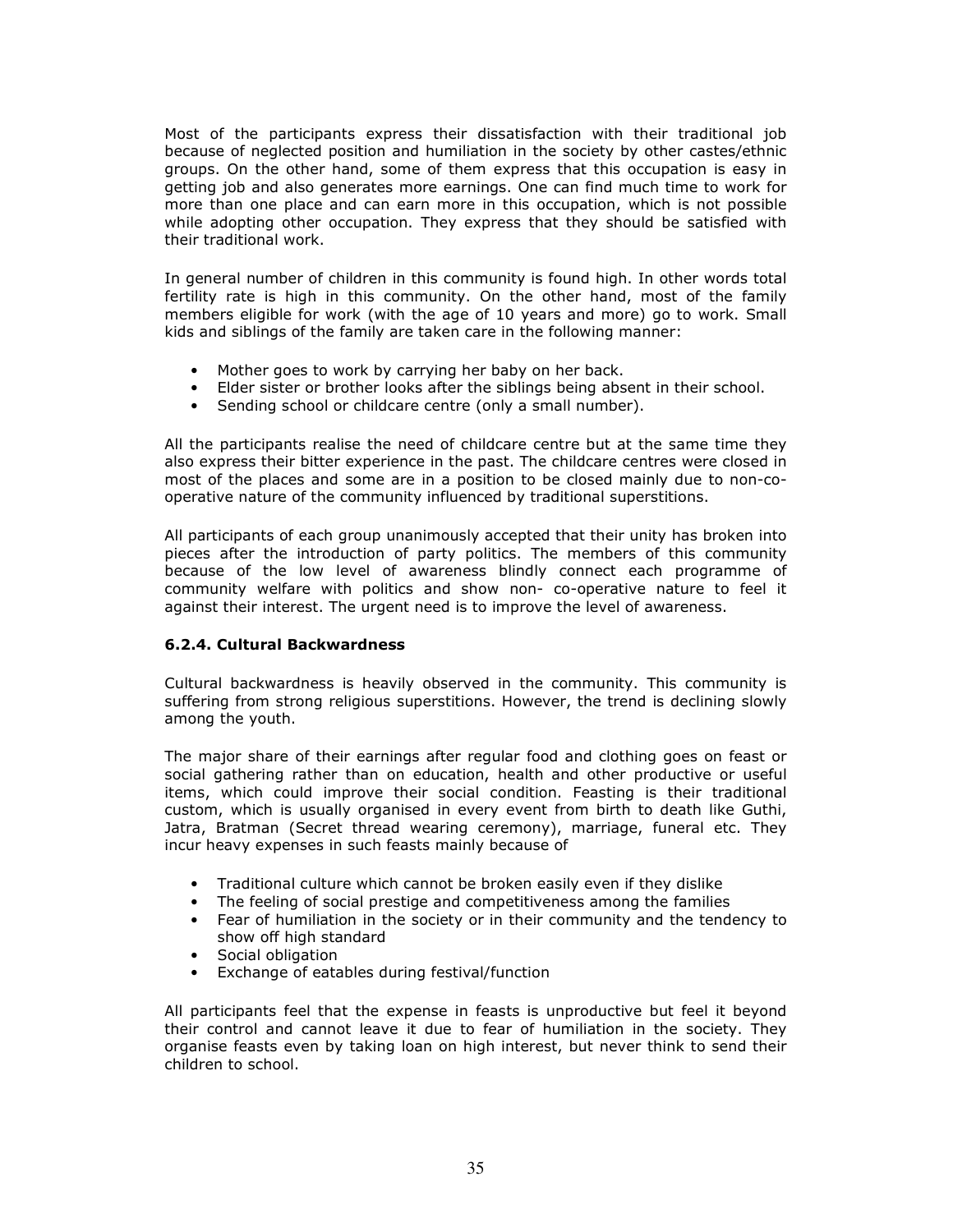The proverb 'Parbate Bigriyo Mojale, Newar Bigriyo Bhojale' is appropriate to quote here because the garbage cleaners of Kathmandu valley belong to the Newar community. This indicates that Bhoj (Feast) is one of the major reasons responsible for poor economic condition in Newar society in spite of high income in comparison to other communities.

### 6.2.5. Level of Awareness

The level of awareness in this community in the past was very low regarding health and education. At present, it is increasing slowly but not sufficient and needs further improvement. The residential area of this community is generally full of dirt in comparison to other communities, though they themselves are garbage cleaners and clean private as well as public buildings, roads, hospitals, temples etc. elsewhere, but never bother to clean their own place. This is the example of lack of awareness about health in this community. Now, the youths of this caste are conscious about health, consequently the residential area as well as their residential building within and outside are clean than in the past. Most of the households have made their own toilets and they use it whatever may be its quality.

Watching as outsiders to this community, it can easily be observed:

- They never care about uniform even if it is available.
- They take dry or semi-dry food without washing hand during work.
- They never put mask and gloves including other safety measures.

Similarly, regarding education all the parents feel that there is no need of any educational qualification to adopt the traditional garbage-cleaning occupation. Consequently, they never recognised the importance of education. They do not think that it is important in their daily life to improve family and society.

Verbally all the participants have refused that there is any discrimination between son and daughter with regard to education, health, work, food, etc. But in practice, daughters are found deprived of the opportunities as compared to their brothers. Generally, daughters have to leave their school willingly or unwillingly to take care of their younger siblings. According to the traditional family attitude, ability to read and write letter is the sufficient level of education for daughters.

### 6.2.6. Status of Children

There is no uniformity in the percentage of school-going children in each of the area of group discussion. It ranges from lowest 25 percent (Kirtipur) to 97 percent (Tilganga). Majority of the participants viewed that the NFE(Non Formal Education) programme conducted by GEFONT has been able to raise consciousness of the community to send their children to schools. The percentage of school enrolment is increasing remarkably but the educational attainment is not satisfactory up to now and they hope to have improvement in future.

The children do not want to attend school because of discrimination among the students from the garbage cleaner and other community in the classes. According to them, the children of garbage cleaning families are not only humiliated often by their classmates of upper castes but also by the teachers.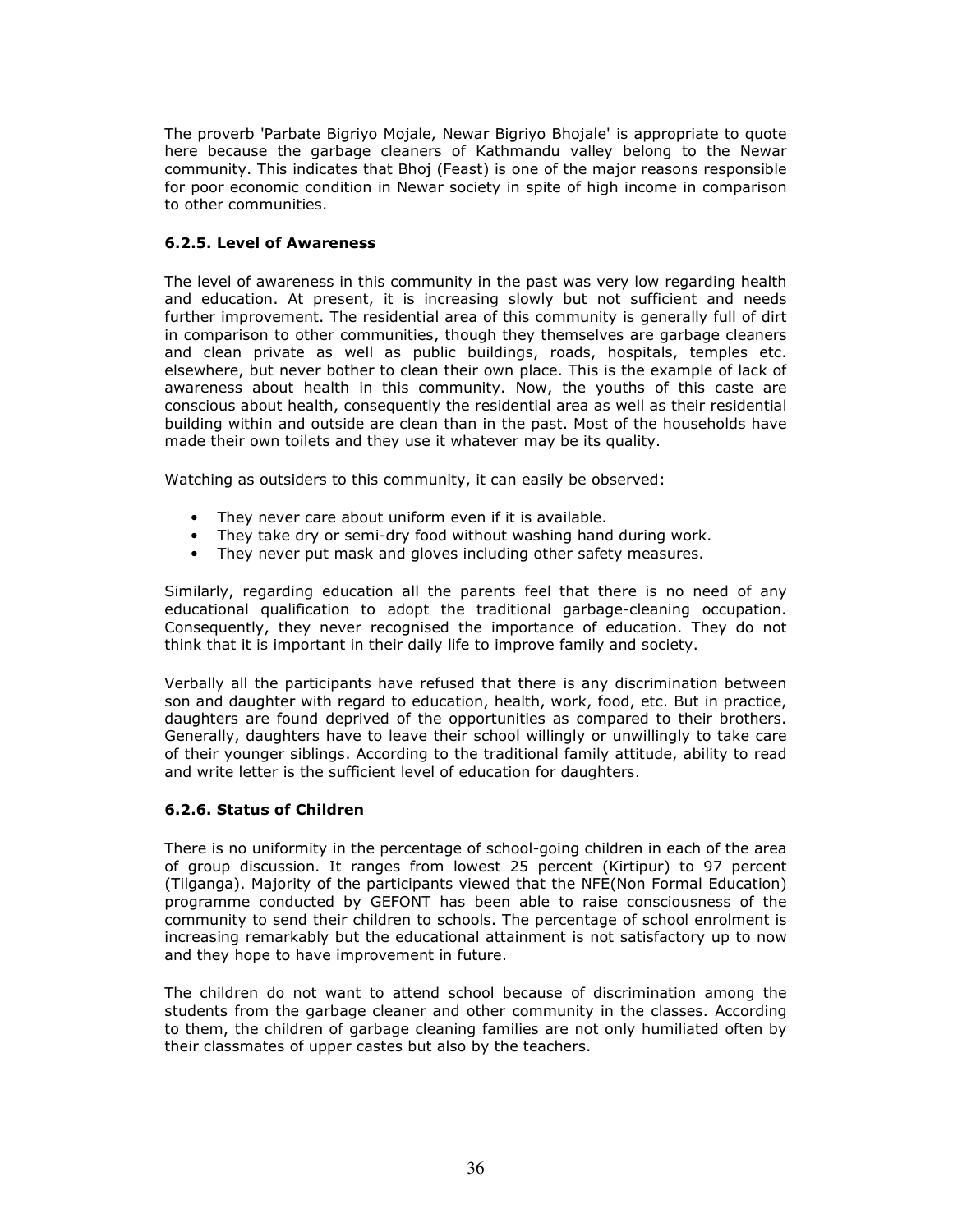All the parents want to send their children to schools, but children do not want to go and parents further do not press them. Among those who do not attend school, some are involved in looking after their younger siblings whereas others are passing the days by playing marble, telcasa, etc all over the day.

Among the school-enrolled children, too, dropout rate of the students of this community is very high, the major reasons behind this high dropout are:

- Early marriage due to influence of films
- Work with parents
- Work independently
- Failure and dislike to repeat the same grade
- Humiliation by classmates and even teachers
- Discrimination in the classes and schools by the teachers
- Doubled or tripled responsibilities such as: to go to school, to take care of household work, to join outside work to earn etc.

Among the various reasons early marriage and easy availability of work are the major reasons for high dropouts. Parents themselves compel their children to leave school when they get appropriate job.

Some of the parents do not want to send their children at school because of almost the same reasons:

- Very low awareness on the importance of education
- Involvement of children in household work
- Wage employment outside the home
- Unable to provide school expenses
- Afraid of humiliation to their children in schools

#### 6.2.7. Attitude Towards the Previous Programs Launched

Most of the members of the garbage cleaner community know about the programmes conducted for their upliftment. They have positive attitude towards the programmes, but they comment it in two ways.

- I. The organisers get money from outside especially from foreign donors, so they execute the programmes for their own benefits
- II. The programme is brought for the betterment of their community

Whatever may be the approach, most of them feel that the programs conducted with the help of various organisations including GEFONT have been beneficial for the upliftment of socio-economic status of the community. The major defect observed among the community people is politicisation of each programme without looking at the objectives and activities of the programmes. Generally, they try to view the programmes with political belief and party-connection of the individuals who come in the front to implement programme and the organisers suffer from non- co-operative nature of the people of other party-connections.

#### 6.2.8. Perception on Development

On the development of the country and their community, the discussion has been of the opinion that outstanding achievements have been seen during the past few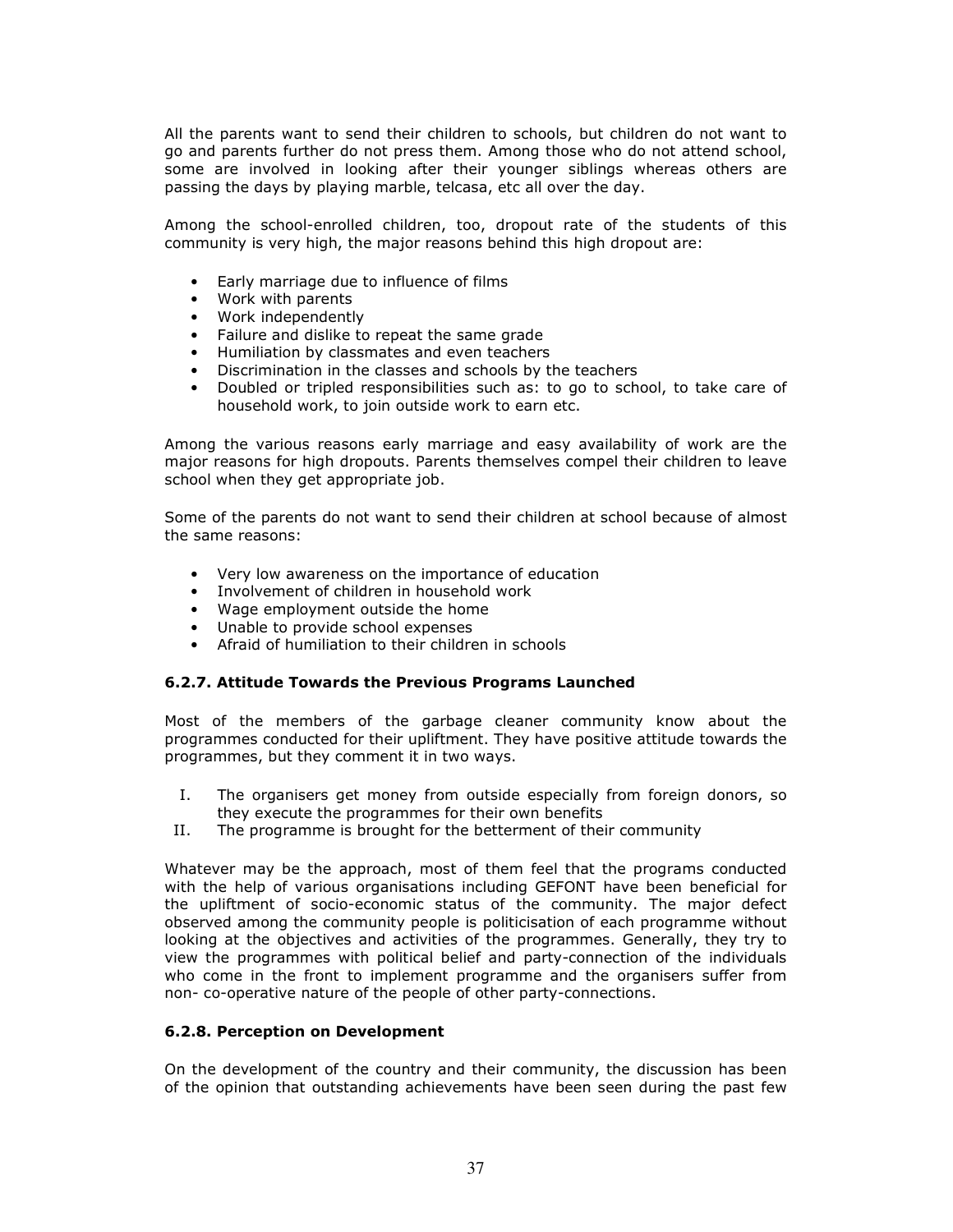years. People have, now, become more conscious about education and health. Consequently, large number of schools, hospitals, and nursing homes has been opened in the country. Physical infrastructures like transport, communication, electricity, drinking water etc have improved. Industrial and service sector is increasing. The garbage cleaner community is also benefited from such development of the recent years.

### 6.2.9. Knowledge and Perception About Union of Garbage Cleaners

Most of the garbage cleaners of the Kathmandu valley are aware of the existence of the union, but unionisation is poor. Most of the union members including local level leaders do not know about the rights and responsibilities of the workers. Thus there is an urgent need to provide trade union education in this community.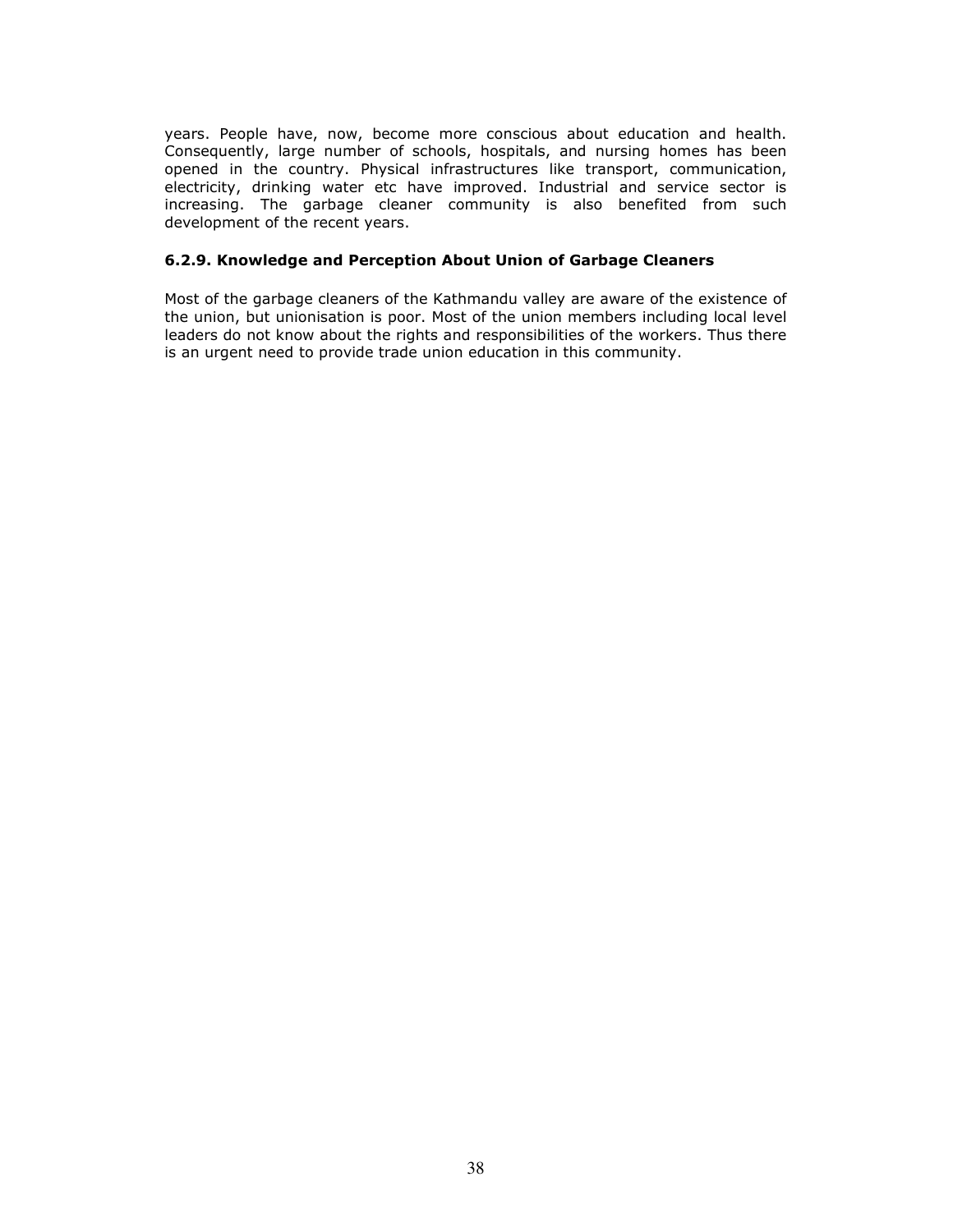## Chapter VII Major findings and Recommendations

### 7.1 Major Findings

Nepal is an agricultural country having poor economic base and diverse topographical situation. The major resources of the country- Human, water and forest are not properly utilised. On the one hand, large number of Nepali people is suffering from unemployment and underemployment, on the other; non-Nepali workers are displacing the Nepali workers both from formal as well as informal sector. GDP growth rate is not much higher than the rate of population growth causing thereby a low pace of development mostly dependent on foreign assistance.

The people of the country are divided into different caste and ethnic groups from upper high-class Brahmin to low and untouchables. The traditional garbage cleaner or broadly known as Pode and Chyame belong to the untouchable and humiliated group of the society.

Child labour is a common phenomenon of Nepali society, which is prevalent both in formal as well as informal sector. Rapid population growth has compelled children to seek employment for the survival of the families to which they belong, even though it is considered undesirable because it has long-term implications on their education, health and human development aspects as a whole. The child labour problem in the country is a serious problem though the 'Constitution of the Kingdom of Nepal 1990' protects the rights & interest of children. The government of Nepal also has ratified various conventions related to child right and elimination of child labour. The reason behind the problem of child labour is not only the economic condition of the country, but also the lack of dedication of the concerned government authorities for effective implementation of the labour policies and Acts.

The different estimates of child labour show diverse figures mainly due to the variation in sector of employment, area coverage, methodology used, etc. The national survey (1997) of child labour based on the information obtained from 73 districts of the country estimates that 40 percent children of Nepal were working within and outside their home both in formal and informal sector. The major share was of agricultural sector. Similarly, they work all Seven days without any weekly leave up to 56 hours or more in a week.

The present study is based on primary information obtained from 401 households (40.4% of the estimated households) of the garbage cleaning families located at five urban centres of Kathmandu valley (Kathmandu, Lalitpur, Bhaktapur, Madhyapur Thimi and Kirtipur). The data and information obtained through the primary survey were further supported and justified by the information obtained from the focussed group discussions organised in six major localities of the garbage cleaners.

• The population recorded is 1863 in the 401 households covered by the survey. Among them, number of females is higher than males with a sex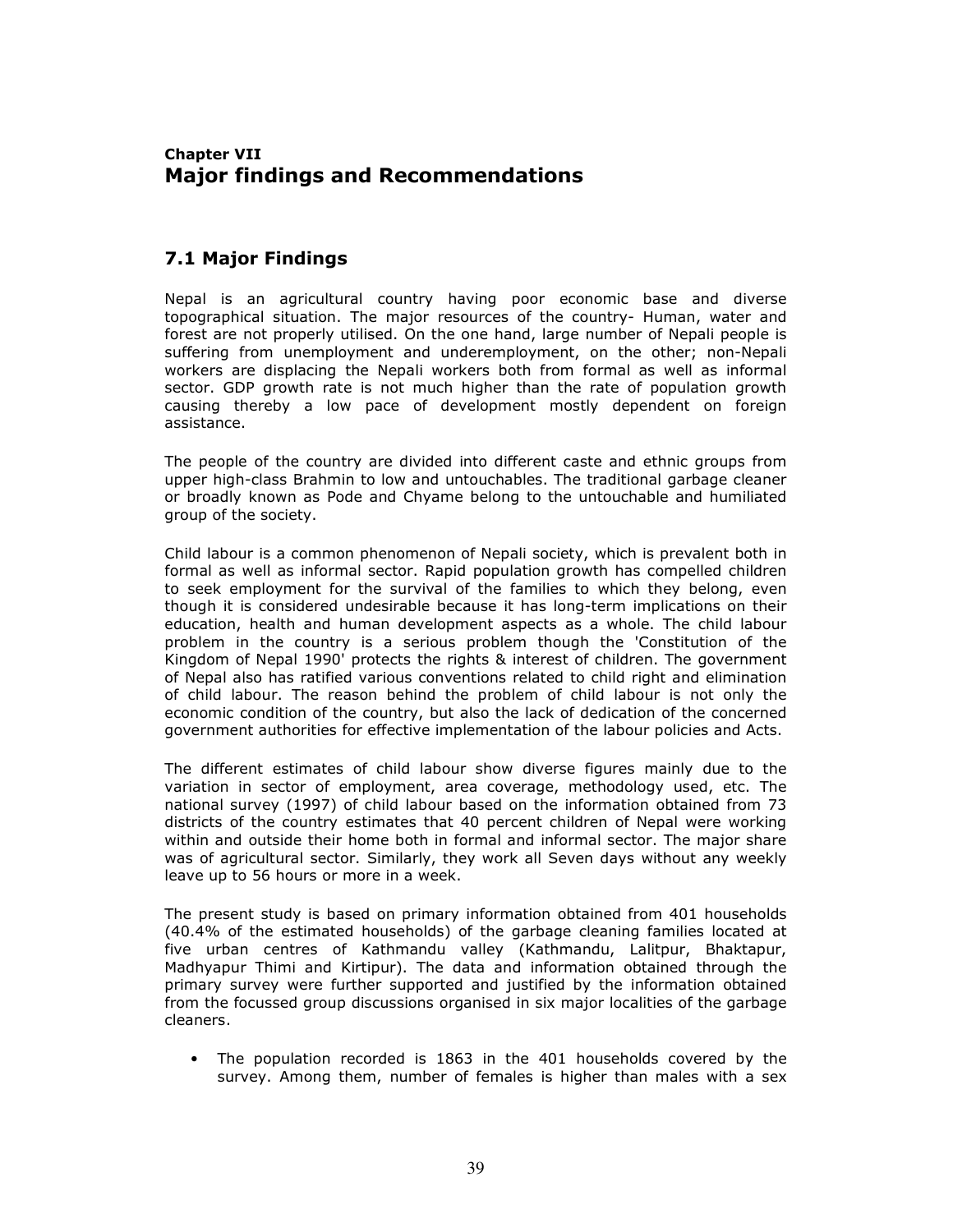ratio of 94.1 and average family size of 4.6, both below than the national average.

- The proportion of children below 14 years is 34.3 percent of the total population whereas 3.5 percent of the total population belong to 60 years and above.
- Almost 78 percent (while using the definition of workforce as adopted by the 1991 census) of the total population of the garbage cleaning families is in the labour force.
- The literacy rate in the garbage cleaning families is found high as compared to national average both for male (76.6%) and female (50.3%). But the educational attainment is very low in this community only about 10 and 2 percent have completed secondary (6-10 class) and higher education respectively.
- More than 90 percent garbage cleaners are Hindus, but among Christians and Buddhists, the number of Christians is nearly double than that of Buddhists. From Hindus and Buddhists, people have changed their religion to adopt Christianity in the hope of some economic as well as social opportunities.
- On an average about 56 percent are married. On the contrary of national figure proportion of married male is found higher than of female.
- About 78 percent population of the garbage cleaner families are born in the same Tole where they are residing now, 8.6 percent from another Tole of the same municipality and rest 13.7 percent from other municipality or VDC. Of course, especially female are more in this migrated group.
- Nearly three fourth (72.2%) left their birthplace due to marriage. Altogether 22.2 percent males have also left their birthplace due to marriage where as females are 90 percent in this category. Service is another important reason to leave the birthplace.
- Generally Nepali peoples both children and adult are suffering from communicable diseases and mostly prefer to traditional methods of treatment.
- In total surveyed family, 88 percent have their own toilet and those who have not is due mainly to lack of space as reported.
- Safe drinking water (piped water) is available for more than 85 percent people of this community. Dhungedhara and Kuwa are the secondary sources.
- Garbage cleaner community is rich in traditional culture. They celebrate various festivals and Jatra. Such celebrations take various forms including feast based on high competition, which is one of the superstitious practice of the society.
- Out of the total 1698 population aged 5 years and more, 53 percent are gainfully employed. Number of the female is also almost the same, which is not found in most of the communities. The proportion of student is 33.1%. As reported by the community people, this number has increased in recent years as the outcome of the influence of non-formal education (NFE) programme conducted by the GEFONT.
- Almost all gainfully employed population both male and female from the garbage cleaning families is found involved in their traditional garbage cleaning occupation.
- Slightly less than two thirds are found involved in government offices whereas rest in others- the public, private and self owned.
- Total working hours of the workers of this community is less in comparison to the workers of other sector of work. On the other hand, average earning of the workers of this community is considered better with compare to the workers of other sectors having same qualification.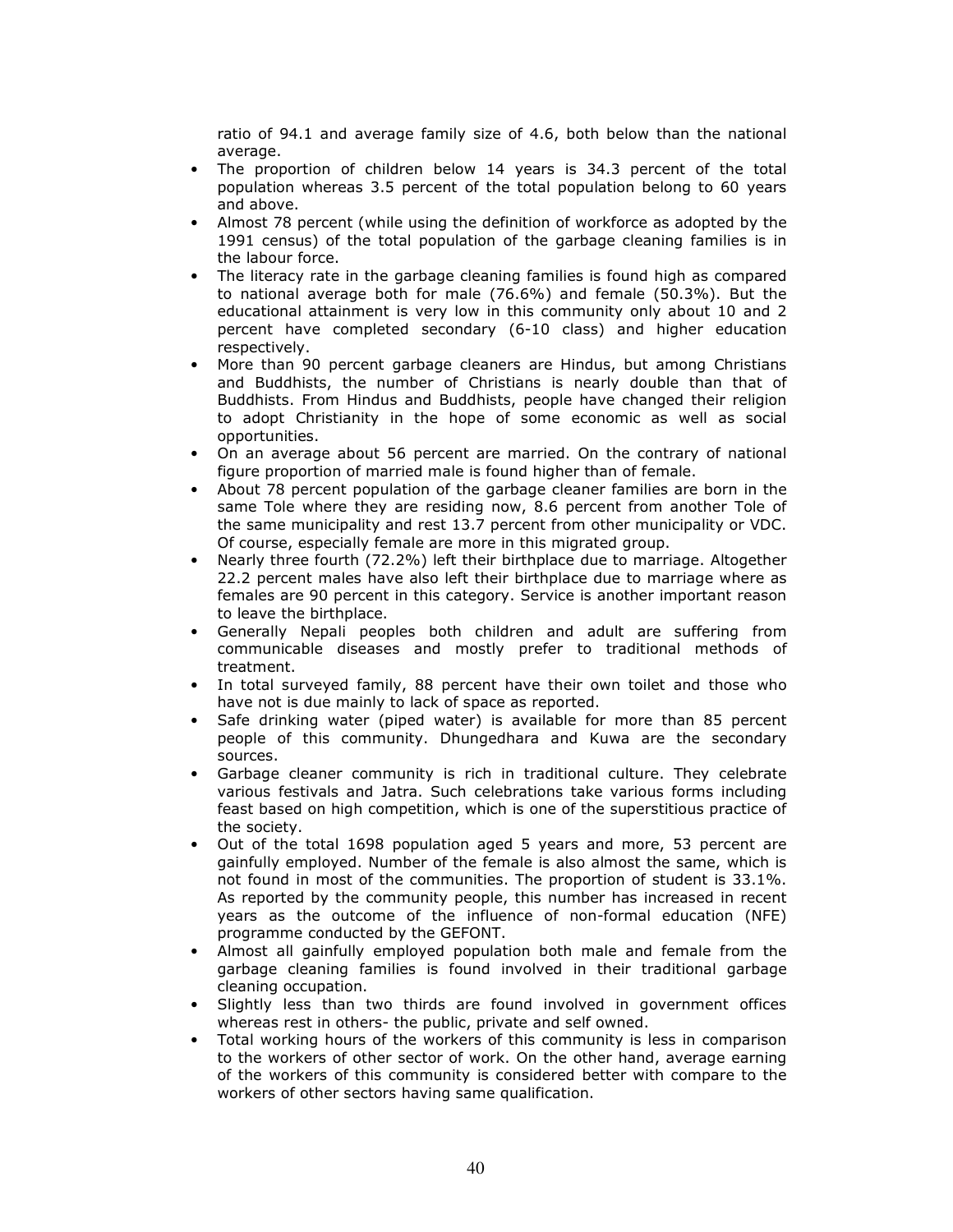- Wage and salary is the major source of income of the garbage cleaner families. Trade and commerce and house rent are the subsidiary sources contributing 9.4 percent in the annual income.
- The average per capita annual income of this community is found NRs 17, 216, which is equivalent to US\$ 251 at current buying rate of Nepal Rastra Bank. This indicates that this community is better off than the average Nepali People.
- The major proportion of expenditure goes on regular and daily consumption. Expenditures on festivals and feast constitute a significant proportion. On the contrary, the expenditure on schooling of children and health-care of the family is considerably low (10%).
- Majority of their savings goes on purchase of luxury goods including motorbike, while investment in productive areas is very low.
- One fifth of the surveyed household have taken loan form various institutions and individuals. Data show that this community is still unaware about importance of financial institutions and depends on personal loan paying arbitrarily high interest rate.
- The loan is mostly used on construction and maintenance of houses and also to cover marriage and feast. In addition, loan is also used for emergency Medicare.
- Among the households surveyed, 86.5 percent have their own house and 13.5 percent are on rented rooms. Two-thirds houses have been found on barren land (Ailani).
- Buying electronic goods like television, Deck, Cassette Player has become one of the major measurements of family prestige in the society.
- Almost all people of this community spend their leisure on unproductive and unhealthy activities such as gossiping, gambling, drinking alcohol, taking tobacco etc.
- Most of the respondents feel that there is improvement in all types of urban infrastructure.
- More than three fifth respondent are satisfied with their traditional profession. And further they feel worry about entrance of people from other castes in this profession.
- Out of the 637 children below 14 years of age, 74 percent are in the age group of 5-13 years, where 50.2 percent are girls and 49.8 percent boys.
- Among the children aged 5-13 years, 86.7 percent (89.6% boys and 84.0% girls) are enrolled in schools. However, significant dropout is being observed as the regularity and seriousness is absent caused by caste-based discrimination they face even in the school. This has resulted into a sharp decline in the proportion of students in upper classes in the community.
- The earlier interventions by various NGOs and civil society organisations in favour of formal schooling also could not control the dropout rate as those were based on the wrong notion that poverty is the only cause of Nonschooling of children.
- On the contrary, GEFONT intervention based on formal schooling of children with the package of NFE, Community based off-time tuition, childcare centre and strong awareness building programme for the parents has established different trend. Enrolment was diverted towards private school with conducive-environment in order to boost up their morale. So, the dropout rate has become zero in the case of those children enrolled under this action programme.
- It is observed that the number of children enrolled in private school instead of government school is increasing. The preference of the families to admit their children in private school by spending more is associated also with the hope of better chance to get gainful employment in future.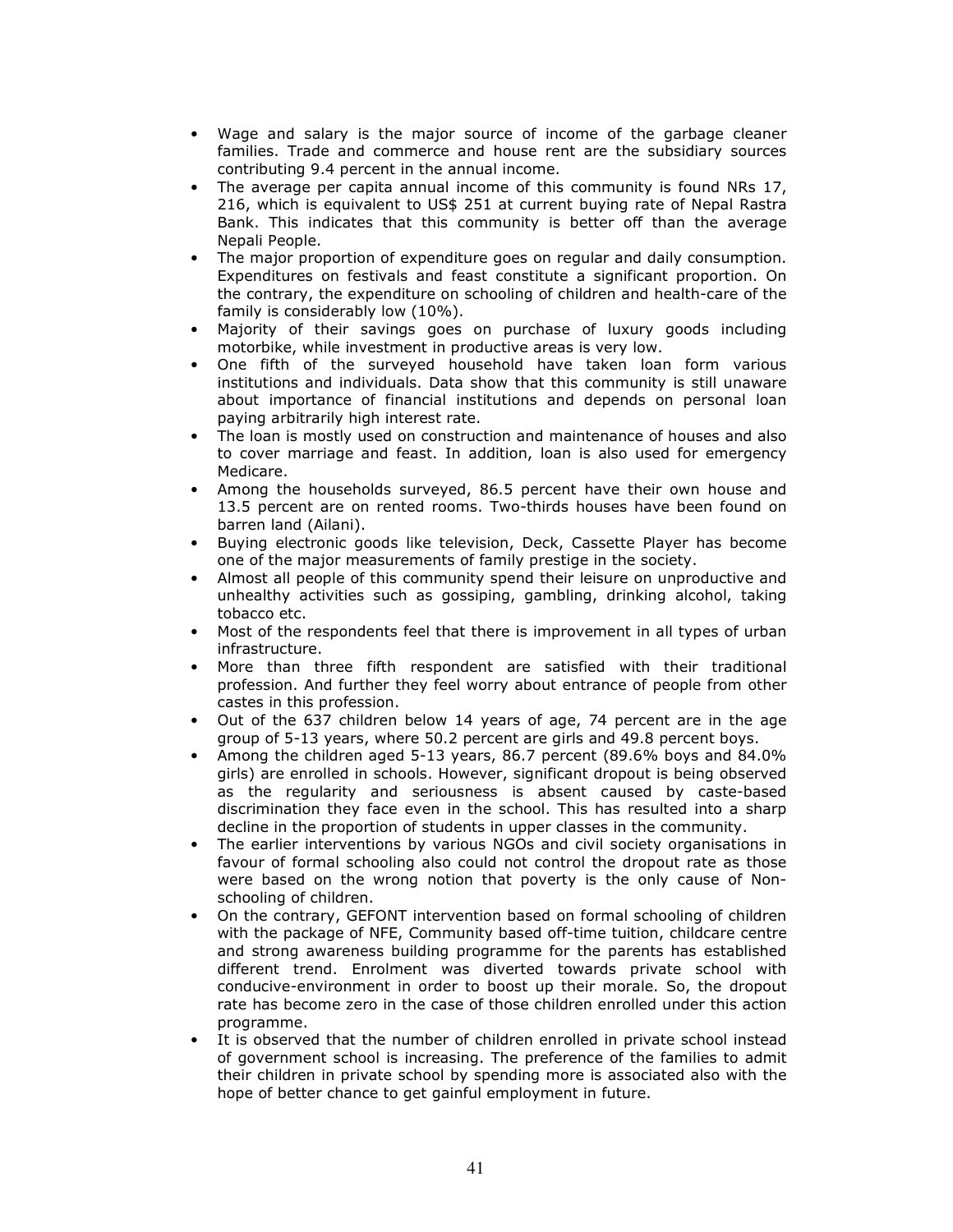- Of the total children (5-13 Years), 13.3 percent (10.6 % boys and 16% girls) are not enrolled in formal schooling. Among them, more than half are passing the days as idlers, where as 17.4 percent are involved in paid job outside household and 27 percent at household chores.
- About 7 percent parents have engaged their school-age children in looking after younger siblings whereas 11 percent are at work to earn livelihood. Some of the parents even have engaged the young at work to train them in order to get jobs easily in future.

## 7.2 Recommendations

- The level of awareness of garbage cleaning community is considerably low mainly because of illiteracy. Thus the situation should be improved through strong & continuous awareness campaign.
- Still the practices of the use of children in looking after younger siblings on the one hand and carrying the young baby by the mother on her back while at work is in continuation. This is based on their superstitious belief prevalent there such as if one baby is fed spare food (such foods considered as jutho and they believe it as common in childcare centres) left by another baby; former one will be attacked by evil spirit. Such beliefs have been the obstacle to operate childcare centres. It can be minimised only through strong awareness campaign in the community.
- Awareness on health and sanitation to the parents is necessary to discourage carrying babies on the back while working and to prevent them from health hazards.
- The percentage of school enrolments has increased remarkably after the introduction of NFE programme but in general the drop out rate among the children especially girls is still high. It is proved by practice that a package of formal schooling of children with the NFE, Community based off-time tuition, childcare centre and strong awareness building programme for the parents can well control the dropout rate.
- In addition, other forms of community support and social reforms would be beneficial to discourage & minimise the extent of child labour problem.
- Worker education especially the trade union education is essential as large number of the garbage cleaners including leaders do not know sufficiently the rights and responsibilities of the workers. Development of practical curriculum and launching trade union education by covering the issues of right to work & right at work, trade union right, CBA, child rights, women & gender issue and the OSH has became an urgent need.
- To encourage organising Garbage Cleaners in the union would be the effective instrument to combat child labour and to initiate remarkable social reforms. Garbage cleaner's union can create conducive atmosphere to carry on the process of change and makes it sustainable.
- Priority should be given to the educated people of this community in government services and socially recognised jobs so as to enhance social reform and discourage the superstitious belief & discrimination.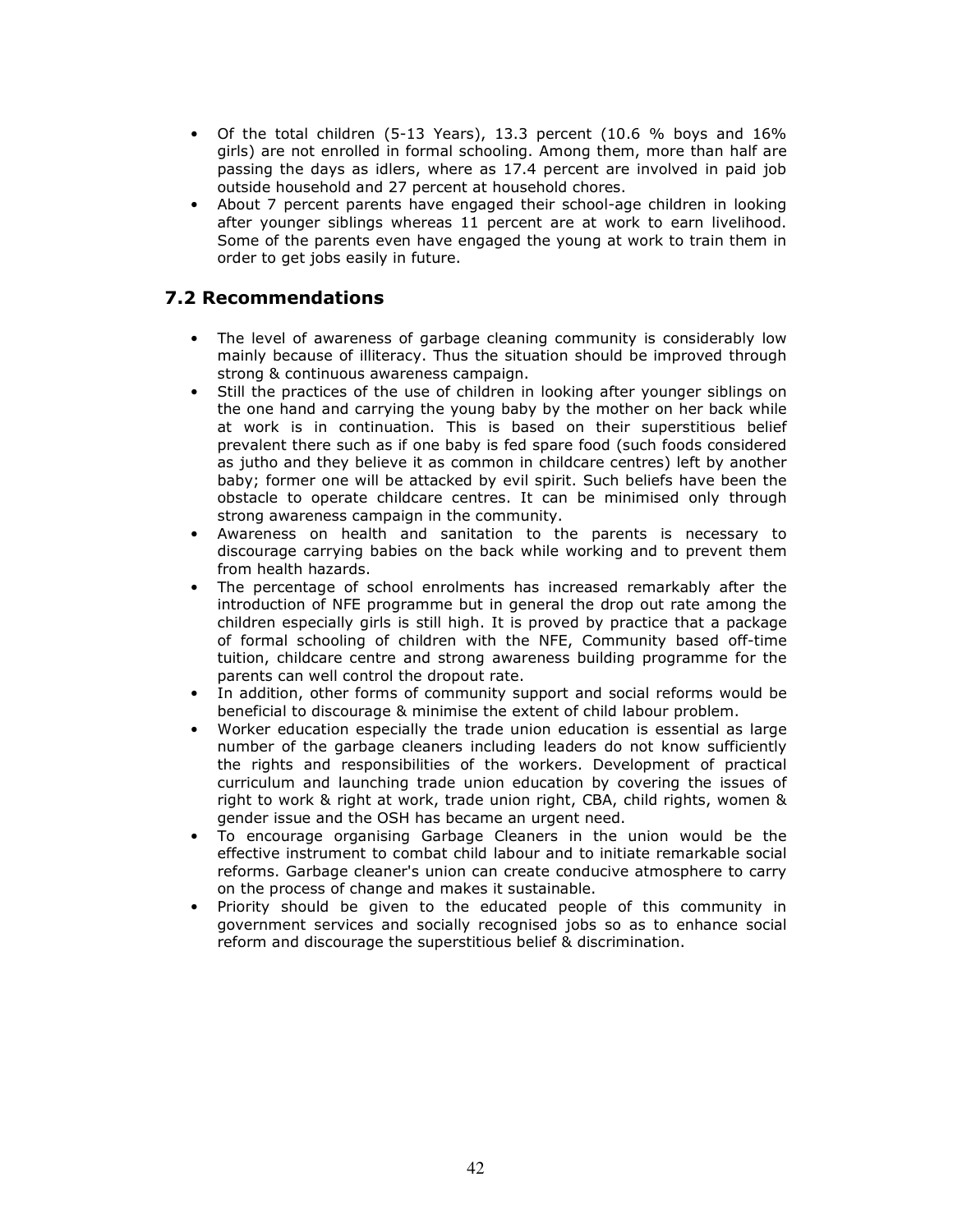# References Cited

- 1. Srinival; M.N. (1972) Social Change in modern India: Orient Long man (India)
- 2. Bose; Nirmal K. (1975), The Structure of Hindu society: Orient Long man (India)
- 3. *Majumdar D.N. and T.N. Madan* (1955), An Introduction to social Anthropology: National Publishing House Delhi, National edition 1986.
- 4. Gupta; Dipankar (Ed); (1991) Social Stratification, Oxford University Press, Delhi.
- 5. Mac Iver R.M. and Charles H. Page; (1950); Society: An Introductory Analysis: Macmillan India Limited.
- 6. Seymour-Smith Charlotte (Ed) (1986) Macmillan Dictionary of Anthropology. Macmillan Press Ltd.
- 7. Jary David and Julia Jary (Ed) (1991) Collins dictionary of Sociology Harper Collins Publishers.
- 8. Centre for policy studies: A study Report on Situation Analysis of child labour in carpet industry of Nepal, 1999
- 9. GEFONT: Life Inside Dhuras, A Study Report on Child Labour in Tea Estate of Nepal, 1997
- 10. GEFONT: Glorious Ten Years of our struggle, Documents adopted by 3rd National Congress, May, 2000
- 11. GEFONT: Proceedings of High Level Panel discussion, 1999
- 12. GEFONT: Strengthening Pro-worker Trade Unionism, GEFONT Policy Document adopted by 2nd National Congress, 1996
- 13.Kruger, Alan B.: "International Labour Standard and Trade" in Michael Bruno and Boris Pleskovic (edts) Annual world Bank Conference on Development Economics, 1996, World Bank, Washington D.C. 1997
- 14. Minister of Labour, Survey of child labour, MOL 1995

### Glossary

|                  | Ailani Jagga: Ideal State owned land                                                           |
|------------------|------------------------------------------------------------------------------------------------|
| <b>Baidya:</b>   | Doctor in the Ayurvedic medical tradition                                                      |
| <b>Bhoj:</b>     | Feast, party                                                                                   |
| <b>Bigriyo:</b>  | Damaged, broke, spoiled                                                                        |
| <b>Brahmin:</b>  | The highest of the four caste categories into which Hindu society is<br>traditionally divided. |
|                  | <b>BrataBandha:</b> Sacred thread ceremony                                                     |
| <b>Chetries:</b> | The second highest of the four categories into which Hindu Society<br>is traditionally divided |
| Chyame:          | sweeper caste according to Hindu tradition                                                     |
| Damai:           | Tailor caste                                                                                   |
| Dhaami:          | Shaman                                                                                         |
| <b>Dhunge</b>    | Stone Tap                                                                                      |